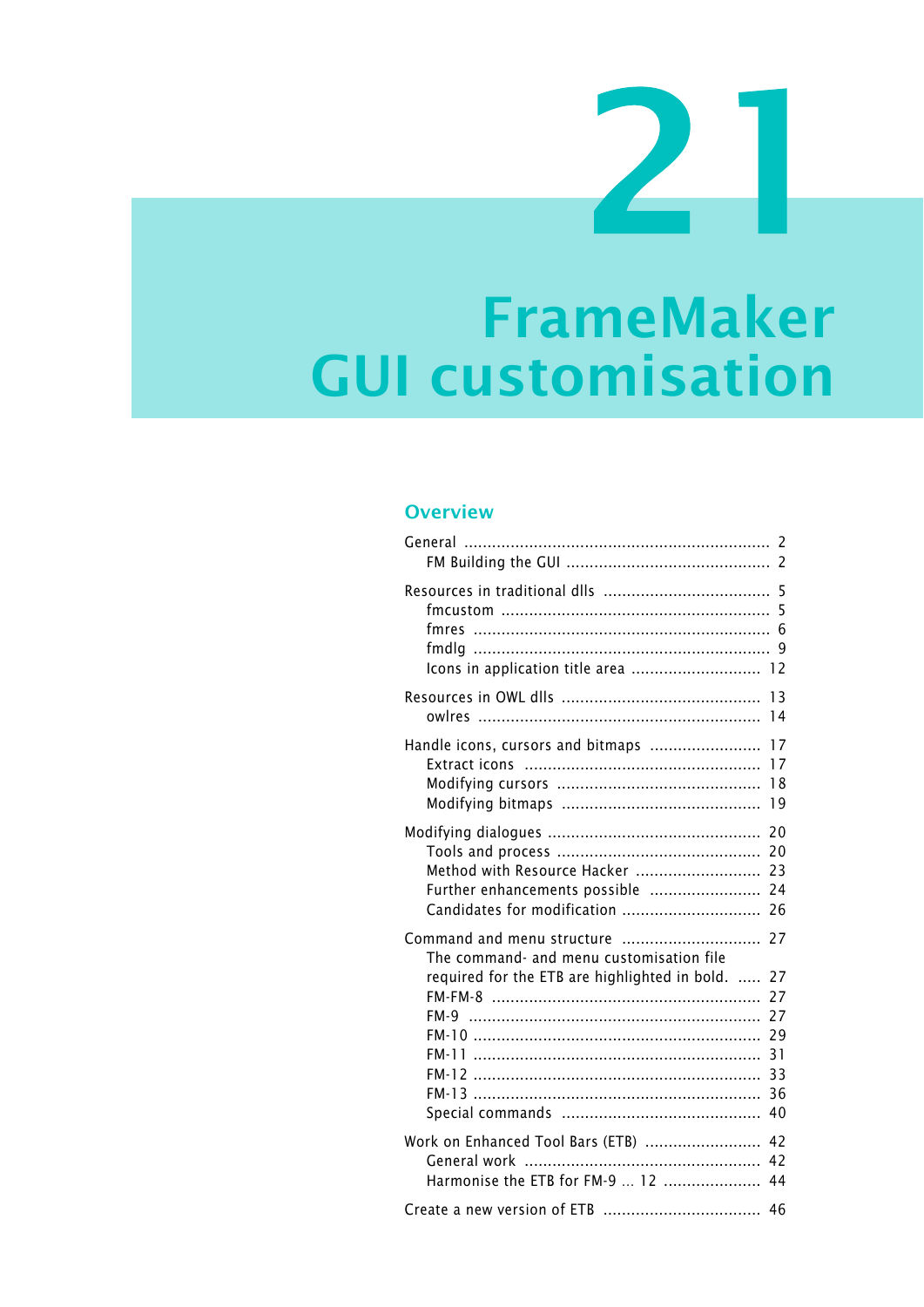### <span id="page-1-0"></span>**General**

| <b>Purpose of this document</b> | The main purpose of this document to give insight into the<br>mechanism of the FM-GUI. You need this understanding if you<br>wish to customise FrameMaker in the realm of what Adobe<br>has foreseen for adaptation (menu customisation, tool bar<br>customisation). |  |  |  |
|---------------------------------|----------------------------------------------------------------------------------------------------------------------------------------------------------------------------------------------------------------------------------------------------------------------|--|--|--|
| Caveat                          | According to the licensing terms of Adobe, the modification<br>of dlls may invalidate your licence.                                                                                                                                                                  |  |  |  |
|                                 | This is a technical description, not the advice to violate your<br>software licence. Procedures to modify something have the<br>purpose to give you better insight.                                                                                                  |  |  |  |
| <b>Trigger for this work</b>    | During the work of modifying the tool bars and dialogues <sup>1)</sup> of<br>FM since FM 7 i came along various methods and problems.                                                                                                                                |  |  |  |
|                                 | This chapter, however does not deal with the older version of<br>FM, but only from FM-9 on (using the new interface).                                                                                                                                                |  |  |  |
| Tools                           | There is no single tool to inspect all the resource types in<br>question. I had to find methods for each of these. Unfortu-<br>nately the tools are quite old and it may happen that in newer<br>Windows versions they will not work anymore                         |  |  |  |
|                                 | Most promising is XN Resource Editor - but i have problems<br>with certain dl I s: icons and cursors create an error "invalid"<br>pixel format". Unfortunately the author did not react on my<br>requests.                                                           |  |  |  |
|                                 | The most useful tool - albeit very old - is ResHacker. It still<br>works in Win-7 and with the dlls of FM-12.                                                                                                                                                        |  |  |  |
| <b>Related documentation</b>    | See E: \_DDDprojects\                                                                                                                                                                                                                                                |  |  |  |
|                                 | FrameMaker palettes<br>FM-palettes\palette-internals-0.pdf                                                                                                                                                                                                           |  |  |  |
|                                 | ETB customising FM<br>FM-tool bar00\etb-customising-fm.pdf                                                                                                                                                                                                           |  |  |  |
|                                 | Enhanced Tool Bars (ETB) for FM-9 to 11<br>FM-toolbar00\etb-fm09-en.pdf                                                                                                                                                                                              |  |  |  |

### <span id="page-1-1"></span>**FM Building the GUI**

Lynne Price provided a detailed analysis in the beta-test forums of FM-12 on 2013-12-13:

Empirical evidence plus a bit of interpolation suggests that FM 11 builds menus and shortcuts as described below. FM 12's behaviour is analogous, although more complicated because FM 12 has more views than FM 11. I would appreciate any corrections or additional detail as well as pointers to relevant documentation. Thanks.

FM 11 processes various . cfg files when it starts up and when the user selects a workspace. Details include:

<sup>1</sup> Standard dialogues had severe drawbacks for various use cases: to little space in many fields.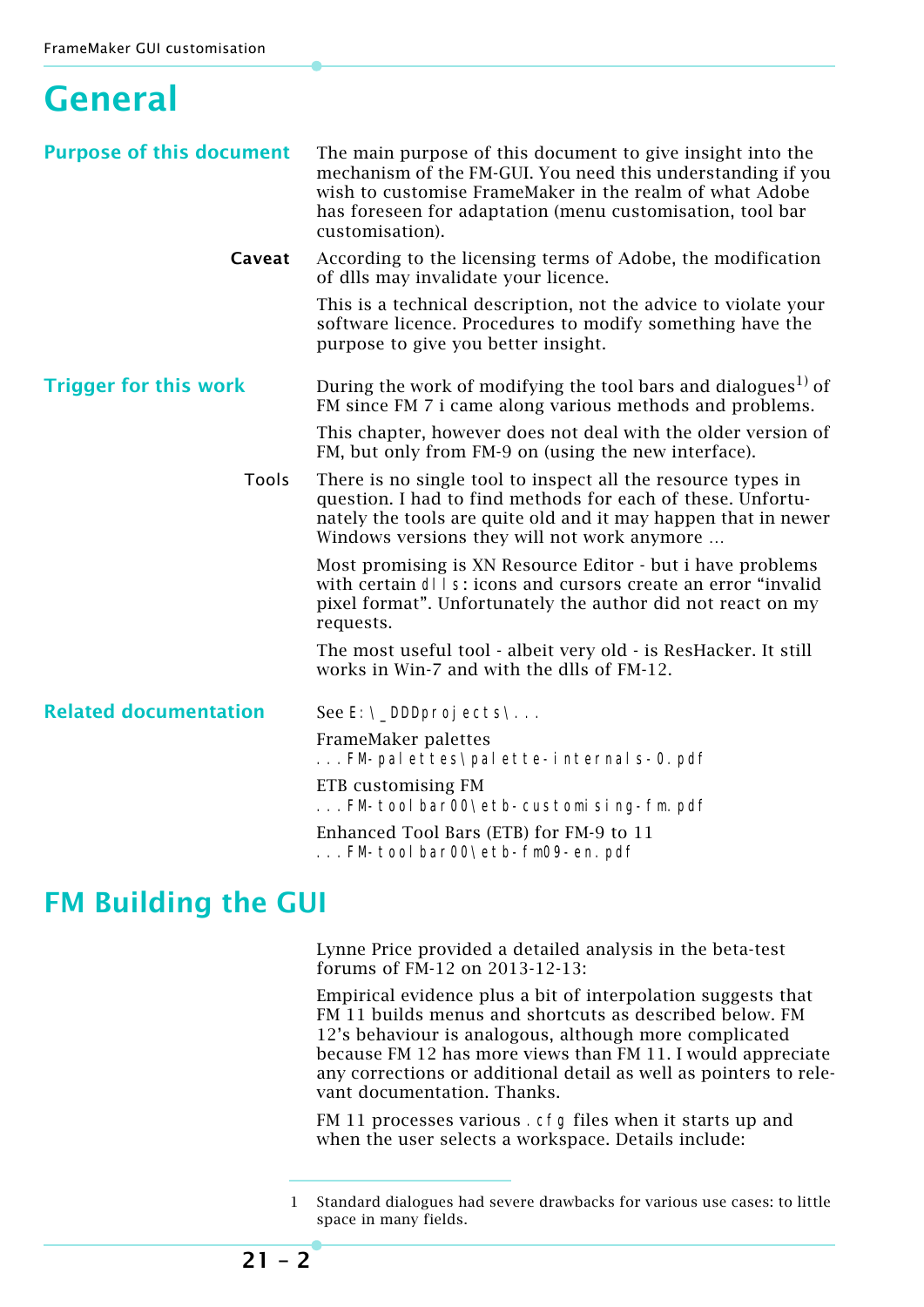The [Files] section of maker.ini contains:

ConfigCommandsFile=fminit\configui\cmds.cfg MSWinConfigCommandsFile=fminit\configui\wincmds.cfg ConfigMathFile=fminit\configui\mathcmds.cfg ConfigMenuFile=fminit\workspaces\unstructured\menus\men us.cfg

ConfigMenuFileStructure=fminit\workspaces\structured\me nus\menus.cfg

ConfigCustomUIFile=fminit\configui\customui.cfg

When FM starts in WYWIWYG view, it processes the first 3 of these files. It then processes either ConfigMenuFile or ConfigMenuFileStructure, depending on whether the user has selected the structured or unstructured UI. Then, if the ConfigCustomUIFile exists, it processes that file. (The ConfigCustomUIFile entry in maker.ini must exist, but the named file need not exist).

After processing these files, FM initializes any specified FDK clients, including any configurable UI settings, first those that are registered in maker.ini and then those that are stored in the plugins subdirectory of \$FMHOME (where \$FMHOME is the directory in which FM is installed).

The result produces the initial menus which are necessary but only displayed until the user opens a file. When FM comes up, the Workspace pop-up at the top of the FM window shows "none".

When a user starts FM using the unstructured UI, it copies the following files from

\$FMHOME\fminit\workspaces\Unstructured\menus to the user area, that is, to the operating-system-specific variation of

C:\Users\xxx\AppData\Roaming\Adobe\FrameMaker\11\W orkSpaces\UnStructured\menus.cfg where xxx is the user name:

menus.cfg menus\_review.cfg menus ts.cfg

When a user starts FM using the structured UI, it copies the same files from ... Structured\menus and also copies menus\_structured\_authoring.cfg from the same directory. (In FM 12 UnStructured and Structured are subdirectories of a directory named WYSIWG.)

Whenever the user selects a workspace, either by opening a file or by making a selection from the Workspace pop-up, the menus and shortcuts revert to those defined in cmds.cfg, wincmds.cfg, mathcmds.cfg, and any plug-ins, as well as an optional single configuration file defined in the workspace definition. If the user closes all files, the Workspace pop-up again shows "none" but the UI configuration is that defined by the workspace with that name, which can differ from the initial configuration if the user has modified any of the files or file names described in item 1 above.

A workspaces is defined in a file named xxx.fws, where xxx is the workspace name as it appears in the Workspace pop-up. I believe "fws" stands for "FrameMaker Work Space". The . fws files that are initially available are defined in \$FMHOME/fmi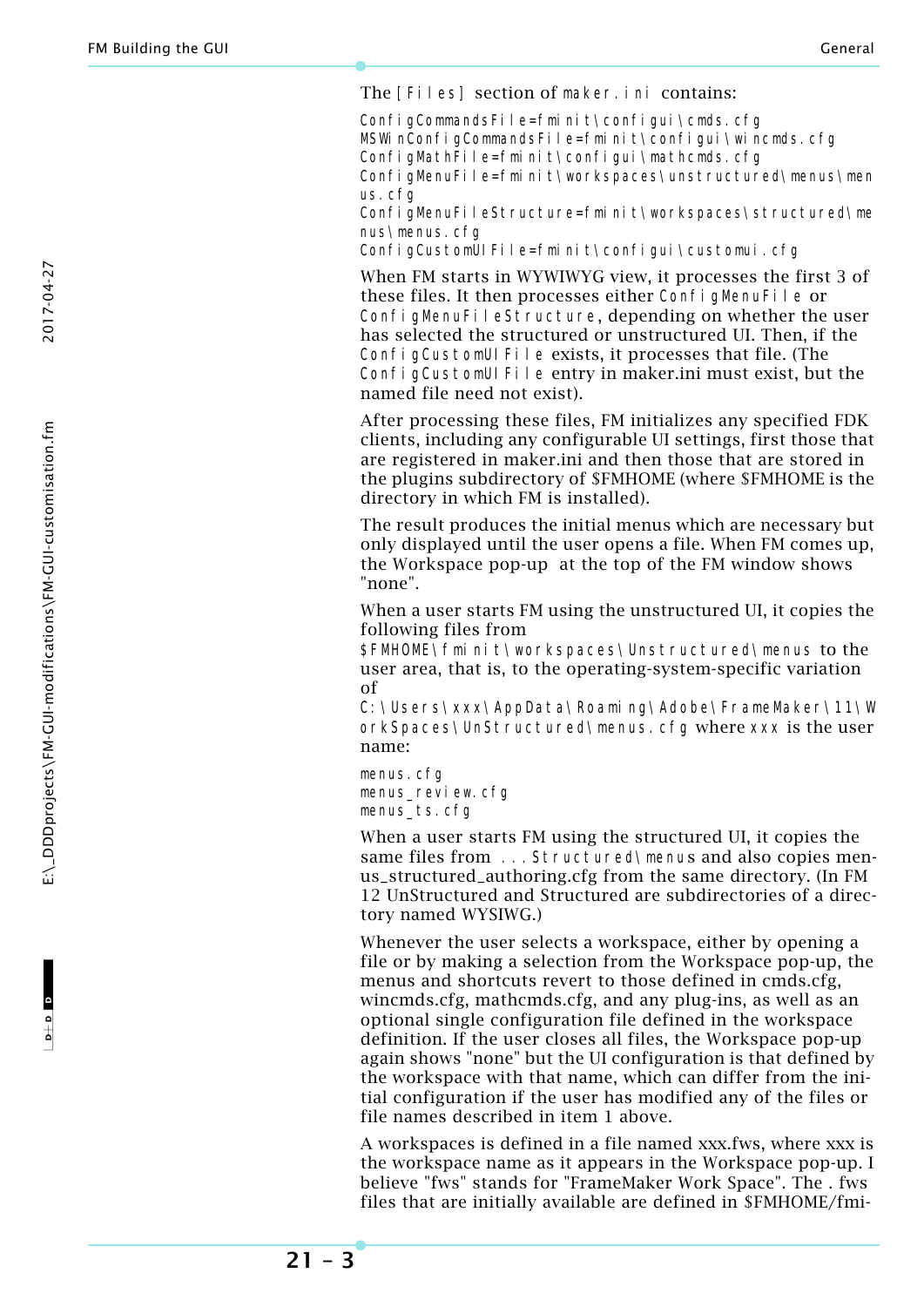nit/WorkSpaces. User-created workspaces are defined in the WorkSpaces subdirectory of the user area. Both WorkSpaces are divided into subdirectories containing information specific to a single view (Structured, Unstructured, AuthorView, CodeView, etc.).

.fws files are XML documents. The first child of the root element is <data>, which has a menuFile attribute. If this attribute is specified, the value is the name of a .cfg file that is processed when the workspace is activated. A relative file name is relative to the menus subdirectory of the WorkSpaces directory for the current view in the user area.

When workspace xxx is activated, FrameMaker creates file xxx.cfws in the appropriate subdirectory of the WorkSpaces directory in the user area. This file seems to be a copy of xxx.fws with changes to various attributes that I suspect are unique identifiers that FM assigns to various objects as it opens the .fws file. I'm not sure what the 'c' in the extension stands for: Changed? Context?

While I haven't investigated . cfg files for other views (Code View, Author View, XML Author), I assume similar conventions apply.

Again, I would appreciate any comments you have on the accuracy and completeness of the above.

And thanks to Tassos Anastasiou for his help and insight in this analysis.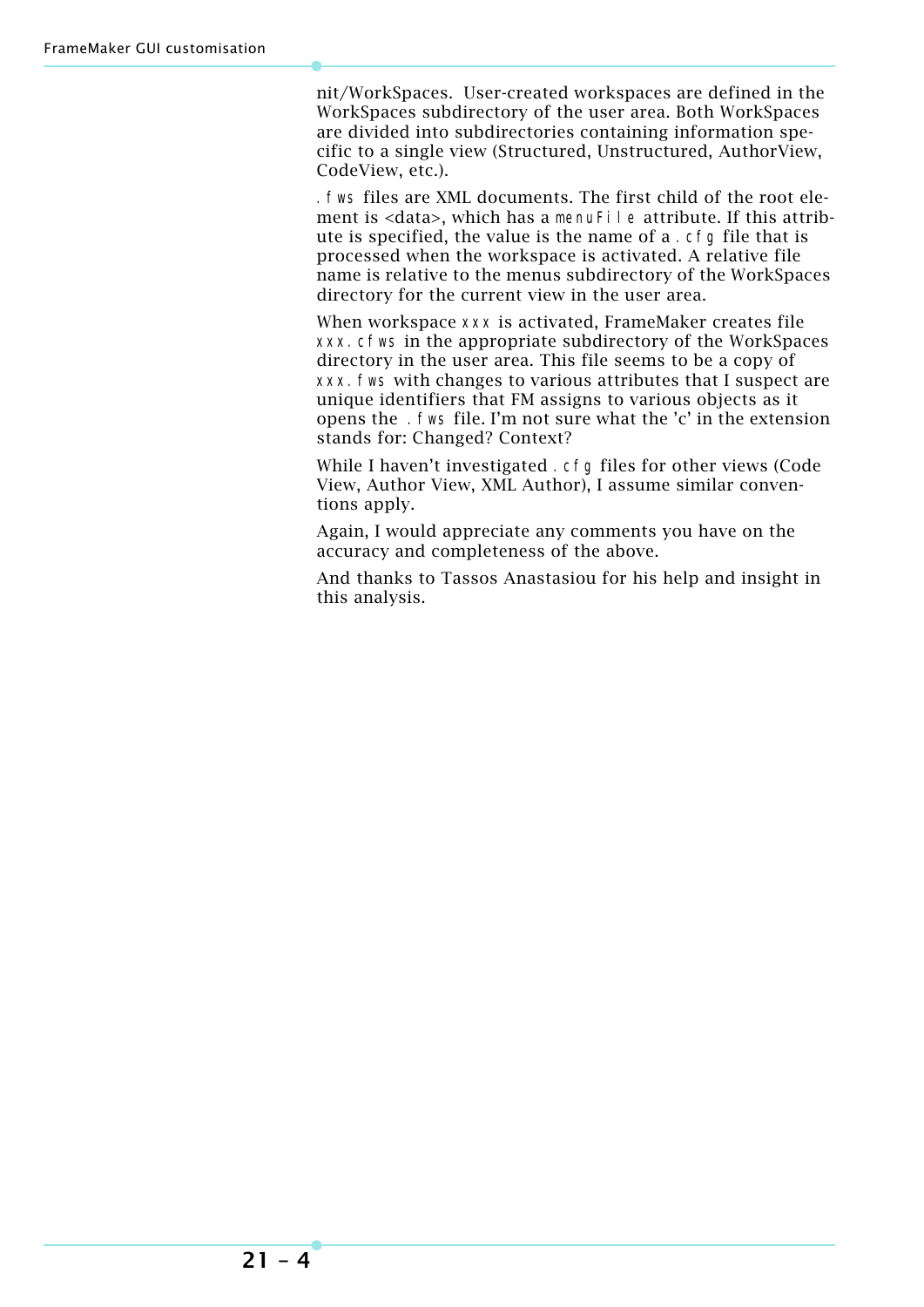# <span id="page-4-0"></span>**Resources in traditional dlls**

### <span id="page-4-1"></span>**fmcustom**

Since FM-10 All icons are in png format in the file.

|                         | FM-9.0 p255 | FM-10.0.2.419                                                            | FM-11.0.2.384                                                                                                                                      | FM-12.0.0.317                                                                                                                 |  |
|-------------------------|-------------|--------------------------------------------------------------------------|----------------------------------------------------------------------------------------------------------------------------------------------------|-------------------------------------------------------------------------------------------------------------------------------|--|
| Original size           | 323 584     | 382 656                                                                  | 618 696                                                                                                                                            | 1 207 296                                                                                                                     |  |
| # bmp icons             | 436         |                                                                          |                                                                                                                                                    |                                                                                                                               |  |
| # png icons             |             | 472                                                                      | 500                                                                                                                                                |                                                                                                                               |  |
| <b>Added in FM-10</b>   |             | $\circ$ C<br>暭<br>.<br>로<br>P_REPEAT_18X18<br>Ė<br>电步公<br>P_TBLCAT_18X18 | P_DISABLETRACK_18X18<br>P_ELEMENTTAGS_18X18<br>P_NEWXML_18X18<br>P_REMOVEPOSTER_18X18<br>P_SETPOSTER_18X18<br>P_VALIDATE_18X18<br>SP_REFRESH_18X18 | All of he following have 4 facets $(N, N, D, R, R, D)$<br>Used also as "Preview Filter by Attribute"                          |  |
| <b>Changes in FM-11</b> | Added       | Ξ<br>得<br>$\overline{d}_y$<br>【11】 / 11】 X。<br>P_RUN_16X16               | P_ADVANCEDRUN_16X16<br>P_ADVANCEDRUN_18X18<br>P_DELINKHOTSPOT_18X18<br>P_HOTSPOTPROPS_18X18<br>P_LINENUMBER_18X18<br>P_PRETTYPRINTING_18X18        | The following have mostly 4 facets $(N, N, D, R, R, D)$<br>P_ACCEPTCHANGEANDSHOWNEXT_18X18<br>P_REJECTCHANGEANDSHOWNEXT_18X18 |  |
| <b>Changes in FM-12</b> | Added       | P_BOLD<br>в<br>P_IMAGE<br>P_ITALIC<br>P_LIST_ORDERED<br>曇<br>P_PARAGRAPH | P_LIST_UNORDERED                                                                                                                                   |                                                                                                                               |  |

 $\mathbf{c}$  a  $\mathbf{c}$ 

 $-1$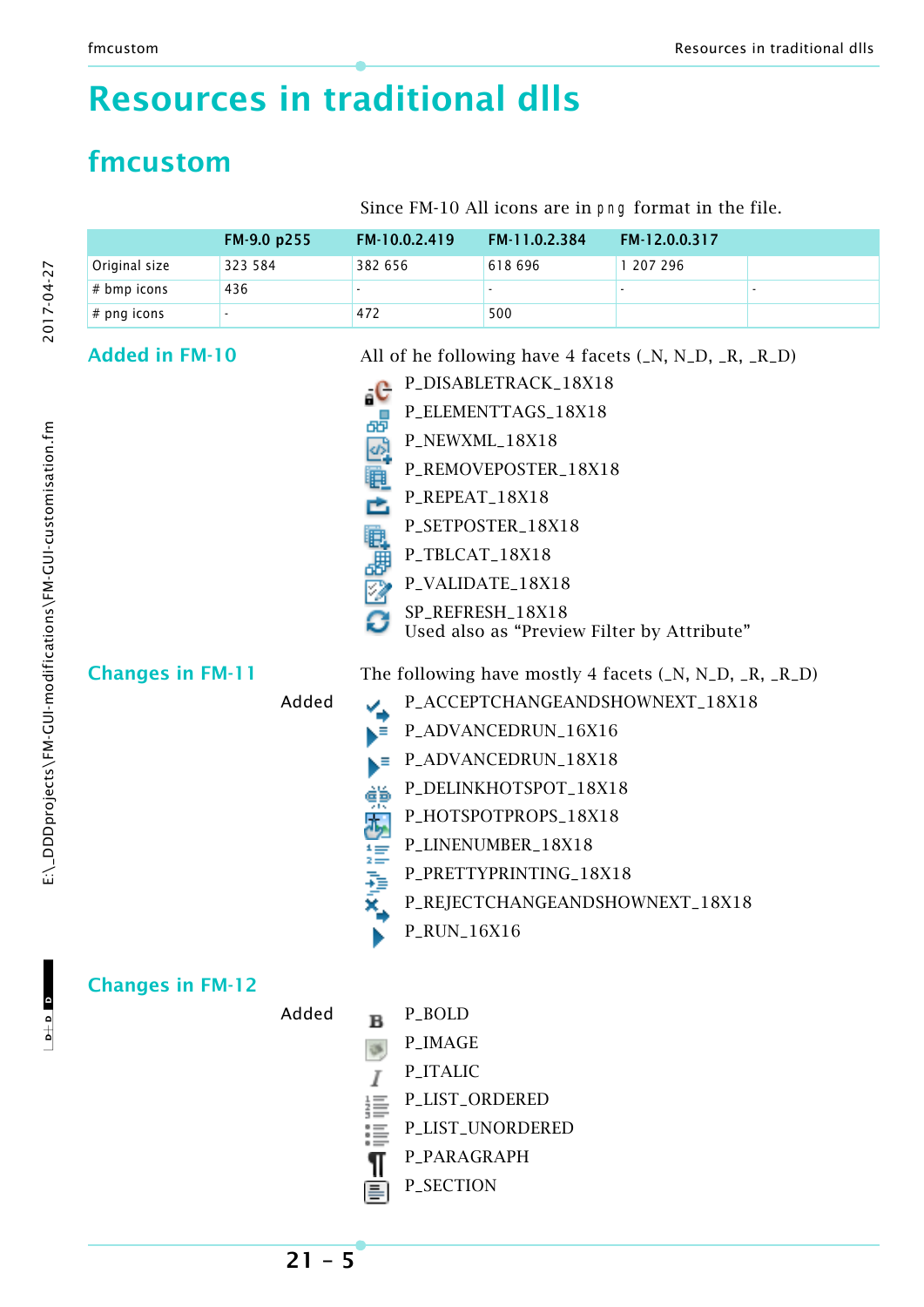### <span id="page-5-0"></span>**fmres**

|                | FM-9.0 p255   | FM-10.0.2.419 | FM-11.0.2.384 | FM-12.0.0.317 |  |
|----------------|---------------|---------------|---------------|---------------|--|
| Modified size  | 3 7 2 3 2 6 4 |               |               | 1759232       |  |
| Original size  | 3 7 1 6 5 4 4 | 2 483 600     | 1479880       | 1745408       |  |
| $#$ bmp images | 226           | 226           | 331           | 331 $a$       |  |
| # curves       | 35            | 35            | 35            | 35            |  |
| $#$ icons      | 57            | 68            | 69            | 69            |  |

a. Some are no more used, e.g. AboutBanner which still displays FM-10

### **Modifications by D+DD** Colourise (magenta) the cursors Colourise (magenta) the Tab-icons in the bitmaps area. Added in FM-10 DITA XREFDLG REFRESH ELEMTAGS.ico PD\_ADV\_ACTIVE.ico PD\_ASIAN\_ACTIVE.ico PD\_BASIC\_ACTIVE.ico PD\_DEFAULT\_ACTIVE.ico PD\_NUM\_ACTIVE.ico PD\_PAG\_ACTIVE.ico PD\_TBLCELL\_ACTIVE.ico TD\_RULER\_ACTIVE.ico TD\_SETTINGS\_ACTIVE.ico TD\_SHADING\_ACTIVE.ico **Added in FM-11** XREFPOD\_UNRESOLVED.ico CMSITEM\_FILE\_DITAMAP\_CHECKED\_OUT\_ICON\_S.bmp 异 CMSITEM\_FILE\_DITAMAP\_ICON\_S.bmp 85258585 CMSITEM\_FILE\_DITAMAP\_LOCKED\_ICON\_S.bmp CMSITEM\_FILE\_DITATOPIC\_CHECKED\_OUT\_ICON\_S.bmp CMSITEM\_FILE\_DITATOPIC\_ICON\_S.bmp CMSITEM\_FILE\_DITATOPIC\_LOCKED\_ICON\_S.bmp CMSITEM\_FILE\_IMG\_CHECKED\_OUT\_ICON\_S.bmp CMSITEM\_FILE\_IMG\_ICON\_S.bmp CMSITEM\_FILE\_IMG\_LOCKED\_ICON\_S.bmp CMSITEM\_FOLDER\_CHECKED\_OUT\_ICON\_S.bmp CMSITEM\_FOLDER\_GENERAL\_CHECKED- \_OUT\_ICON\_S.bmp CMSITEM\_FOLDER\_GENERAL\_ICON\_S.bmp CMSITEM\_FOLDER\_GENERAL\_LOCKED\_ICON\_S.bmp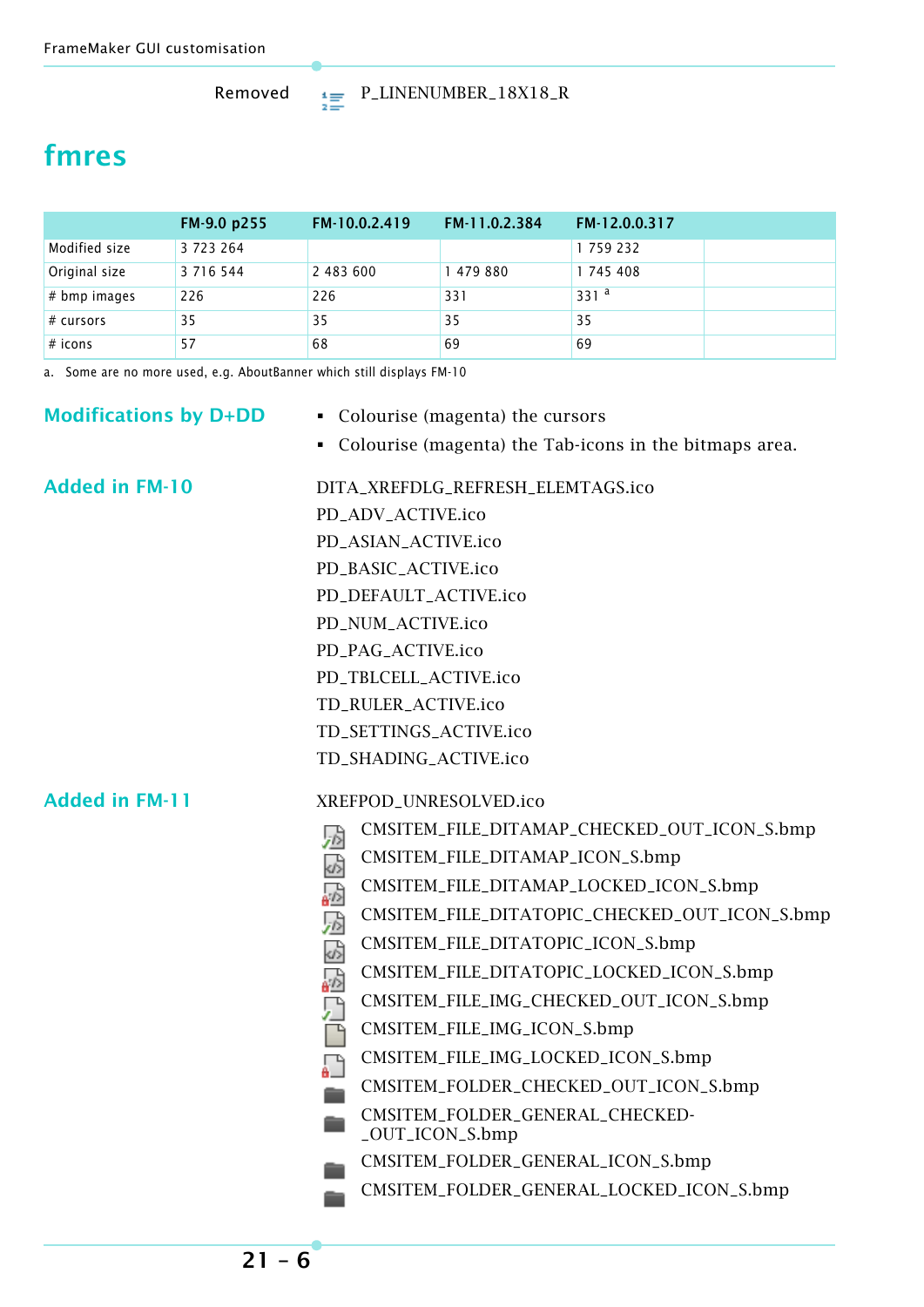2017-04-27

 $\mathbf{c}$  a  $\mathbf{c}$ 

 $\begin{array}{c|c} \multicolumn{3}{c|}{\multicolumn{3}{c|}{\multicolumn{3}{c|}{\multicolumn{3}{c}}}} \multicolumn{3}{c|}{\multicolumn{3}{c|}{\multicolumn{3}{c|}{\multicolumn{3}{c}}}} \multicolumn{3}{c|}{\multicolumn{3}{c|}{\multicolumn{3}{c|}{\multicolumn{3}{c}}}} \multicolumn{3}{c|}{\multicolumn{3}{c|}{\multicolumn{3}{c|}{\multicolumn{3}{c|}{\multicolumn{3}{c}}}}}} \multicolumn{3}{c|}{\multicolumn{3}{c|}{\multicolumn{3}{c|}{\multicolumn{3}{c|}{$ 

|         | CMSITEM_FOLDER_LOCKED_ICON_S.bmp                      |
|---------|-------------------------------------------------------|
| ъÅ      | CMSITEM_GENERAL_DITAMAP_CHECKED-<br>_OUT_ICON_S.bmp   |
|         | CMSITEM_GENERAL_DITAMAP_ICON_S.bmp                    |
|         | CMSITEM_GENERAL_DITAMAP_LOCKED_ICON_S.bmp             |
|         | CMSITEM_GENERAL_DITATOPIC_CHECKED-<br>_OUT_ICON_S.bmp |
|         | CMSITEM_GENERAL_DITATOPIC_ICON_S.bmp                  |
|         | CMSITEM_GENERAL_DITATOPIC_LOCKED_ICON_S.bmp           |
|         | CMSITEM_GENERAL_FMBOOK_CHECKED-<br>_OUT_ICON_S.bmp    |
|         | CMSITEM_GENERAL_FMBOOK_ICON_S.bmp                     |
|         | CMSITEM_GENERAL_FMBOOK_LOCKED_ICON_S.bmp              |
| .<br>Fm | CMSITEM_GENERAL_FMDOC_CHECKED-<br>_OUT_ICON_S.bmp     |
| Fm      | CMSITEM_GENERAL_FMDOC_ICON_S.bmp                      |
|         | CMSITEM_GENERAL_FMDOC_LOCKED_ICON_S.bmp               |
|         | CMSITEM_GENERAL_GENERAL_CHECKED-<br>_OUT_ICON_S.bmp   |
|         | CMSITEM_GENERAL_GENERAL_ICON_S.bmp                    |
|         | CMSITEM_GENERAL_GENERAL_LOCKED_ICON_S.bmp             |
|         | CMSITEM_GENERAL_IMG_CHECKED_OUT_ICON_S.bmp            |
|         | CMSITEM_GENERAL_IMG_ICON_S.bmp                        |
|         | CMSITEM_GENERAL_IMG_LOCKED_ICON_S.bmp                 |
|         | CMSITEM_GENERAL_TEXT_CHECKED_OUT_ICON_S.bmp           |
| р       | CMSITEM_GENERAL_TEXT_ICON_S.bmp                       |
|         | CMSITEM_GENERAL_TEXT_LOCKED_ICON_S.bmp                |
|         | CMSITEM_GENERAL_XML_CHECKED_OUT_ICON_S.bmp            |
|         | CMSITEM_GENERAL_XML_ICON_S.bmp                        |
|         | CMSITEM_GENERAL_XML_LOCKED_ICON_S.bmp                 |
| €       | CMSITEM_ROOT_GENERAL_ICON_S.bmp                       |
|         | TL_GFX_STROKE_0.bmp                                   |
|         | TL_GFX_STROKE_ASIS.bmp                                |

*Note: The following have 4 facets (N, ND, R, RD)*

TL\_GFX\_PATTERN\_0 TL\_GFX\_PATTERN\_1 TL\_GFX\_PATTERN\_2 TL\_GFX\_PATTERN\_3 TL\_GFX\_PATTERN\_4 TL\_GFX\_PATTERN\_5 TL\_GFX\_PATTERN\_6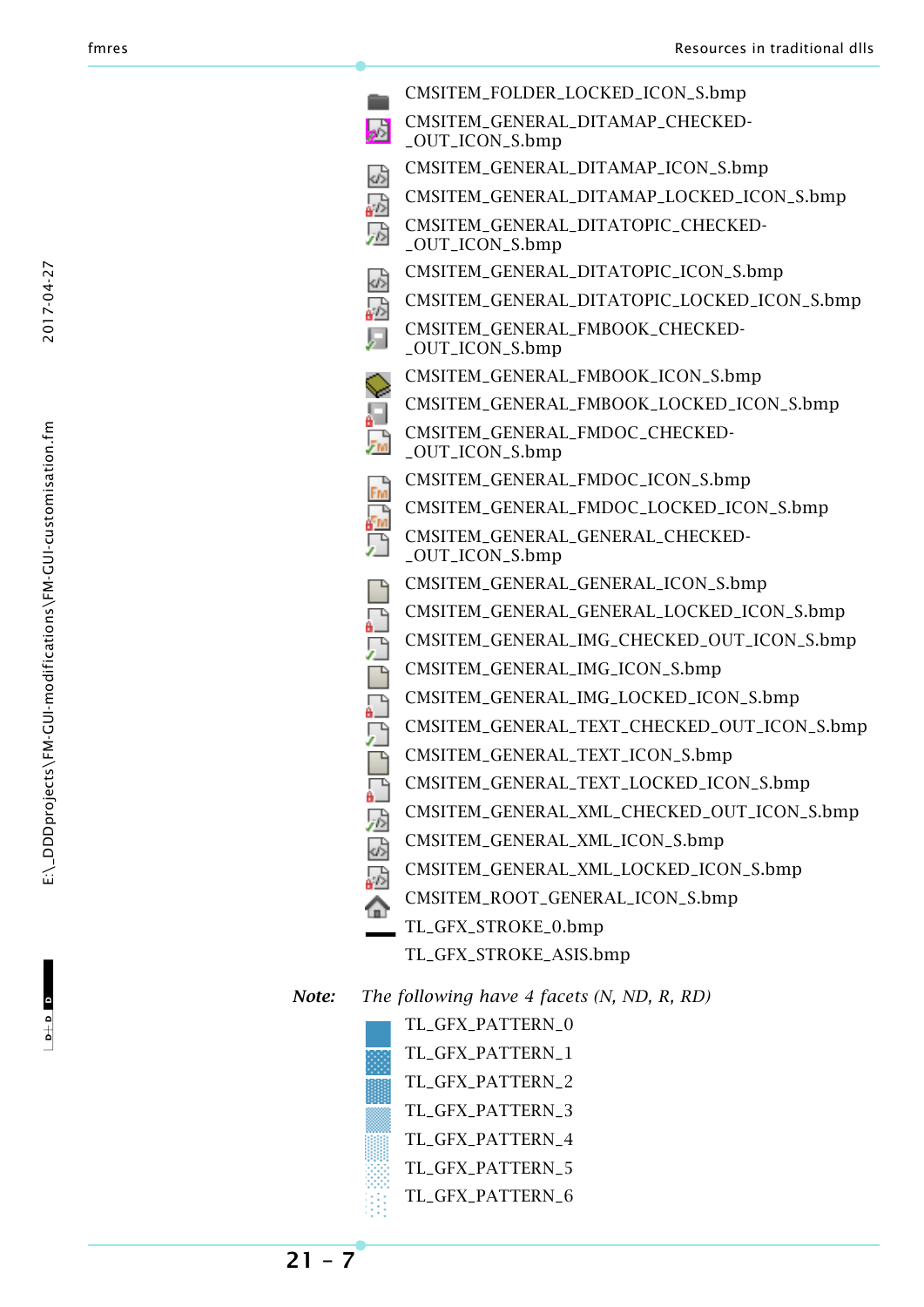| TL_GFX_PATTERN_7    |
|---------------------|
| TL_GFX_PATTERN_8    |
| TL_GFX_PATTERN 9    |
| TL_GFX_PATTERN_A    |
| TL_GFX_PATTERN_B    |
| TL_GFX_PATTERN_C    |
| TL_GFX_PATTERN_D    |
| TL_GFX_PATTERN_E    |
| TL_GFX_PATTERN_NONE |
|                     |

**Changes in FM-12** No changes to FM-11.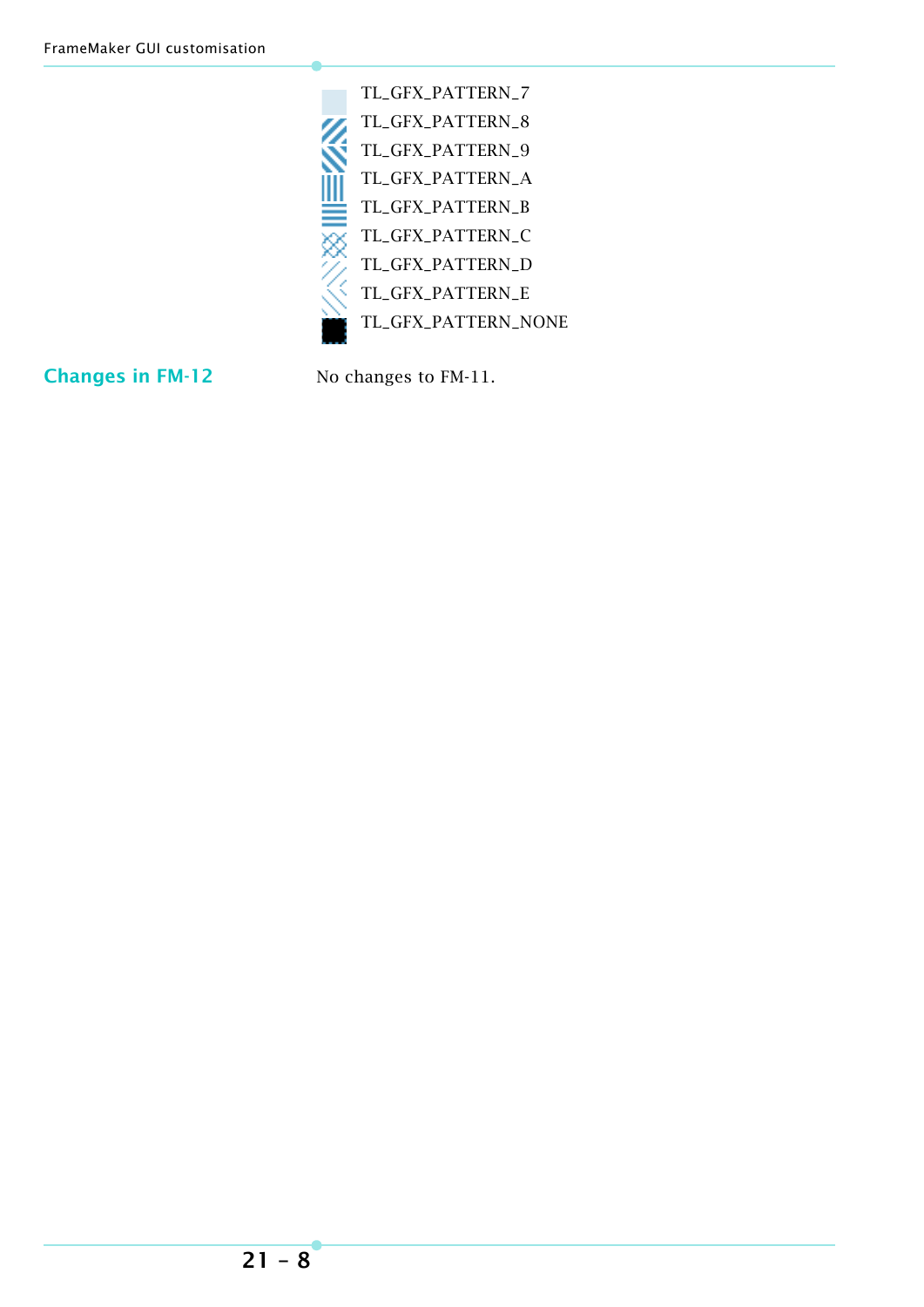### <span id="page-8-0"></span>**fmdlg**

In this dll the 'traditional' dialogues of FM are located. I have modified many of them for FM\_7 an FM-8. In the meantime many have been replaced by dialogues in owl res. dl I and other owl libraries.

This may be the reason why Adobe does not further develop the 'traditional' dialogues. Hence some of them are really annoying.

|                | FM-9.0 p255 | FM-10.0.2.419 | FM-11.0.2.384 | FM-12.0.0.317 |
|----------------|-------------|---------------|---------------|---------------|
| Modfiied size  |             |               |               | 462 336       |
| Original size  | 385 024     | 411 328       | 450 464       | 455 168024    |
| # dialogues    | 276         | 300           | 339           | 344           |
| $#$ bmp images | $18$ (rubi) | $18$ (rubi)   | 18 (rubi)     | 18 (rubi)     |
| $#$ icons      | 27          | 29            | 29            | 29            |

The list of dialogue-names was retrieved with this method:

- In ResHacker save the dlg resource to an rc file.
- This contains all dialogue script text
- Extract the header lines with the names in EditPad.

**Modifications by D+DD** • Enlarge the dialogue Insert Table

#### **Changed in FM-10**

| Added | CMS_CONNECTION_MANAGER |
|-------|------------------------|
|       | <b>CMS_ERROR_MSG</b>   |
|       | CMS_ERROR_MSG2         |
|       | <b>CMS_PREFERENCE</b>  |
|       | <b>CMS PROPERTY</b>    |
|       | CMS_VIEW_COMMON_RESULT |
|       | COMPARE_OPT_ELEM       |
|       | DCTM_ADVANCED_SEARCH   |
|       | DCTM_SEARCH_RESULT     |
|       | EDIT_FONT_LIST         |
|       | EDIT_PGF_LIST          |
|       | EDIT_TBL_LIST          |
|       | FONT_OPT               |
|       | NEW_ATTR_DEL           |
|       | NEW_ATTR_EDIT          |
|       | NEW_ATTR_QUICK         |
|       | NEW_XML                |
|       | PGF_OPT                |
|       | <b>SEARCHREF POD</b>   |
|       | SELECT_ITEM_LIST       |
|       | SP_ADVANCED_SEARCH     |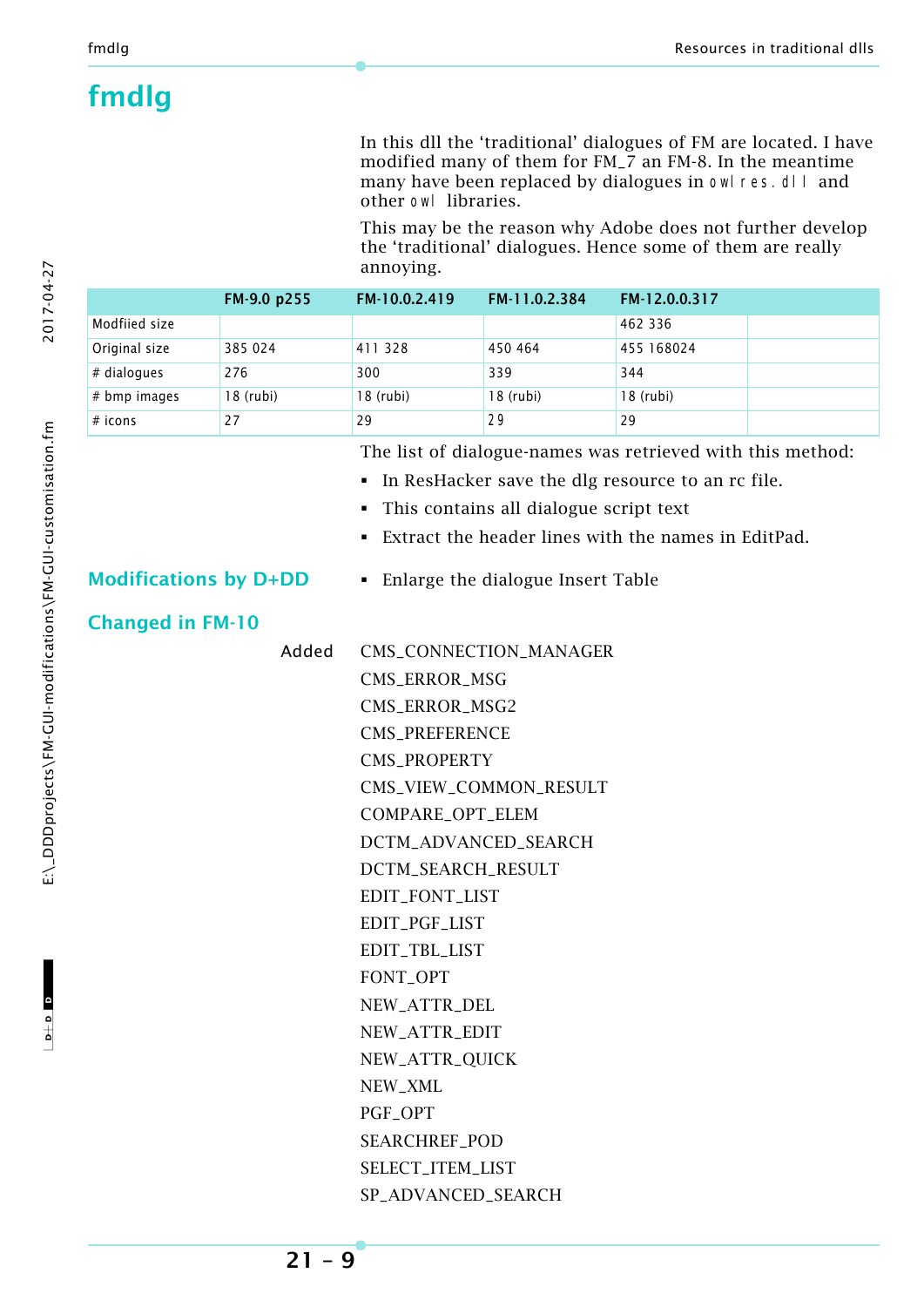|                         | SP_SELECT_SEARCH_ITEM_LI                                   |
|-------------------------|------------------------------------------------------------|
|                         | TBL_KIT                                                    |
|                         | TBL_OPT                                                    |
|                         | TTE_CONFIGURE_COLOR                                        |
|                         | 111                                                        |
|                         | icons 18 to 27 have been re-arranged, xclamation.ico added |
| Removed                 | ATTR_DEL                                                   |
|                         | ATTR_EDIT                                                  |
|                         | ATTR_QUICK                                                 |
| <b>Changed in FM-11</b> |                                                            |

### AUTHORVIEW\_COMB\_FONT\_EDIT AUTHORVIEW\_EDIT\_VARIABLE AUTHORVIEW\_EDIT\_VARIABLE\_SYS AUTHORVIEW\_ELEM\_CTX AUTHORVIEW\_FONTPOD AUTHORVIEW\_XREF\_MAIN\_ELEM **CONSOLE** DCTM\_DQL\_\_QUERY\_RESULT GFX\_CREATE\_DCTM\_DQL\_\_QUERY\_RESULTLINK GFX\_CREATE\_LINK\_ELEM GFX\_CREATE\_LINK\_TBL GFX\_CREATE\_LINK\_TBL\_ELEM GFX\_POSTER\_SELECTION HOTSPOTSPOD HOTSPOTS\_CREATEEDIT HOTSPOTS\_UNSUPPORTEDSHAPES LINENUMBER NEW\_ATTR\_INLINE OBJ\_AFRAME OBJ\_ARC OBJ\_DESIGNER OBJ\_EQUATION OBJ\_FILL OBJ\_INSET OBJ\_POSITION OBJ\_RUNAROUND OBJ\_SIZE OBJ\_STROKE OBJ\_TFRAME OBJ\_TLINE

Added AUTHORVIEW\_COLOR\_DEF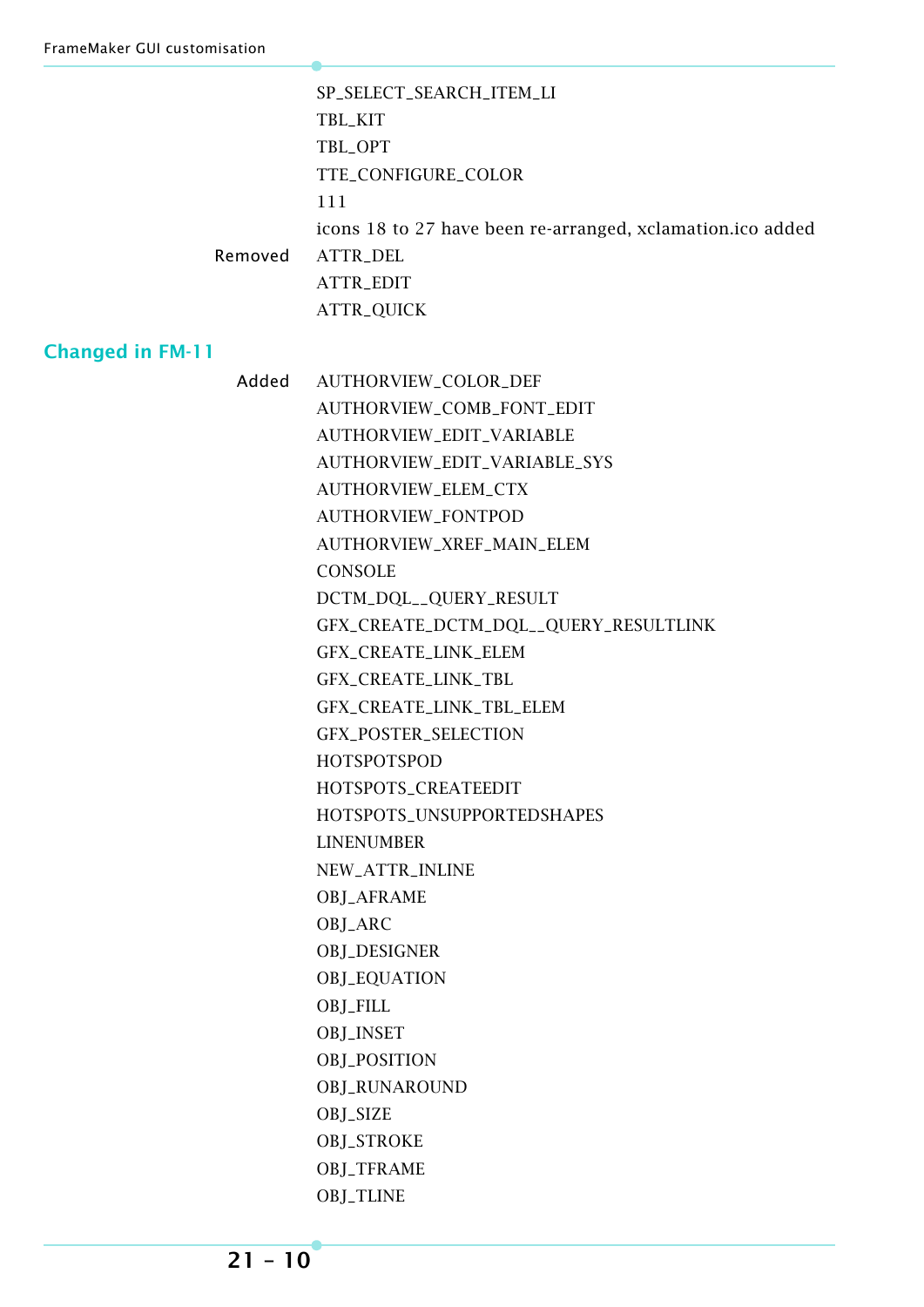PREFS PREFS\_ALERTS PREFS\_DCTM PREFS\_DICTIONARY PREFS\_GENERAL PREFS\_INTERFACE PREFS\_PANELS\_PODS PREFS\_SP PREFS\_SPELLOPTIONS STYLE\_KIT STYLE\_OPT

Removed CMS\_PREFERENCE PODS\_LOC\_CRITERIA SESSION\_PREF

Added in FM-12 OPENALLFILESLV OPENALLFILESPOD UNSUPPORTEDFILEFORMAT XMLAUTHORING\_COMPARE\_OPT\_ELEM XMLAUTHORING\_CTEXT\_MAIN

2017-04-27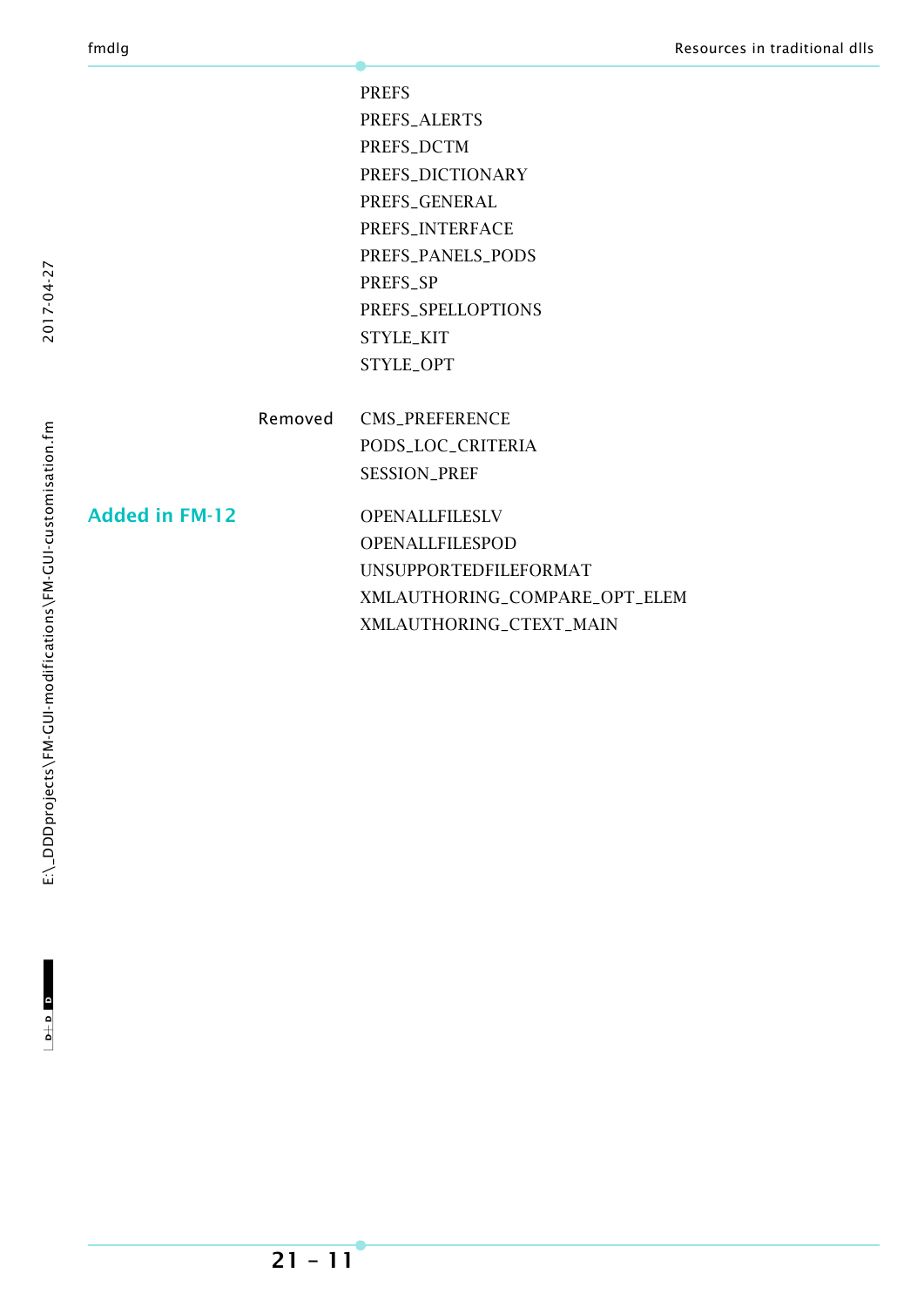п

 $\blacksquare$   $\blacksquare$ 

ම•

### <span id="page-11-0"></span>**Icons in application title area**

Up to FM-12-308 these icons are located in the fmcustom.dl I file in png notation. Starting with FM-12-317 (the introduction of large/coloured buttons) these icons are located in owlres.dll.

New in FM-11 are the views. These buttons are top right , left to the selection of the workspace.

XML, WYSIWYG, Author.

XML and Author view are only visible for structured files.

The following are the same as in FM-10:

- UI-Visibility: Switches between 口.
	- tool bars and pods visible - tool bars and pods hidden

Arrange documents. Various layouts are available:  $\Box$ 

|                                                  |          | 圁        | 囲 |
|--------------------------------------------------|----------|----------|---|
|                                                  | E        | $\Box$   | Η |
| $\Box$                                           | $\equiv$ | m        | 旧 |
| Œ                                                | III      | $\equiv$ | 頂 |
| Œ                                                | $\Box$   | H        | Œ |
| <b>Float All in Windows</b><br><b>New Window</b> |          |          |   |
| Screen mode                                      |          |          |   |

#### Screen mode io



Switch between document view an RM-view (RM = Resource Manager). This is active only for DITA files. this was new to FM-10.

**New in FM-12** The icons from the title area are now located in owlres.dll. In FM-12-317 some icons have been changed.

- WYSIWYG view  $=$
- XML view (1)





 $\circ$   $\boxed{T}$   $\boxed{2}$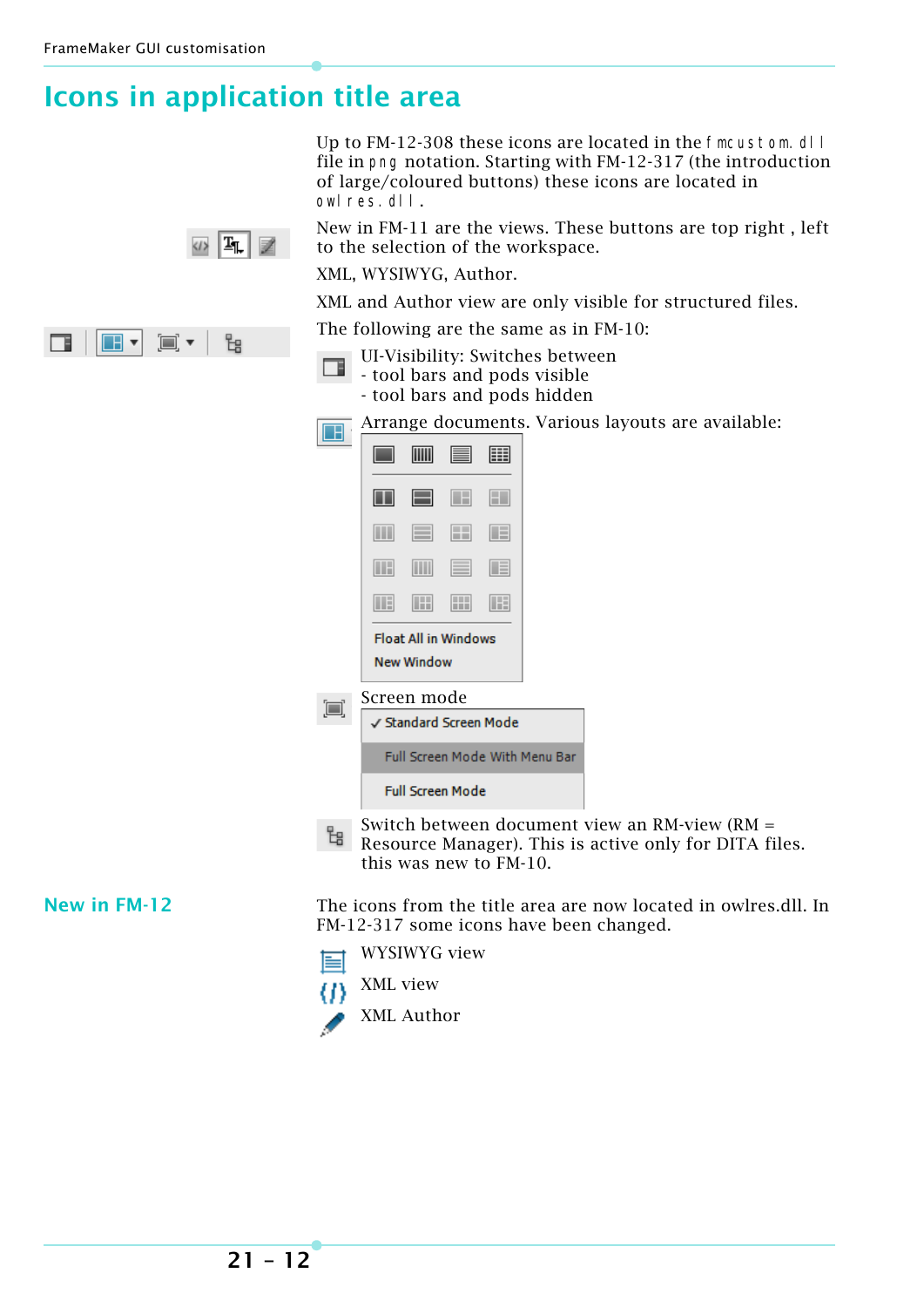### <span id="page-12-0"></span>**Resources in OWL dlls**

Adobe OWL (OS Widget Library, see [source](http://helpx.adobe.com/creative-suite/kb/troubleshoot-application-frame-document-window.html#main_Adobe_OS_Widget_Library__OWL_)) is a shared library that provides a consistent look and behaviour to the user interface (UI) of those Adobe applications that incorporate it. Adobe CS4 applications which incorporate this library include: Contribute, Dreamweaver, Illustrator, InDesign, Fireworks, Flash and Photoshop – and also FM-9 and later.

**My findings** If you open owl res. dll in Resource Hacker (btw still working in Win7-x64), you see the entry MARKER\_DLG > 1033 both in section Adam and in section Eve.

In Adam it starts with

```
 sheet marker{
 interface:
bind fm \, 3 \, : "";
bindfm_6: true;<br>bindfm_5: 300:
bind fm<sub>5</sub> itemset_fm_5 : [ 
 { name: "<Unstructured>" , value: 1}
 ];
 bind_fm_2 : 300; 
 itemset_fm_2 : [
{ name: "Author1" , value: 1 },
{ name: "Index1" , value: 11 },
 ...
```
In Eve it starts with

```
 layout marker_dialog
   {
   constant:
   marker_text_box_lines : 5;
   marker_text_box_chars : 35;
   view dialog(
  name : localize("<xstr
id='fm.panel.markerdlg.DialogTitle'>Marker</xstr>"),
 ...
```
And if you look at the PNG section, which contains icons, the 1033 entries show png code:

0003B9A0 89 50 4E 47 0D 0A 1A 0A 00 00 00 0D 49 48 44 52  $%$ PNG $\cdots$  $\cdots$ FIHDR

0003B9B0 00 00 00 10 00 00 00 10 08 02 00 00 00 90 91 68 •••••••••••••?h

0003B9C0 36 00 00 00 19 74 45 58 74 53 6F 66 74 77 61 72 6••••tEXtSoftwar

In the OWL dll's there is also an entry XSTR which IMHO contains all the strings used in the dialogue definitions of that dll - maybe that eases localisation.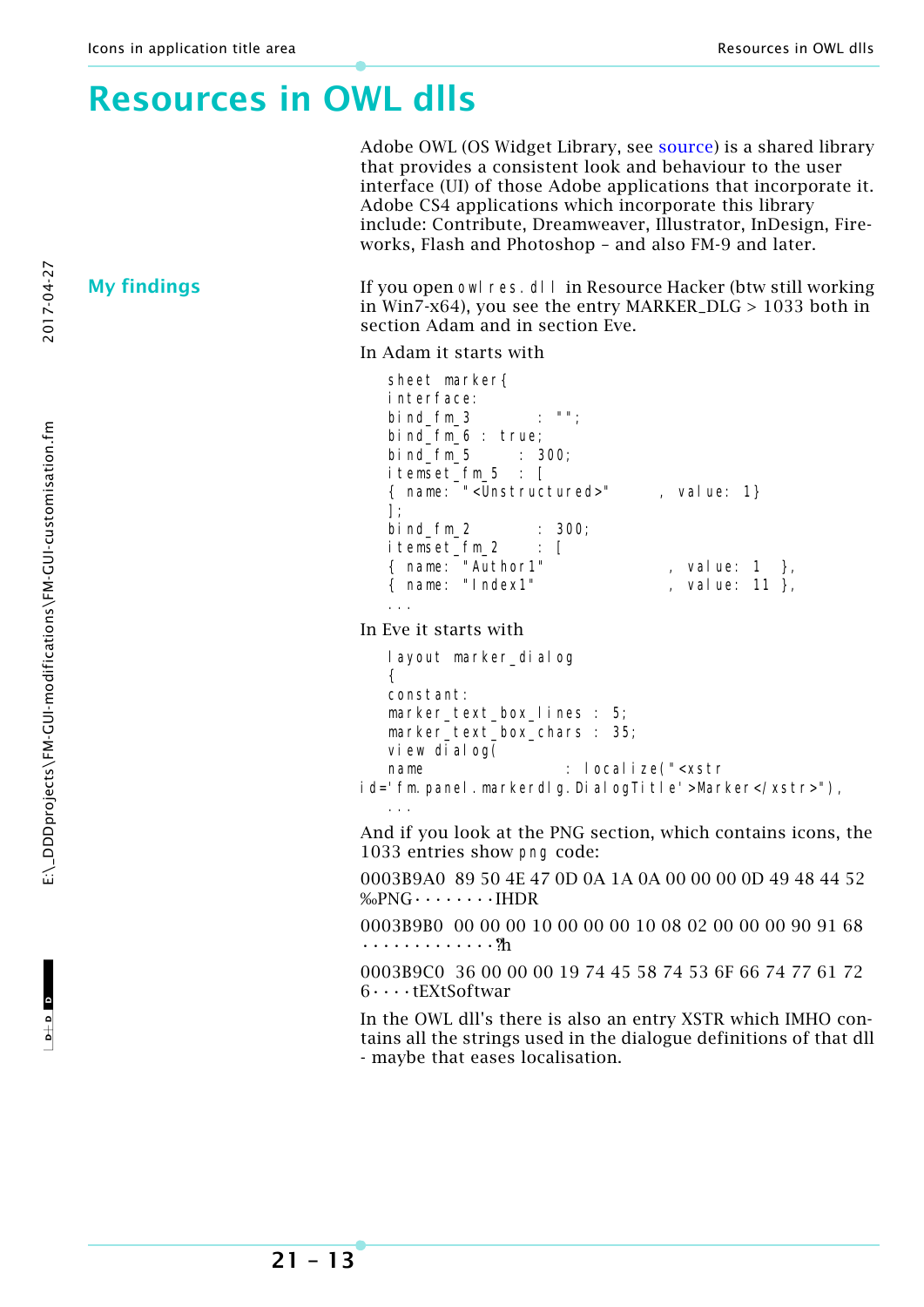### <span id="page-13-0"></span>**owlres**

|                  | FM-9.0 p255 | FM-10.0.2.419 | FM 11.0.2.384 | FM-12.0.0.317 |  |
|------------------|-------------|---------------|---------------|---------------|--|
| Original size    | 610 304     | 711872        | 726 016       | 725 368       |  |
| $#$ png          | 560         | 625           | 631           | 2 2 1 3 3 7 6 |  |
| $#$ Adam-dialogs | 9           | 24            | 28            | 28            |  |
| $#$ Eve dialogs  | 18          | 33            | 37            | 37            |  |

Added in FM-10 Some of the new icons have only 1 or 2 facets. Hence 65 additional icon files provide 30 new icons.

The icons use two different sizes (16×16 and 18×18 pix)

|       | THE ICONS USE TWO UNTERCITE SIZES (TOATO QUU TOATO PI |
|-------|-------------------------------------------------------|
|       | CMSITEM_FILE_FMBOOK_CHECKED_OUT_ICON_S                |
|       | CMSITEM_FILE_FMBOOK_ICON_S                            |
|       | CMSITEM_FILE_FMBOOK_LOCKED_ICON_S                     |
|       | CMSITEM_FILE_FMDOC_CHECKED_OUT_ICON_S                 |
|       | CMSITEM_FILE_FMDOC_ICON_S                             |
|       | CMSITEM_FILE_FMDOC_LOCKED_ICON_S                      |
|       | CMSITEM_FILE_GENERAL_CHECKED_OUT_ICON_S               |
|       | CMSITEM_FILE_GENERAL_ICON_S                           |
|       | CMSITEM_FILE_GENERAL_LOCKED_ICON_S                    |
|       | CMSITEM_FILE_XML_CHECKED_OUT_ICON_S                   |
|       | CMSITEM_FILE_XML_ICON_S                               |
|       | CMSITEM_FILE_XML_LOCKED_ICON_S                        |
|       | CMSITEM_VIRTUALDOC_CHECKED_OUT_ICON_S                 |
|       | CMSITEM_VIRTUALDOC_ICON_S                             |
|       | CMSITEM_VIRTUALDOC_LOCKED_ICON_S                      |
| ⋿     | OWL_PL_TBLCATALOG_R                                   |
|       | SP_ADD_MD_R_D                                         |
| トーロウ、 | SP_ALLELEMENTS_SM_R                                   |
|       | SP_CANCEL_MD_R_D                                      |
| Ð     | SP_CHECKINFILE_MD_R_D                                 |
| 眉     | SP_CHECKOUTFILE_MD_R_D                                |
| 冊     | SP_DELETE_MD_R_D                                      |
|       | SP_FILENAME_SM_R                                      |
|       | SP_FILEREFERENCE_SM_R                                 |
|       | SP_FILETITLE_SM_R                                     |
|       | SP_REMOVE_MD_R_D                                      |
| 山口三一声 | SP_RENAME_MD_R_D                                      |
| Ω     | SP_SEARCH_MD_R_D                                      |

SP\_SEARCHADVANCED\_MD\_R\_D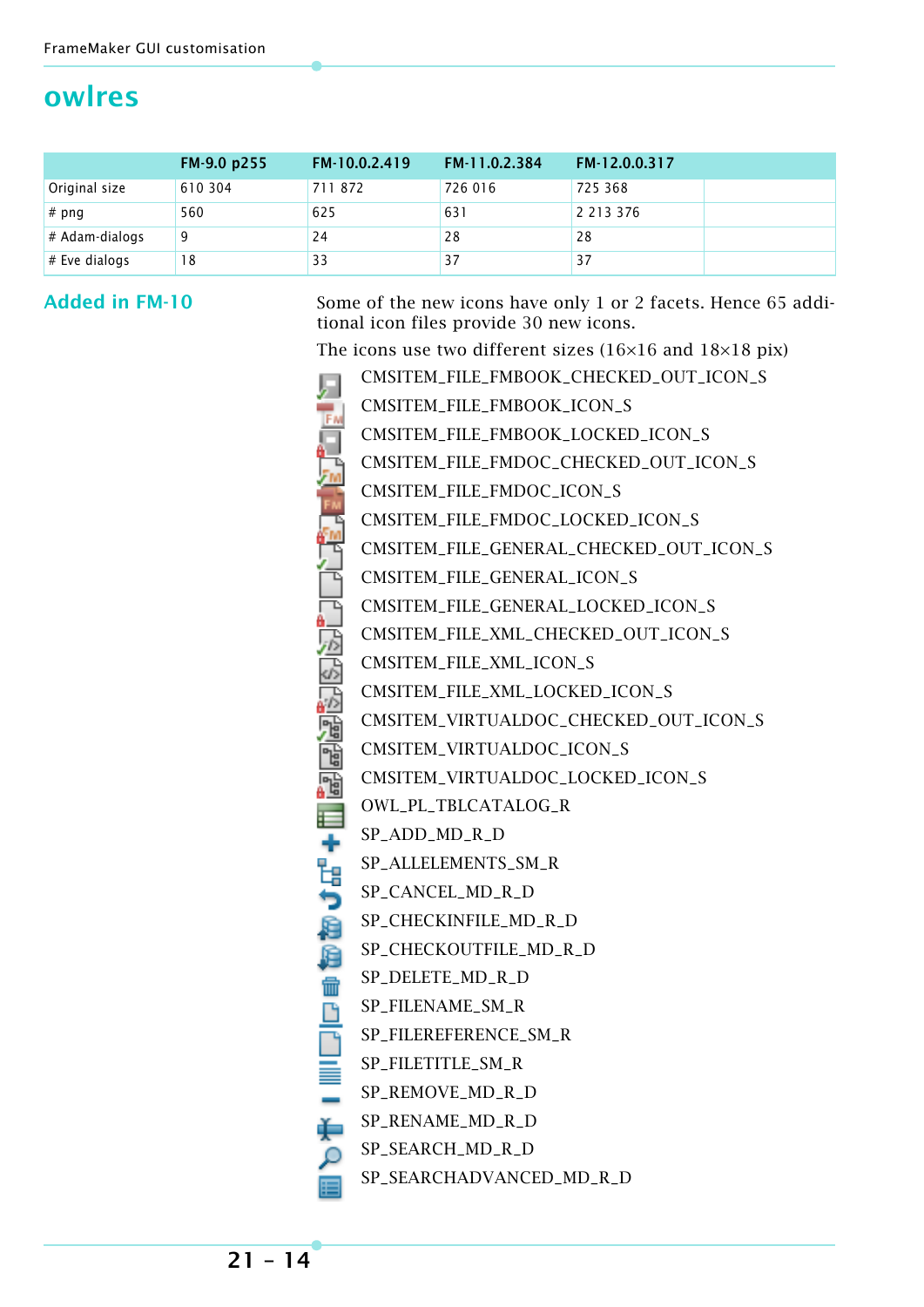#### Added in FM-11 3 icons (both with \_N and \_R suffix) are added to a total of

2017-04-27

 $\mathbf{c}$  a  $\mathbf{c}$ 

 $-1$ 

|                       | PL_SWITCHTOXMLVIEW_R<br>Switch to XML view.                                              |
|-----------------------|------------------------------------------------------------------------------------------|
| <b>Added in FM-12</b> | Until FM-12.255 many are similar to FM-11 fmres items. Later<br>they were removed there. |
|                       | CMSITEM_FILE_DITAMAP_CHECKED_OUT_ICON_S<br>园                                             |
|                       | CMSITEM_FILE_DITAMAP_ICON_S<br>$\overline{\phi}$                                         |
|                       | CMSITEM_FILE_DITAMAP_LOCKED_ICON_S<br>品                                                  |
|                       | CMSITEM_FILE_DITATOPIC_CHECKED_OUT_ICON_S<br>忈                                           |
|                       | CMSITEM_FILE_DITATOPIC_ICON_S<br>$\overrightarrow{d_2}$                                  |
|                       | CMSITEM_FILE_DITATOPIC_LOCKED_ICON_S<br>必                                                |
|                       | CMSITEM_FILE_IMG_CHECKED_OUT_ICON_S<br>凰                                                 |
|                       | CMSITEM_FILE_IMG_ICON_S                                                                  |
|                       | CMSITEM_FILE_IMG_LOCKED_ICON_S                                                           |
|                       | CMSITEM_FILE_TEXT_CHECKED_OUT_ICON_S                                                     |
|                       | CMSITEM_FILE_TEXT_ICON_S                                                                 |
|                       | CMSITEM_FILE_TEXT_LOCKED_ICON_S                                                          |
|                       | CMSITEM_GENERAL_DITAMAP_CHECKED_OUT_ICON_S<br>夃                                          |
|                       | CMSITEM_GENERAL_DITAMAP_ICON_S<br>$\frac{1}{\sqrt{2}}$                                   |
|                       | CMSITEM_GENERAL_DITAMAP_LOCKED_ICON_S<br>刕                                               |
|                       | CMSITEM_GENERAL_DITATOPIC_CHECKED_OUT_ICON_S<br>夃                                        |
|                       | CMSITEM_GENERAL_DITATOPIC_ICON_S<br>$\sigma$                                             |
|                       | CMSITEM_GENERAL_DITATOPIC_LOCKED_ICON_S<br>ゐ                                             |
|                       | CMSITEM_GENERAL_FMBOOK_CHECKED_OUT_ICON_S                                                |
|                       | CMSITEM_GENERAL_FMBOOK_ICON_S<br>JF M                                                    |
|                       | CMSITEM_GENERAL_FMBOOK_LOCKED_ICON_S<br>ا کا<br>А.                                       |
|                       | CMSITEM_GENERAL_FMDOC_CHECKED_OUT_ICON_S                                                 |
|                       | CMSITEM_GENERAL_FMDOC_ICON_S                                                             |
|                       | CMSITEM_GENERAL_FMDOC_LOCKED_ICON_S<br>ſш                                                |
|                       | CMSITEM_GENERAL_GENERAL_CHECKED_OUT_ICON_S                                               |
|                       | CMSITEM_GENERAL_GENERAL_ICON_S                                                           |
|                       | CMSITEM_GENERAL_GENERAL_LOCKED_ICON_S                                                    |
|                       | CMSITEM_GENERAL_IMG_CHECKED_OUT_ICON_S                                                   |
|                       | CMSITEM_GENERAL_IMG_ICON_S                                                               |
|                       |                                                                                          |

SP\_SWITCHTORESOURCEMANAGER\_MD\_R\_D. See *[Icons in application title area](#page-11-0)* on page 21-12

631 icons: See *[Icons in application title area](#page-11-0)* on page 21-12

PL\_SWITCHTOAV\_R Switch to Author View. PL\_SWITCHTOWYSIWYG\_R Switch to WYSIWYG view.

멶

B.

 $T_{\text{L}}$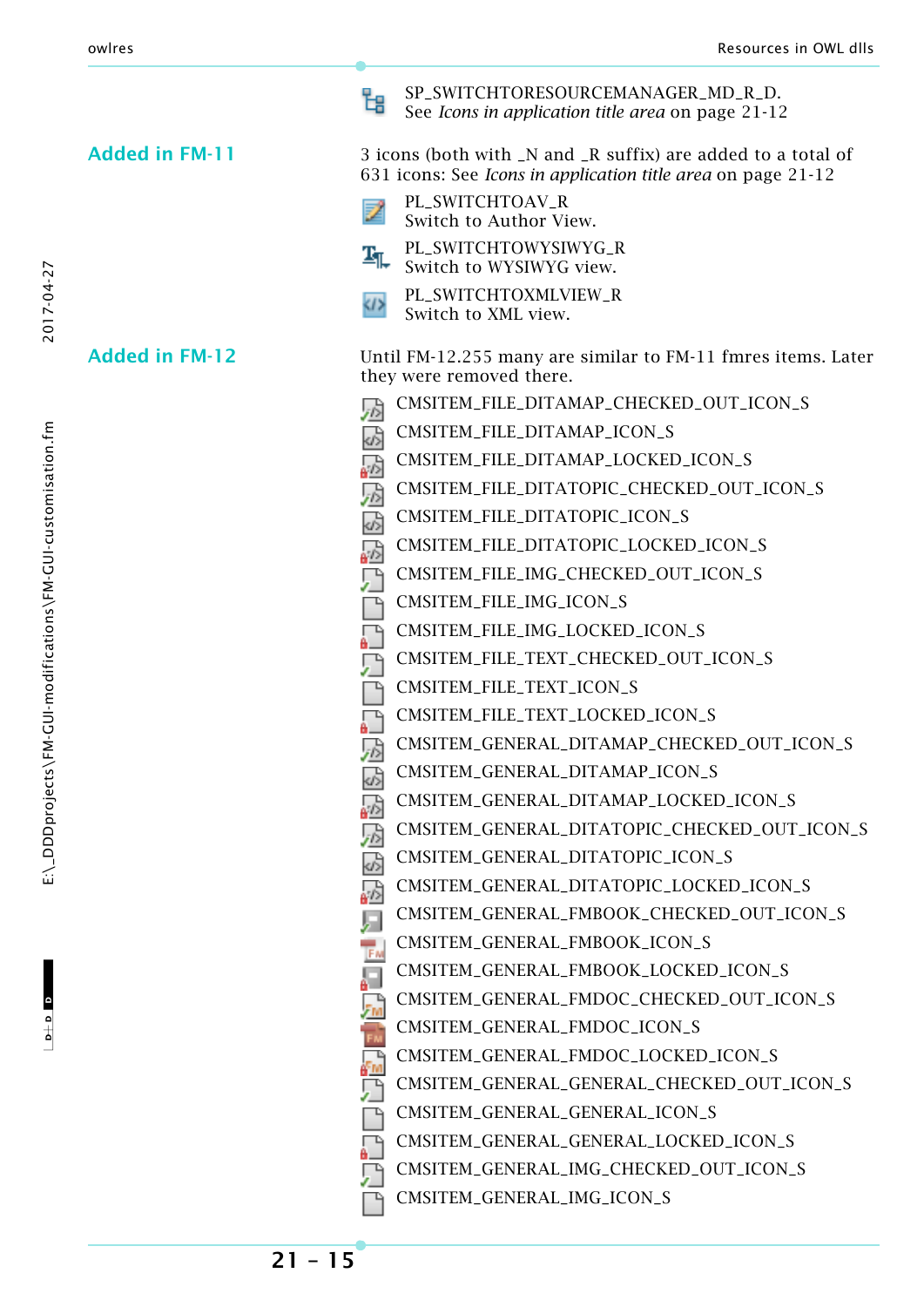- Ð CMSITEM\_GENERAL\_IMG\_LOCKED\_ICON\_S
	- CMSITEM\_GENERAL\_TEXT\_CHECKED\_OUT\_ICON\_S
- n<br>D CMSITEM\_GENERAL\_TEXT\_ICON\_S
- CMSITEM\_GENERAL\_TEXT\_LOCKED\_ICON\_S
- CMSITEM\_GENERAL\_XML\_CHECKED\_OUT\_ICON\_S
- **TEGE** CMSITEM\_GENERAL\_XML\_ICON\_S
- CMSITEM\_GENERAL\_XML\_LOCKED\_ICON\_S
- 命 OWL\_PL\_OBJCATALOG\_…
- TL\_GFX\_HOTSPOT\_… للوالع

In FM-12-317 the icons in the graphic tool bar became coloured and both small and large. Their name start with TL\_GFX\_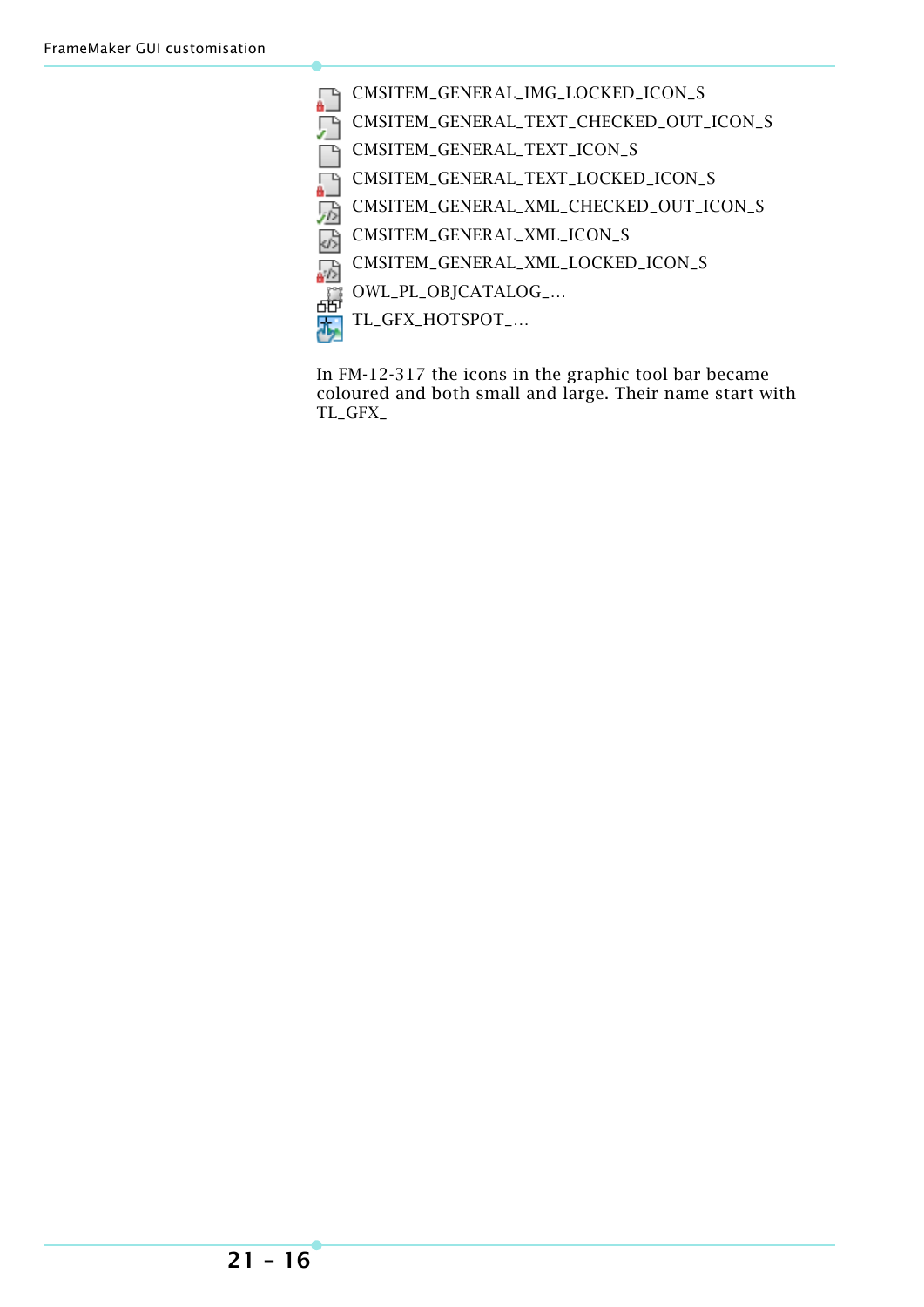### <span id="page-16-0"></span>**Handle icons, cursors and bitmaps**

*Note: I do not recommend you to modify dlls for the sake of customised icons. Use the mechanism provided by FM: in the tool bar file refer to icon files in the user area.*

**Icon WorkShop** Icons in the dlls can be handled by Axialis Icon WorkShop.

This is a tool with good graphic capabilities. However for the modifications some caution is required<sup>2)</sup>:

- 1 Create a copy of the dll, e.g. fmres.1.dll
- 2 Open this (last saved version) dll in Cursor WS and edit it
	- open the icon in question
	- edit all formats of the icon
	- Close the edit pane
- 3 Save the dll as a new version fmres.2.dll
	- If the save fails, open the previous version again (step  $2$ ) and redo your work.
- 4 Close the dll
- 5 Repeat from step 2 for other icons
- 6 Check the validity of the dll at least every 5 steps.

### <span id="page-16-1"></span>**Extract icons**

To get the icons out of the DLLs – to have individual files to work on for the tool bar buttons – the following procedure is used:

#### **Extract and rename** 1 Open the dll in **ResHacker**

- select the appropriate resource type (e.g. bitmap)
- save the resources with **Action > Save [...] resources**
- use an rc name such as fmres-bmp.rc
- 2 Open the rc file in **EditPad**
	- convert double to single line spacing
	- use the REGEX to exchange the 'columns':

| fmcustom | bi nari es                   | $(+)$ png " $(+)$ "                                                        | \2\t\1                       |
|----------|------------------------------|----------------------------------------------------------------------------|------------------------------|
| fmres    | bitmaps<br>cursors<br>i cons | $(+)$ bi tmap " $(+)$ "<br>$(+)$ cursor " $(+)$ "<br>$(+)$ i con " $(+)$ " | $\2\$ 1\<br>\2\t\1<br>\2\t\1 |
| owlres   | bi nari es                   | $(+)$ png " $(+)$ "<br>- remove blanks at start of line                    | \2\†\1                       |

- save the table as fmres-rename-table-bmp.txt
- 3 Start **RenameByTable.ahk**
	- Fill in all fields, including the file extension.

2017-04-27

<sup>2</sup> Only starting the process for each icon assures that the save does not fail frequently.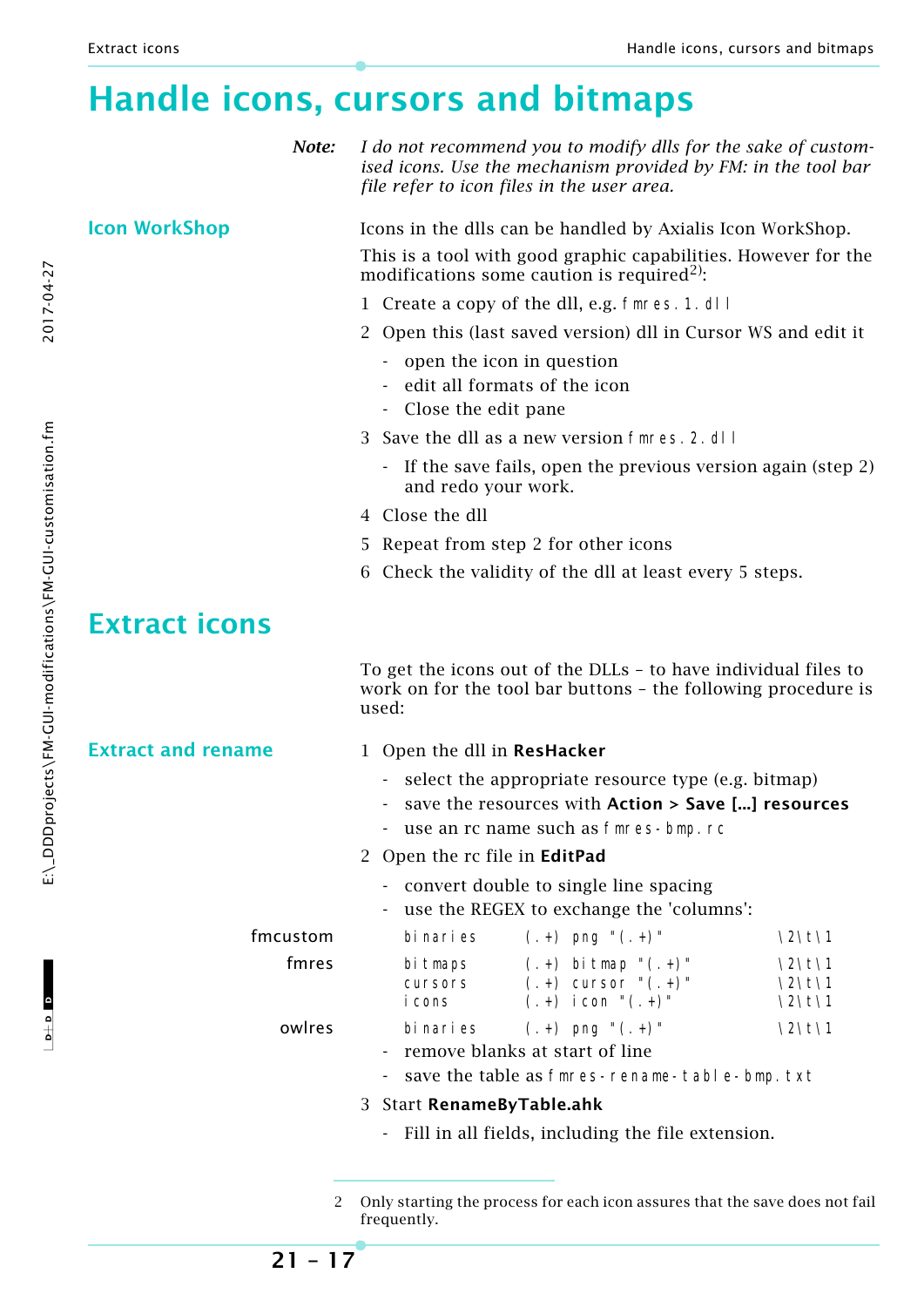<span id="page-17-0"></span>

| <b>PDF</b> of all icons                                                                   | 1 Open the directory (e.g. E: \FM-speci al s\FM-11-<br>tests\Resources-owlres\renamed-png) in Thumbs+.                                                                                                                                                                                                            |  |  |  |
|-------------------------------------------------------------------------------------------|-------------------------------------------------------------------------------------------------------------------------------------------------------------------------------------------------------------------------------------------------------------------------------------------------------------------|--|--|--|
|                                                                                           | 2 In Image > Print Catalog set up a layout (or use i con-<br>overvi ew) with the following properties:                                                                                                                                                                                                            |  |  |  |
|                                                                                           | Printer = PDF Create Scansoft<br>$\overline{\phantom{a}}$<br>Print Thumbnail borders OFF<br>Colour output<br>Margins all: 0.5cm<br>Thumbs width 4.5cm, height 2.2cm<br>Header: Resource icons xxx<br>Header font 12 pt, Caption font 8pt<br>Items for caption: only File name<br>Files to process: Current folder |  |  |  |
|                                                                                           | Print Heading for each folder: OFF                                                                                                                                                                                                                                                                                |  |  |  |
|                                                                                           | FINISH: provide file path for PDF file<br>$\overline{\phantom{a}}$<br>3 Be aware that some file names are to long for complete dis-<br>play.                                                                                                                                                                      |  |  |  |
| <b>Modifying cursors</b>                                                                  |                                                                                                                                                                                                                                                                                                                   |  |  |  |
|                                                                                           | The modified cursors are already available at<br>E: \_DDDprojects\FM-GUI-modifications\fmres-<br>cursors-mod\*.cur                                                                                                                                                                                                |  |  |  |
| Exchange cursors in<br>fmres.dll                                                          | Open fmres-rrr. dl I (a copy of the file from \$HOME\fmi ni t)<br>in ResHacker and save it immediately as fmres-rrr-<br>$mod.$ dl $l.$                                                                                                                                                                            |  |  |  |
|                                                                                           | Open the tree view for the Cursor Group. You see the list of<br>cursor names. For all of them:                                                                                                                                                                                                                    |  |  |  |
| <b>String Table</b><br>Accelerators<br>▷ ……                                               | 1 Select the cursor you want to modify.                                                                                                                                                                                                                                                                           |  |  |  |
| RCData                                                                                    | Open the Replace Resource dialgogue With Ctrl+r                                                                                                                                                                                                                                                                   |  |  |  |
| <b>Cursor Group</b>                                                                       | $\mathbf{x}$<br>回<br>Replace cursor in - H:\Adobe\framemaker.11en\AdobeFra.<br>$\Box$                                                                                                                                                                                                                             |  |  |  |
| ☆ ARROW : 1033<br>— ☆ ВОТ: 1033<br>$\mathbb{L}$ BOTLEFT : 1033<br>Mendered BOTRIGHT: 1033 | Select file with new cursor<br>Select cursor to replace:<br><b>ARROW</b><br>E:\_DDDprojects\FM-GUI-mods-FM(<br><b>BOT</b><br><b>BOTLEFT</b><br>Botright<br>Select new cursor:<br>BUTTON<br>Ξ<br>COPYDRAG                                                                                                          |  |  |  |
|                                                                                           | The cursor to be exchanged is already selected in the right<br>3<br>list.                                                                                                                                                                                                                                         |  |  |  |

- 4 Use button **Select file with new cursor** to get the replacement file.
- 5 Press **Replace**. RH will display the new cursor in the main pane.
- *Note: Working on all 35 cursors takes about 20 minutes.*
	- 6 Save the file (you have renamed it already).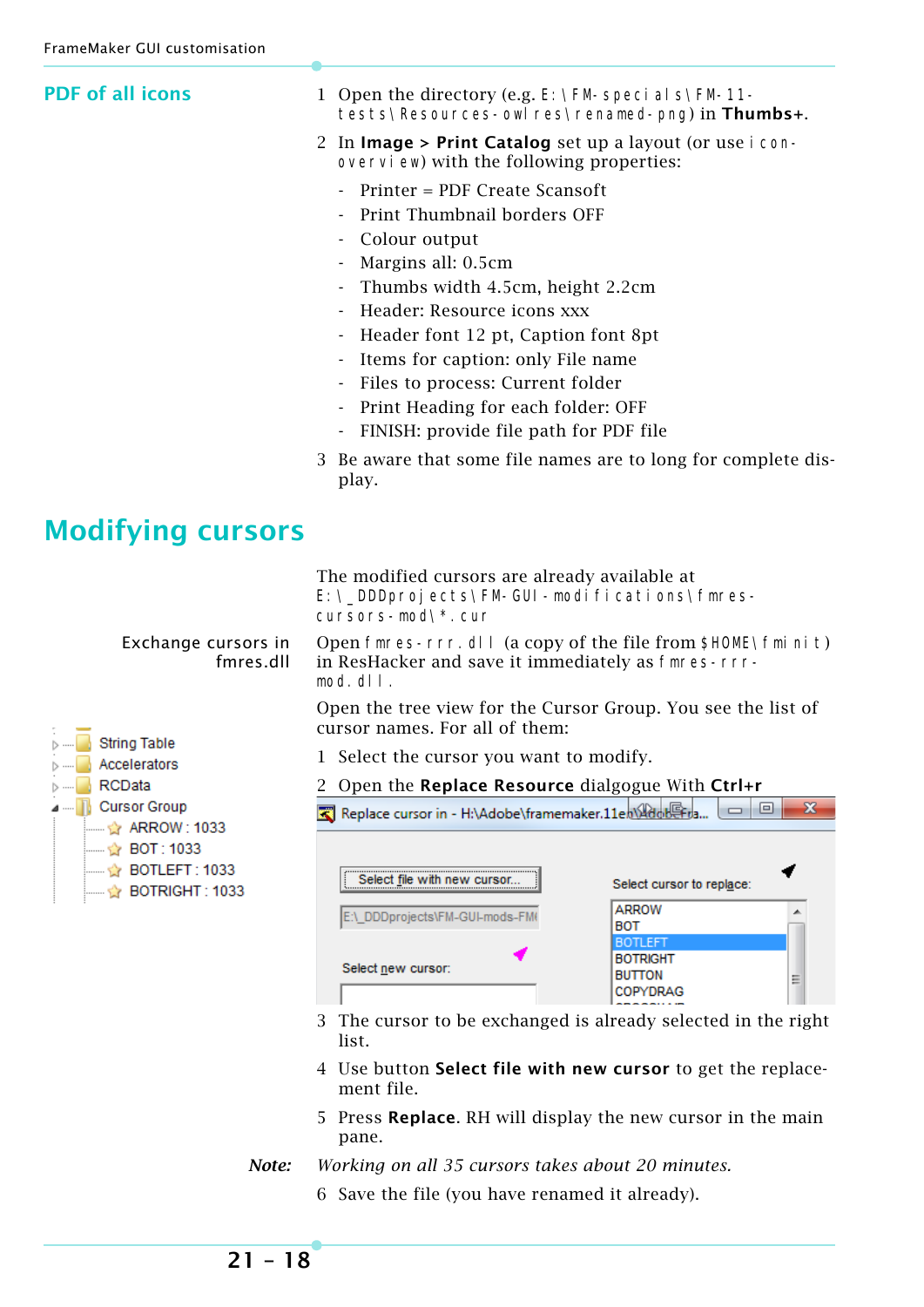<span id="page-18-0"></span>

**21 – 19**

- *Note: Working on all 7 bitmaps takes about 5 minutes.*
	- 6 Save the file (you have renamed it already).

2017-04-27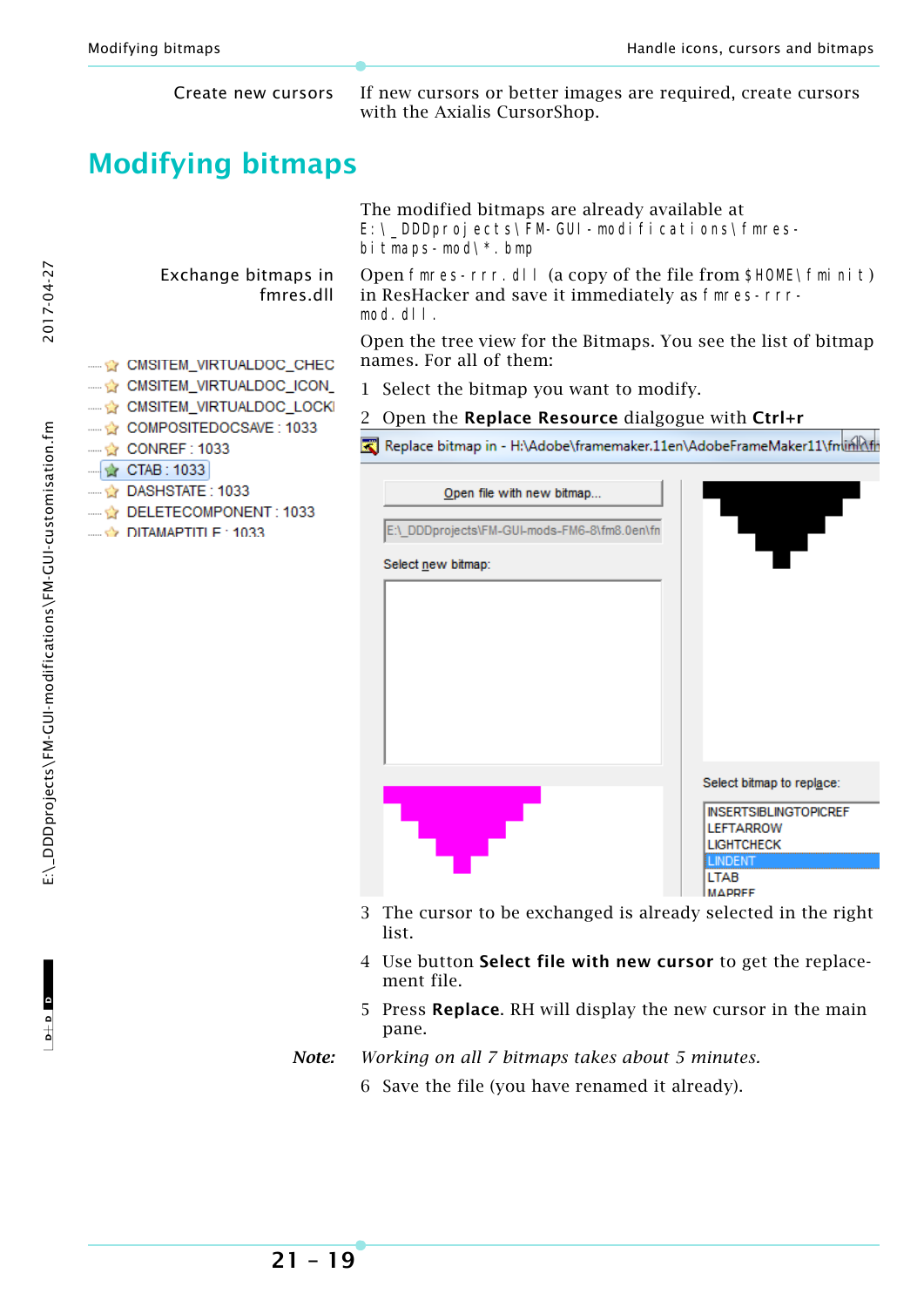# <span id="page-19-0"></span>**Modifying dialogues**

### <span id="page-19-1"></span>**Tools and process**

The work for FM-8 was carried out in  $E:\Leftrightarrow$  DDDprojects\FM-GUI-mods.

- RB **Resource Builder** by Igor Siticov provides better graphic tools (in particular for aligning items) than the other tools mentioned here.
- RE **XN Resource Editor** by Colin Wilson could replace **RH**, since it also creates valid dll. It allows also to work in a graphic mode, and has an undo (Resource Builder has none).
- RH **[Resource Hacker](http://www.angusj.com/resourcehacker/)** by Angus Johnsonis free. Runs fine on W7 x64 and handles both x-32 and x-64 program files.
- RT [Resource Tuner](http://www.heaventools.com/resource-tuner.htm) by HeavenTools, Vancouver.

|                                                       | <b>Resource</b><br><b>Builder</b>                            | XN - Resource<br><b>Editor</b>            |                                                       | Resource Hacker Resource Tuner                     |
|-------------------------------------------------------|--------------------------------------------------------------|-------------------------------------------|-------------------------------------------------------|----------------------------------------------------|
| Creates valid dll                                     | no                                                           | yes                                       | yes                                                   | yes                                                |
| Open dll                                              | import                                                       | open                                      | open                                                  | open                                               |
| Tools for<br>bitmaps<br>icons<br>cursors<br>dialogues | no sticking zoom<br>no colour depth<br>no colour depth<br>0K | 0K<br>OK <sup>a</sup><br>0K<br>sufficient | NO.<br>N <sub>O</sub><br>N <sub>O</sub><br>sufficient | Replace only<br>Replace only<br>Replace only<br>0K |
| Resize, move con-<br>trols                            | CTR+arrow, mouse,<br>num. attributes                         | mouse,<br>num. attributes                 | Arrow key, mouse,<br>attributes                       | mouse, attributes,<br>alignment                    |
| Text in edit control                                  | yes (Caption)                                                | no                                        | yes                                                   | yes (Caption)                                      |
| Edit Resource<br>script                               | Resource ><br>Edit as text                                   | no                                        | directly accessible                                   | not in test verion                                 |
| Undo edits                                            | only in script                                               | yes                                       | script as long as<br>not compiled                     | ???                                                |
| Help                                                  | ves                                                          | none                                      | yes                                                   | yes, good explana-<br>tion of resource<br>styles   |
| Have license                                          | yes                                                          | by purchase                               | not needed                                            | not yet?                                           |
| My version <b>current</b>                             | 3.0.3.25 2009                                                | 3.0.0.1 2006                              | 4.2.5 2015-06                                         | 2.0 2014                                           |

a. icons in fmres.dll create "illigal pixel format" error - need to kill application.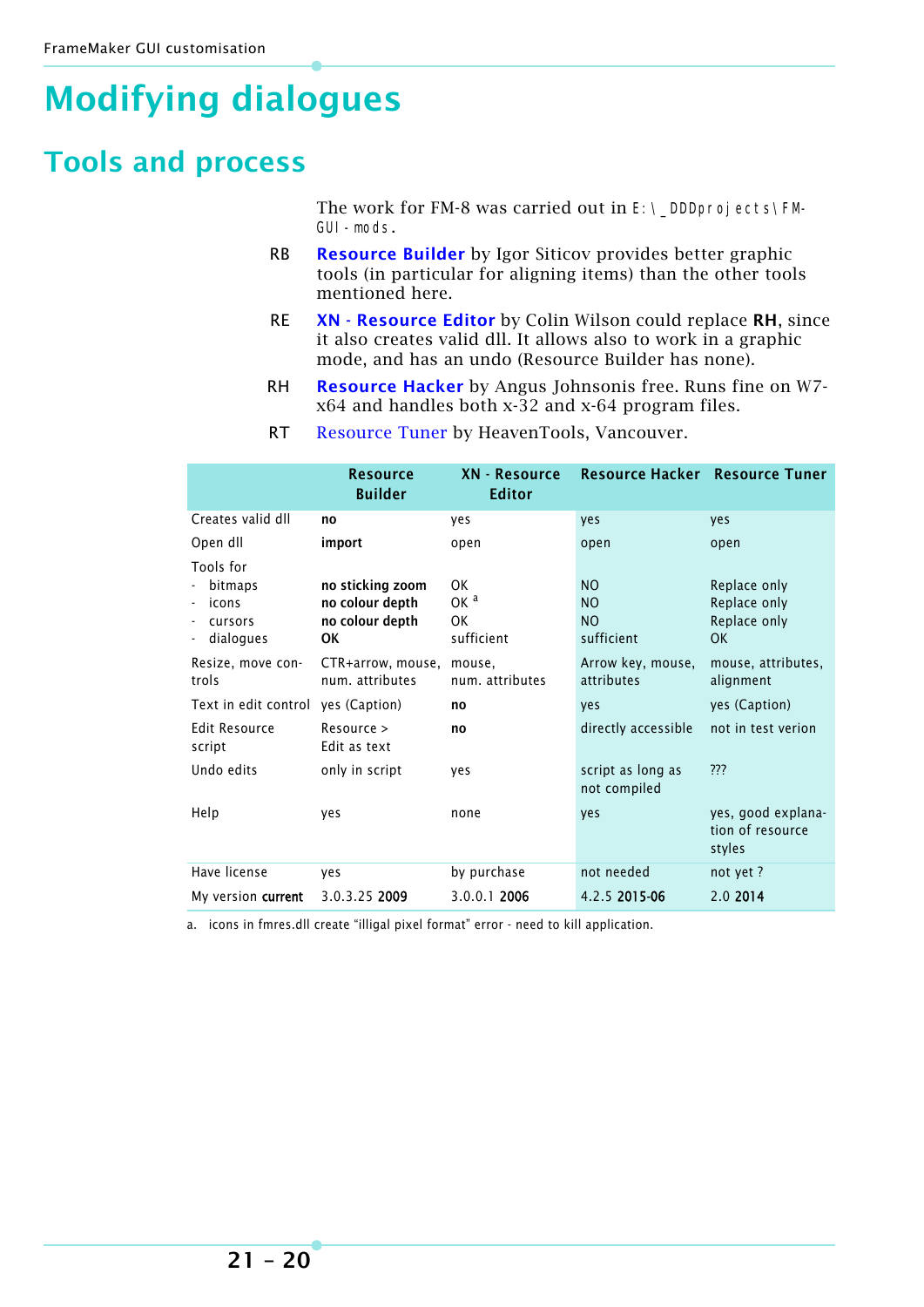#### **Resource Builder**

|                                                                  | $\begin{picture}(150,10) \put(0,0){\line(1,0){10}} \put(15,0){\line(1,0){10}} \put(15,0){\line(1,0){10}} \put(15,0){\line(1,0){10}} \put(15,0){\line(1,0){10}} \put(15,0){\line(1,0){10}} \put(15,0){\line(1,0){10}} \put(15,0){\line(1,0){10}} \put(15,0){\line(1,0){10}} \put(15,0){\line(1,0){10}} \put(15,0){\line(1,0){10}} \put(15,0){\line($ |                     |                     |     |
|------------------------------------------------------------------|-----------------------------------------------------------------------------------------------------------------------------------------------------------------------------------------------------------------------------------------------------------------------------------------------------------------------------------------------------|---------------------|---------------------|-----|
|                                                                  | $\overline{R}$ Az o ab 区 $\epsilon$ ‴ ⊞ E @ © 8 ⊗ ← ∞ ♦ ⊞ F 罒 B ₹ ∞ ⊞ ∡ ₩ ⊞ ∞ ⊿                                                                                                                                                                                                                                                                     | ᄝ Align ▼ 립   Size  |                     |     |
| COND UNTAGGED<br>▲                                               |                                                                                                                                                                                                                                                                                                                                                     | <b>Properties</b>   |                     | - 0 |
| COND VISBILITY                                                   | Show/Hide Conditional Text                                                                                                                                                                                                                                                                                                                          | Component name:     |                     |     |
| <b>CONDSEARCH</b><br><b>CONFIGURABLE ALEI</b>                    | C Show All                                                                                                                                                                                                                                                                                                                                          | Button <sub>1</sub> |                     |     |
| <b>CONSOLE</b>                                                   | C Show as per Condition                                                                                                                                                                                                                                                                                                                             | Caption             | $\rightarrow$       |     |
| $\overline{\phantom{a}}$<br><b>CREFMTS</b><br>m.<br>$\leftarrow$ |                                                                                                                                                                                                                                                                                                                                                     | Control ID          | 107                 |     |
|                                                                  |                                                                                                                                                                                                                                                                                                                                                     | <b>DUHeight</b>     | 13                  |     |
| <b>Resource Preview</b><br>×                                     | 妇                                                                                                                                                                                                                                                                                                                                                   | <b>DU</b> eft       | 100                 |     |
| COND VISBILITY DIAL( -<br>STYLE DS SETFONT   D!                  | 國                                                                                                                                                                                                                                                                                                                                                   | <b>DUTop</b>        | 70                  |     |
| CAPTION "Show/Hide (                                             |                                                                                                                                                                                                                                                                                                                                                     | <b>DUWidth</b>      | 18                  |     |
| FONT 8, "Microsoft !                                             | Show if all Conditions Applied                                                                                                                                                                                                                                                                                                                      | Help ID             |                     |     |
| LANGUAGE LANG ENGLI!<br><b>BEGIN</b>                             |                                                                                                                                                                                                                                                                                                                                                     | HorizontalAlign     | <b>BS CENTER</b>    |     |
| CONTROL "Show &A1!                                               | C Show as per Expression                                                                                                                                                                                                                                                                                                                            | $\boxplus$ States   |                     |     |
| CONTROL "Show as a                                               |                                                                                                                                                                                                                                                                                                                                                     | Type                | <b>BS PUSHBUTTO</b> |     |
| CONTROL "Show as ;<br>CONTROL "".120."S.                         | <b>Build Expression</b>                                                                                                                                                                                                                                                                                                                             | VerticalAlign       | <b>BS VCENTER</b>   |     |

Procedure according to the help of Resource Builder:

- 1 Create a copy of the dll to be modified (fmdlg-mod4.dll)
- 2 Import: select the dll; resources will be extracted to ...tmp0.res. Select all resources by clicking the **>>** button (takes some time), then press **OK**. The file ...tmp0.res will be imported.
- 3 **File > Save** the project, e.g. as fmdlg-mod4.rc
- 4 Add, delete or modify resources in the current project to meet your needs.
- 5 Link back the modified resource project to the target module (fmdlg-mod4.dll): Tools > Link to EXE…; Select the update method (Remove, Internal). A \*.bak file is created from the target file and the project file is updated also.
- 6 However, when this dll is integrated (copy and rename to fmdl g.dll, replacing original item) the application fails:
- 7 Even opening this erraneous dll in ResHacker and saving it there does not cure this problem.
- **Usage 8 Hence IMHO no valid dll can be created but it can assist the process: Do the graphic dialogue modifications in Resource Builder and copy the textual definitions (script) over to ResHacker**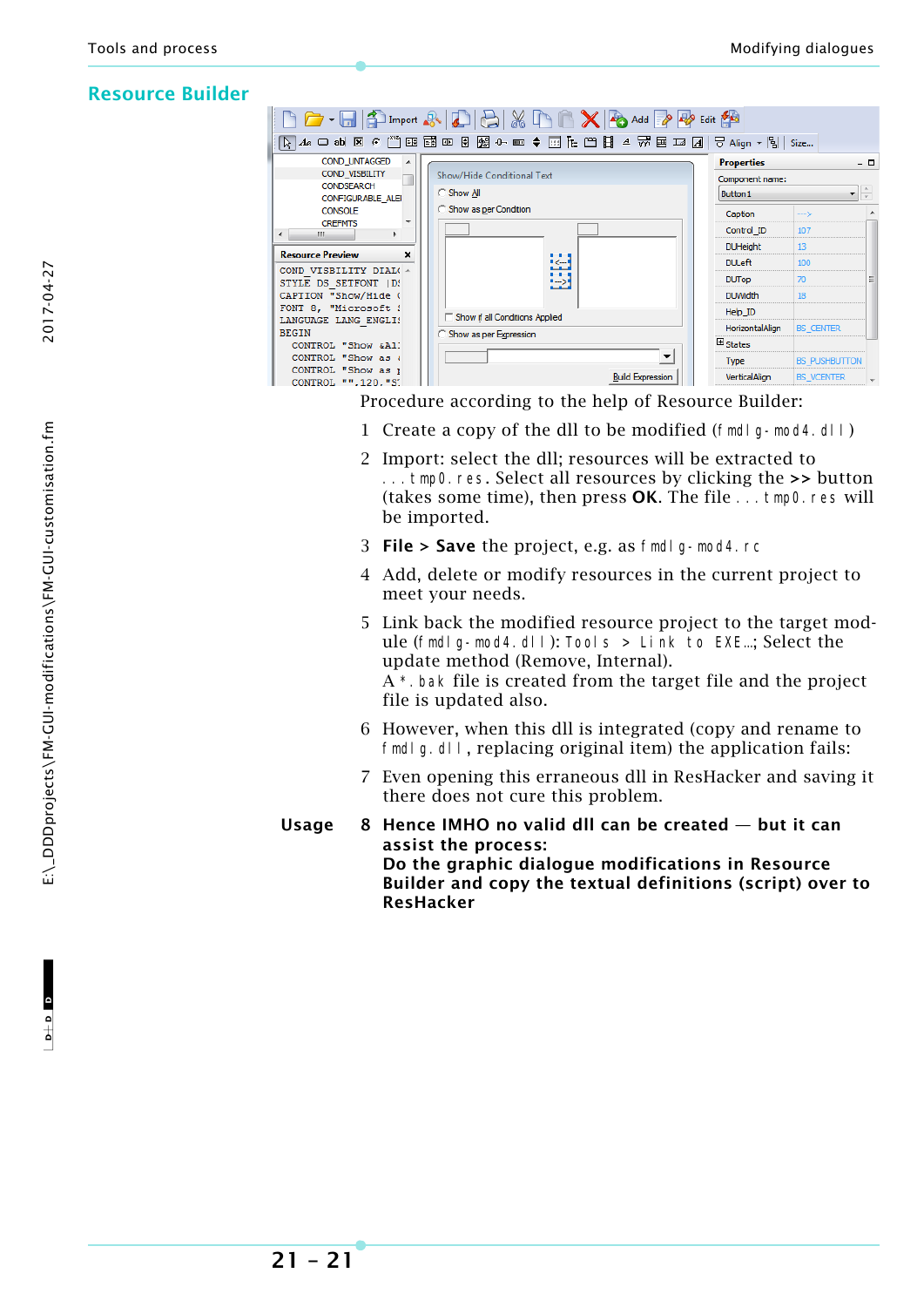#### **XN-Resource Editor**

| <b>E</b> COMPARE<br>0 Dialog "Show/Hide Conditional"                                                                                                                                                                                                                                                                                                                                                                                                                                                                                                                                                                                                                                                                                                                                                                                                       | Controls                                                                                                                                                                                  |
|------------------------------------------------------------------------------------------------------------------------------------------------------------------------------------------------------------------------------------------------------------------------------------------------------------------------------------------------------------------------------------------------------------------------------------------------------------------------------------------------------------------------------------------------------------------------------------------------------------------------------------------------------------------------------------------------------------------------------------------------------------------------------------------------------------------------------------------------------------|-------------------------------------------------------------------------------------------------------------------------------------------------------------------------------------------|
| <b>E</b> COMPARE OPT<br>General Styles Extended<br>⊕ COMPARE OPT<br>Show/Hide Conditional Text<br>196<br>Height<br><b>E</b> CONDSEARCH<br>Show All<br>33<br><b>E</b> COND DELTAGG<br>Left<br>Show as per Condition<br>49<br><b>E</b> COND MANAGE<br><b>Top</b><br>Hide:<br>Show:<br><b>E</b> COND UNTAGGED<br>218<br>Width<br><b>E-COND VISBILITY</b><br>Show/Hid<br>Caption<br>- English (United<br>8 pt Micro<br>Font<br>$\leftarrow$<br><b>⊕ CONFIGURABLE</b><br>Menu<br>$\rightarrow$<br>⊕ CONSOLE<br><b>CREFMTS</b><br>$+$<br><b>E</b> CRSDISP<br>$+$<br>Show if all Conditions Applied<br><b>E</b> CTEXT EDIT<br>Show as per Expression<br><b>E</b> CTEXT MAIN<br>$\oplus$ $\oplus$ CUST RS<br>Expression:<br>$\oplus$ $\oplus$ CUT<br><b>Build Expression</b><br>⊕ <del>∩</del> CVTTOTBL<br><b>E- E- CVTTOTBL ELEM</b><br>Show Condition Indicators | $\bigcup_{\alpha} B$ $A$ a<br>abi [""]<br>□<br>爾<br>⋉<br>$\bullet$<br>圖<br>丽<br><b>KIE</b><br>≘.<br>$+$<br><b>TILL</b><br>丽<br>ĪΕ<br>التي<br>Ħ<br>٣٦<br>ab<br>國冊<br>$\overline{}$<br>13 國 |

#### For dialogue changes the tools are equivalent to ResHacker.

### **Resource Hacker**



#### **Resource Tuner**



 Objects can not be moved with arrow keys, just mouse or attribute change.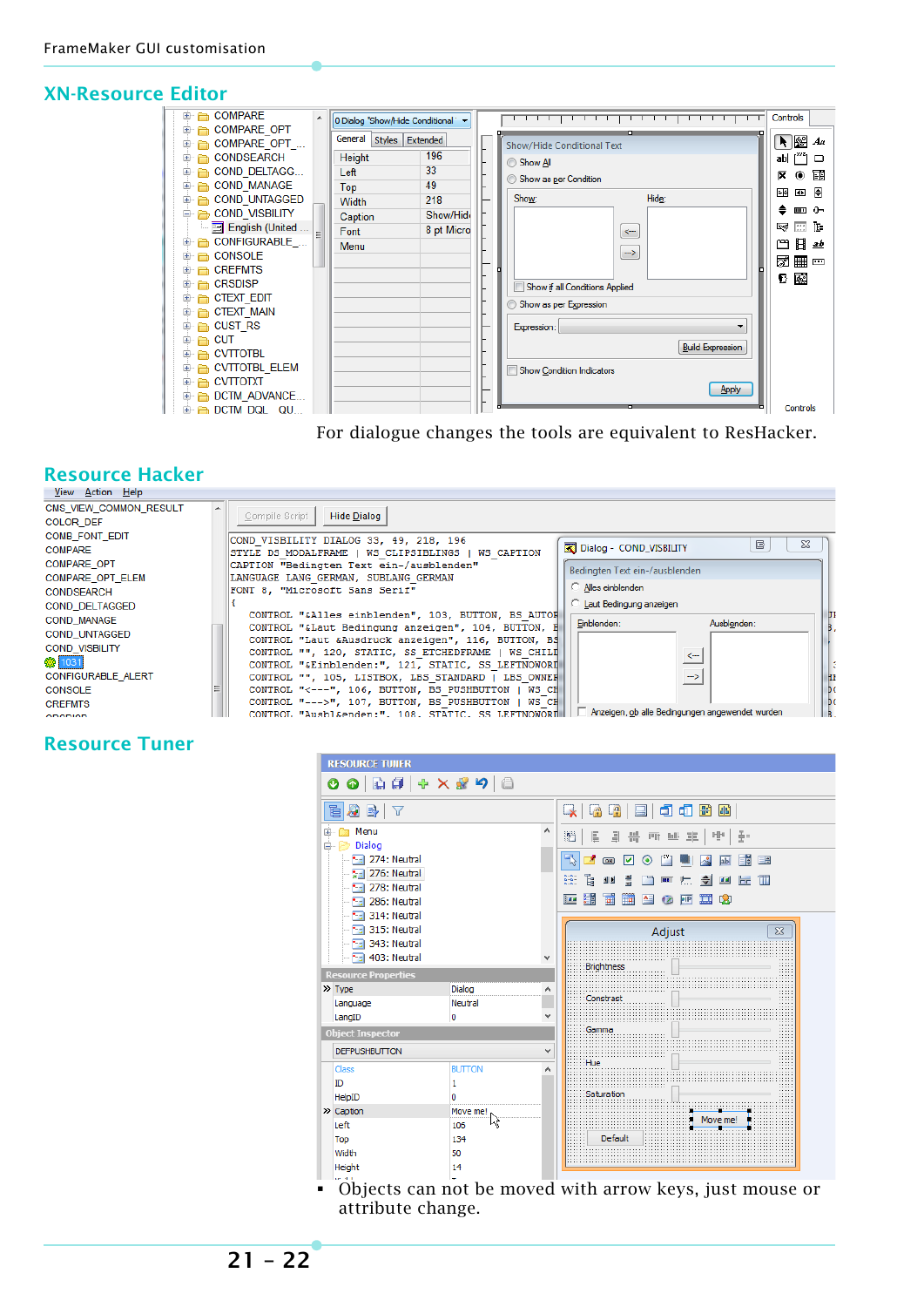### <span id="page-22-0"></span>**Method with Resource Hacker**

See E: \\_DDDprojects\FM-GUImods\Documentation\fmdlg-mods.pdf for the work done in FM-8.

**Modifiations for FM 7.1** For the first modifications much manual work was involved. Initial modifications were done with **Passolo**, but then I switched to **RH**.

- 1 In ... \fm7.1en create a copy of fmdlg.dll  $\rightarrow$  fmdlg-mod.dll.
- 2 Open fmdlg-mod.dll in RH.
- 3 Modify the dialogues and document the changes with screenshots.
- 4 Save the resources as Resource file (fmdlg-mod.res)
- 5 Save the file as fmdlg-mod.dll. I kept intermediate steps (fmdlg-mod-1.dll …) to be able to fall back in case of problems.
- 6 For future modifications prepare a resource file with the modifications only: fmdl g-mods.res

#### **Modifiations for FM 7.2** 1 Check what has really changed in fmdl q. dll: only one dialogue (HISTORY) is added and of course the ABOUT\_xxx dialogues and Version  $Info<sup>3</sup>$  changed. No new icons, bmps

- 2 Create a copy of …\fmdlg.dll  $\rightarrow$  …\fmdlg-mod.dll.
- 3 Import the already modified resources from …\fmdlgmods.res to **RB**.
- 4 Open fmdlg-mod.dll in **RH**.
- 5 For each dialogue to be changed:
	- **RB** Check the quality of the resource definition (alignment of items etc.) and modify if necessary; Copy the script from the resource preview
	- **RH** change the contents of the corresponding resource script. The script must recompiled after changing to be reflected in the dialogue view. Watch out for the error messages (especially escaped characters).
	- **RH** Make screenshot of modified dialogue (doc file must be 74% zoom for these to be inserted)..
- 6 At reasonable steps (every 5th modification) save dll in **RH** and check with FrameMaker. Continue until all is done.
- 7 With **RH** create a new …\fmdlg-mods.res file as a pendent to the dll file.
- 8 Name the final dll fmdlg.dll-fm72versen\_mod for distribution on the website.

**Some hints** The element coordinates (highlighted hereafter) are in the order DUleft, DUtop, DUwidth, DUheight:

ABOUT\_CREDIT DIALOG 24, 10, 340, 283

2017-04-27

**21 – 23**

<sup>3</sup> Until FM 7.1 this had not been updated since old days!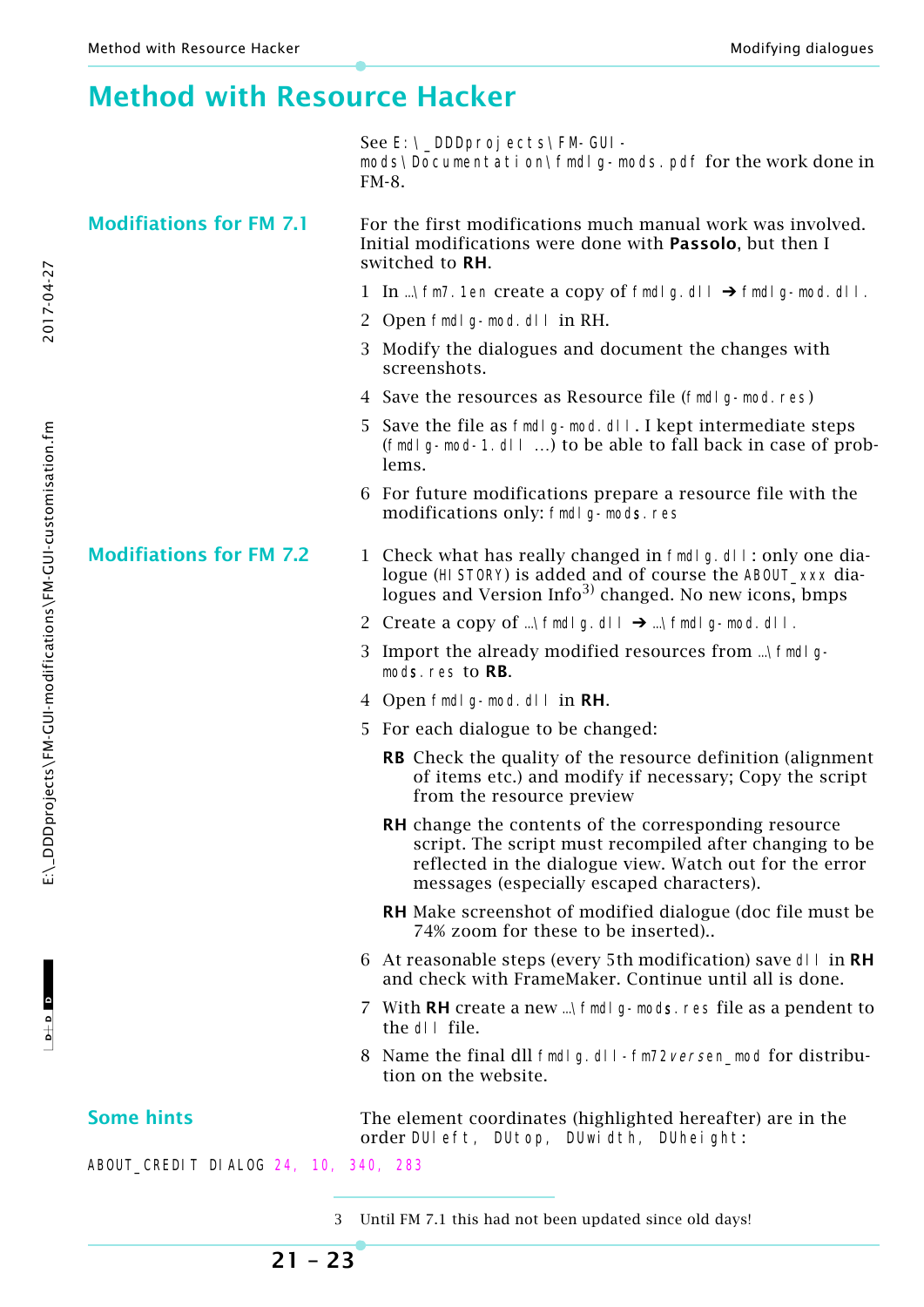STYLE DS\_SETFONT |DS\_MODALFRAME |WS\_OVERLAPPED |WS\_CLIPSIBLINGS |WS\_CAPTION CAPTION "About" FONT 8, "MS Sans Serif" BEGIN CONTROL "OK",100,"BUTTON",BS\_DEFPUSHBUTTON |WS\_CHILD |WS\_GROUP |WS\_TABSTOP |WS\_VISIBLE ,148,268,40,12 CONTROL "",101,"BUTTON",BS\_OWNERDRAW |WS\_CHILD |WS\_VISIBLE ,4,4,331,165 CONTROL "Version ",102,"STATIC",SS\_LEFT |WS\_CHILD |WS\_VISIBLE ,4,173,191,8 CONTROL "1994",103,"STATIC",SS\_LEFT |WS\_CHILD |WS\_VISIBLE ,0,0,0,0 CONTROL "Credits:", 104, "STATIC", SS\_LEFT |WS\_CHILD |WS\_VISIBLE 4, 185, 32, 8 CONTROL "",105,"LISTBOX",LBS\_SORT |LBS\_NOTIFY |WS\_CHILD |WS\_BORDER |WS\_VSCROLL |WS\_GROUP |WS\_TABSTOP |WS\_VISIBLE ,4,197,335,64 END

**Transfer modifications** Modifications done in one FM-version can be transferred to a new FM-version, if the modification is kept as source:

Hold the script-text in text files and paste the whole (or part) modification to the script window. See for example E: \ DDDprojects\FM-GUI-modifications\fmdlqdialogs-mod\Ins\_Tab.txt.

### <span id="page-23-0"></span>**Further enhancements possible**

By experiments I have found out that dialogues can contain text which can be copied and pasted into an edit field. This could be used to provide building blocks or other static text.

The following is an idea for the dialogue edit markers (fmdlg(3).dll, not implemented in public version):

| <b>Marker</b>                                                              |                                                             |  |
|----------------------------------------------------------------------------|-------------------------------------------------------------|--|
| Marker Type: Index                                                         |                                                             |  |
| Marker Text:                                                               |                                                             |  |
| <\$startrange> <\$nopage>                                                  |                                                             |  |
| Edit Marker<br>Building blocks for Index markers (copy manually)           |                                                             |  |
| <\$startrange><br><\$singlepage><br><highlight><br/>force sort</highlight> | <\$endrange><br><\$nopaqe><br>くか<br>$\left[ \ldots \right]$ |  |

The information can be inserted only by means of ResHacker or in Resource Builder (Caption of Edit object).

CONTROL

"<\$startrange>\t\t<\$endrange>\n<\$singlepage>\t\t<\$nopage>\nt<highlight>\t\t</ >\ntforce sort\t\t\t[...]", 200, EDIT, ES\_LEFT | ES\_MULTILINE | ES\_READONLY | ES WANTRETURN | WS CHILD | WS VISIBLE | WS TABSTOP, 9, 116, 182, 53 , 0x00000204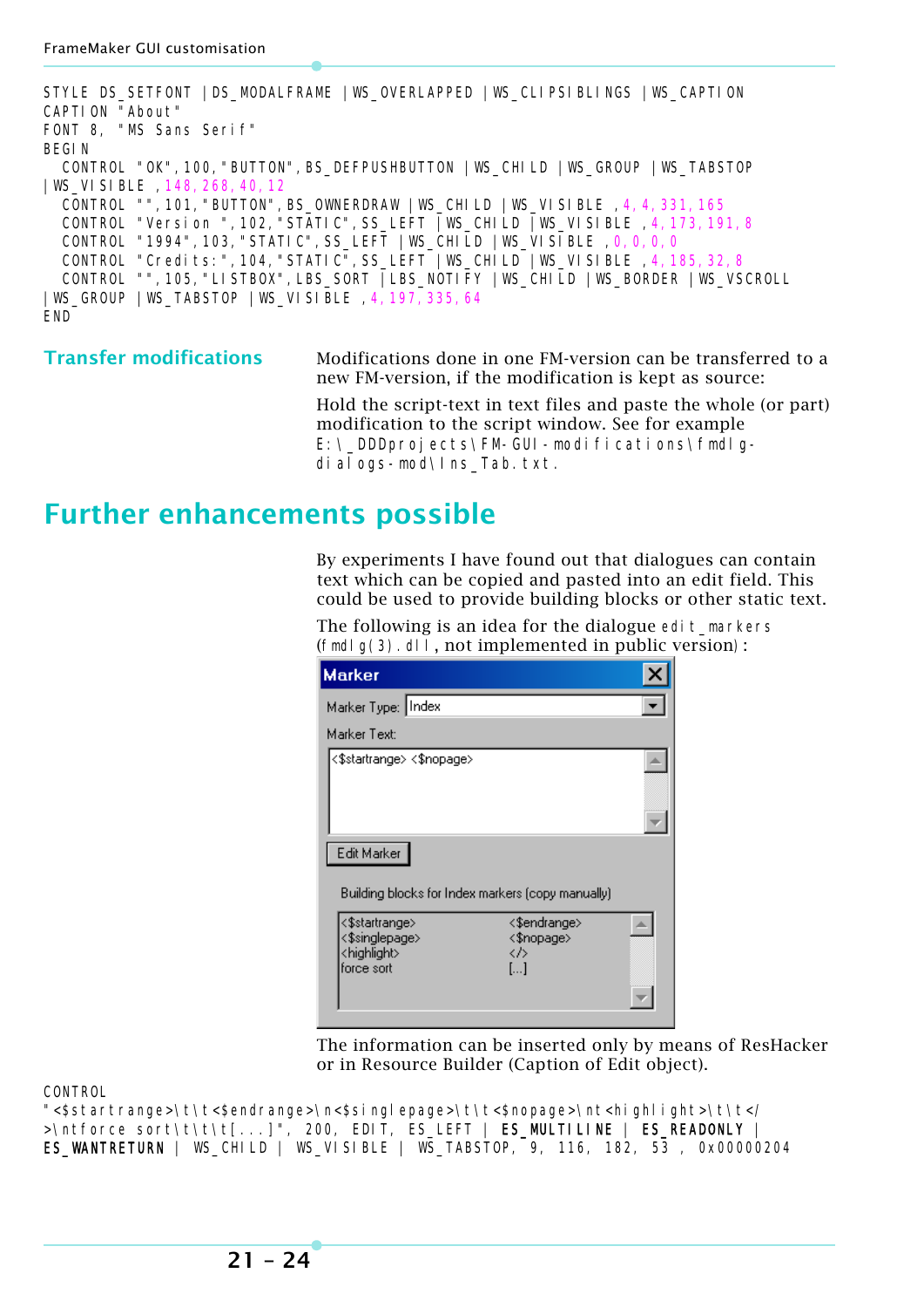| ResHacker                         | Dialogue display:                                                                                                   |                                                               |  |  |
|-----------------------------------|---------------------------------------------------------------------------------------------------------------------|---------------------------------------------------------------|--|--|
|                                   | <\$startrange><br><\$singlepage><br>Itforce sort                                                                    | <\$endrange> <br><\$nopage> t <highlight><br/>l]</highlight>  |  |  |
|                                   |                                                                                                                     | Use a resource-ID well outside the numbers used in FM (>199). |  |  |
| <b>Required attributes in the</b> | ES_WANTRETURN                                                                                                       | In to be performed in the dialogue                            |  |  |
| control                           | ES_MULTILINE                                                                                                        | Wrap contents                                                 |  |  |
|                                   | ES_READONLY                                                                                                         | Do not allow overwriting of contents                          |  |  |
|                                   | Escaped characters can only be \t, \n, \\ and \nnn (octal<br>numbers up to $\377$ = hex FF).                        |                                                               |  |  |
| Note:                             | Although $\ln$ is not performed in any of the resource editors it<br>is performed in the actual dll as shown above. |                                                               |  |  |
| <b>Attribute documentation</b>    | See Styles Used by MFC.                                                                                             |                                                               |  |  |

2017-04-27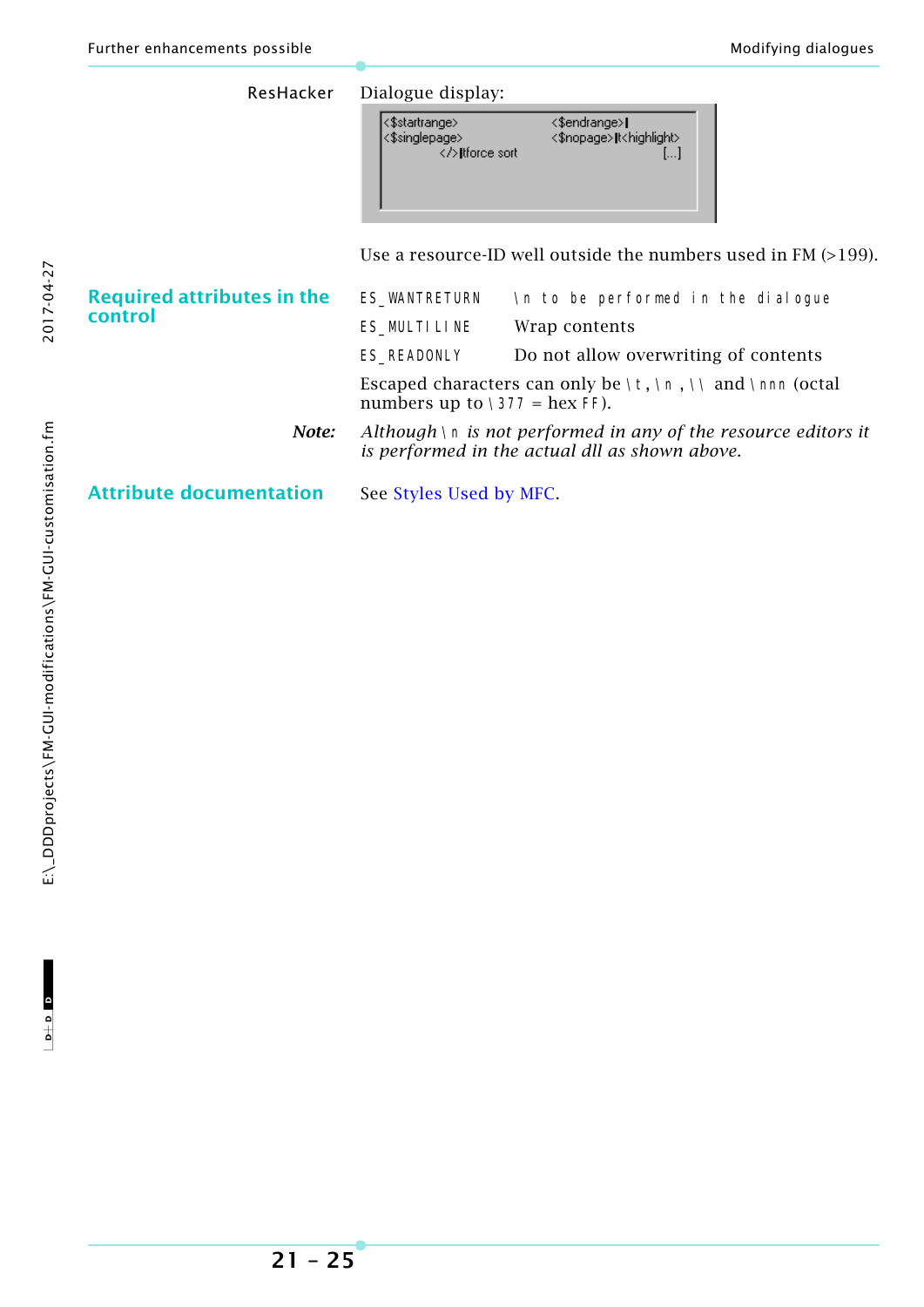### <span id="page-25-0"></span>**Candidates for modification**

#### **ins\_tab (Insert Table)**

| <b>Insert Table</b>                                                                                      | G                                                                   |                   | $\mathbf{x}$ Insert Table                                                                                                                                 | $\boldsymbol{\mathsf{x}}$                                  |
|----------------------------------------------------------------------------------------------------------|---------------------------------------------------------------------|-------------------|-----------------------------------------------------------------------------------------------------------------------------------------------------------|------------------------------------------------------------|
| Table Format:<br>Normal-h-rules A<br>Normal hy-rules<br>Wide-h-rules<br>÷<br>-111<br>- 11<br>∢<br>Insert | Columns:<br><b>Body Rows:</b><br>Heading Rows: 1<br>Footing Rows: 0 | 7<br>16<br>Cancel | Table Format:<br>fig-nolegend<br>fig-with-legend<br>Normal-hy-rules<br>Normal-h-rules<br>Unstruct MasterPage Maps<br><b>Wide-hv-rules</b><br>Wide-h-rules | Columns:<br>Body Rows:<br>Heading Rows: 0<br>Footing Rows: |
|                                                                                                          |                                                                     |                   | Insert                                                                                                                                                    | Cancel                                                     |

#### **Add/Edit Variable**

| <b>Cross-Reference</b>                                                       | <b>Add/Edit Variable</b>     | <b>Marker</b> | Hypertext |                  | ÞÞ.           |
|------------------------------------------------------------------------------|------------------------------|---------------|-----------|------------------|---------------|
| Name:                                                                        | arrow                        |               |           |                  |               |
| Definition:                                                                  | <ddd_symbols>8</ddd_symbols> |               |           |                  |               |
| Character Formats:                                                           |                              |               |           |                  |               |
| <default font="" ¶=""></default>                                             |                              |               |           | ۸                |               |
| <0-no-language><br><1-highlight><br><2-highlight><br><3-highlight><br>$\sim$ |                              |               |           | Add<br>Edit<br>▼ |               |
| FileName:<br>Location:                                                       | fmdlg-mods.fm                |               |           |                  |               |
| Page $\triangle$                                                             | Heading1                     |               |           | Heading2         |               |
|                                                                              |                              |               |           |                  |               |
|                                                                              |                              |               |           |                  | $\frac{1}{2}$ |

To make the definition area wrapping the text (as in the Marker dialogues), the code of this control was changed.

- from CONTROL "", 106, "EDIT", ES\_AUTOHSCROLL | ES\_LEFT | WS\_CHILD | WS\_BORDER | WS\_GROUP | WS\_TABSTOP | WS\_VISIBLE ,37,17,200,40
	- to CONTROL "", 106, EDIT, ES\_LEFT | **ES\_MULTILINE** | ES\_AUTOVSCROLL | **ES\_NOHIDESEL** | **ES\_WANTRETURN** | WS\_CHILD | WS\_VISIBLE | **WS\_BORDER** | **WS\_VSCROLL** | WS\_GROUP | WS\_TABSTOP, 37, 17, 200, 40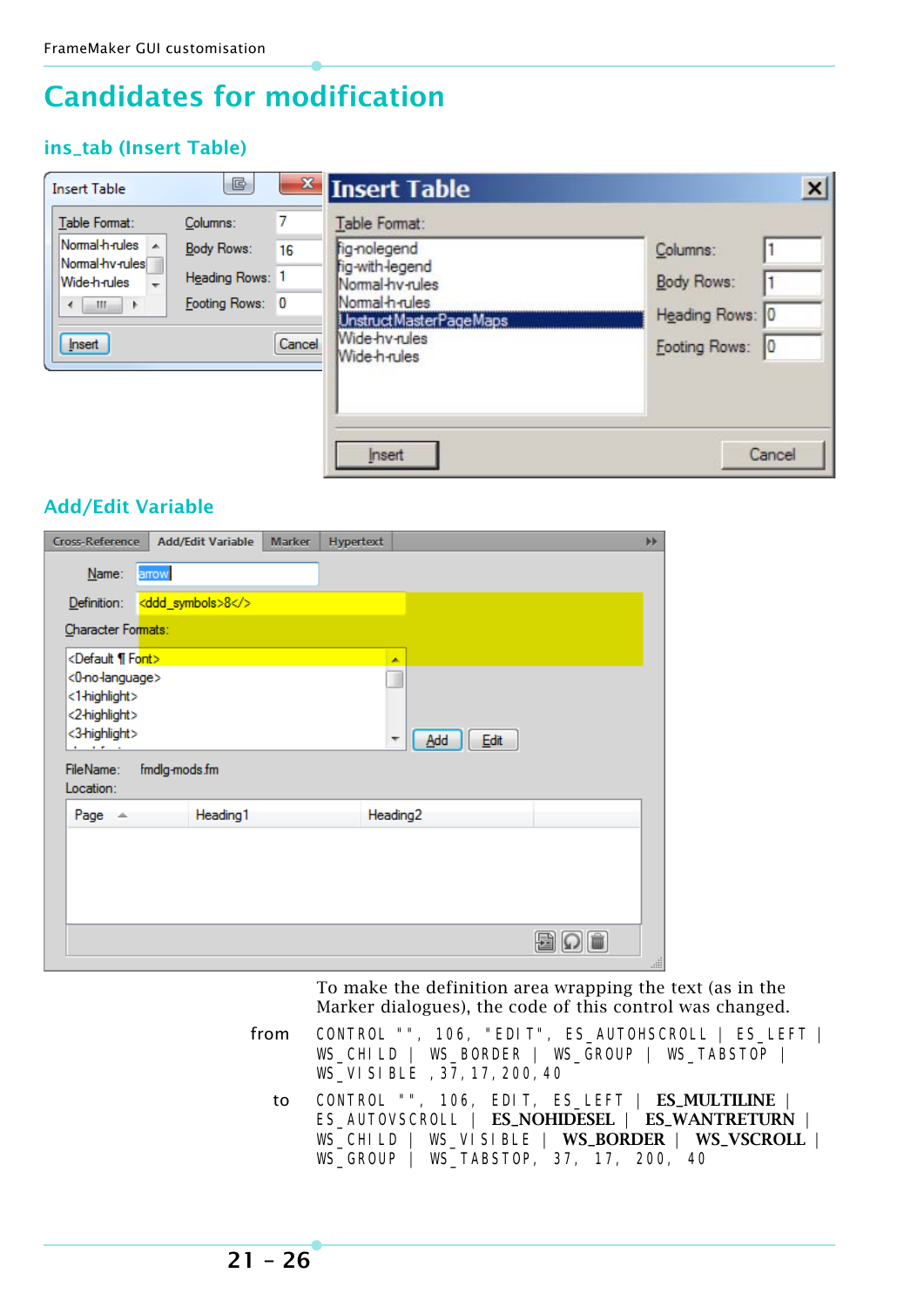The command- and menu customisation file required for the ETB are highlighted in bold.Command and menu

### <span id="page-26-0"></span>**Command and menu structure**

<span id="page-26-1"></span>The command- and menu customisation file required for the ETB are highlighted in bold.

### <span id="page-26-2"></span>**FM-FM-8**

This is for reference (added/removed commands) only. It is the last version with the 'classic interface'.

#### File structure fminit\

configui\ cmds.cfg customui.cfg initially not present/empty mathcmds.cfg sample.cfg wincmds.cfg maker\ menus.cfg tmpl tbrw tmpl tbrw s

### <span id="page-26-3"></span>**FM-9**

**File structure** Tool bars and work spaces have been introduced in FM-9 fminit\ configui\

cmds.cfg customui.cfg initially not present/empty mathcmds.cfg sample.cfg wincmds.cfg maker\ menus.cfg tmpl tbrw tmpl tbrw\_s tool bars\ align\_object.xml fmtoolbar.xml object\_properties.xml para\_format.xml quick\_access.xml table\_format.xml tag-description.xml text\_format.xml trackchanges.xml WorkSpaces\ Structured\ Authoring.fws DITA Authoring.fws Manage Content. fws Manage Graphics.fws none. fws Review.fws Structured Authoring.fws UnStructured\ Authoring.fws Manage Content.fws

**21 – 27**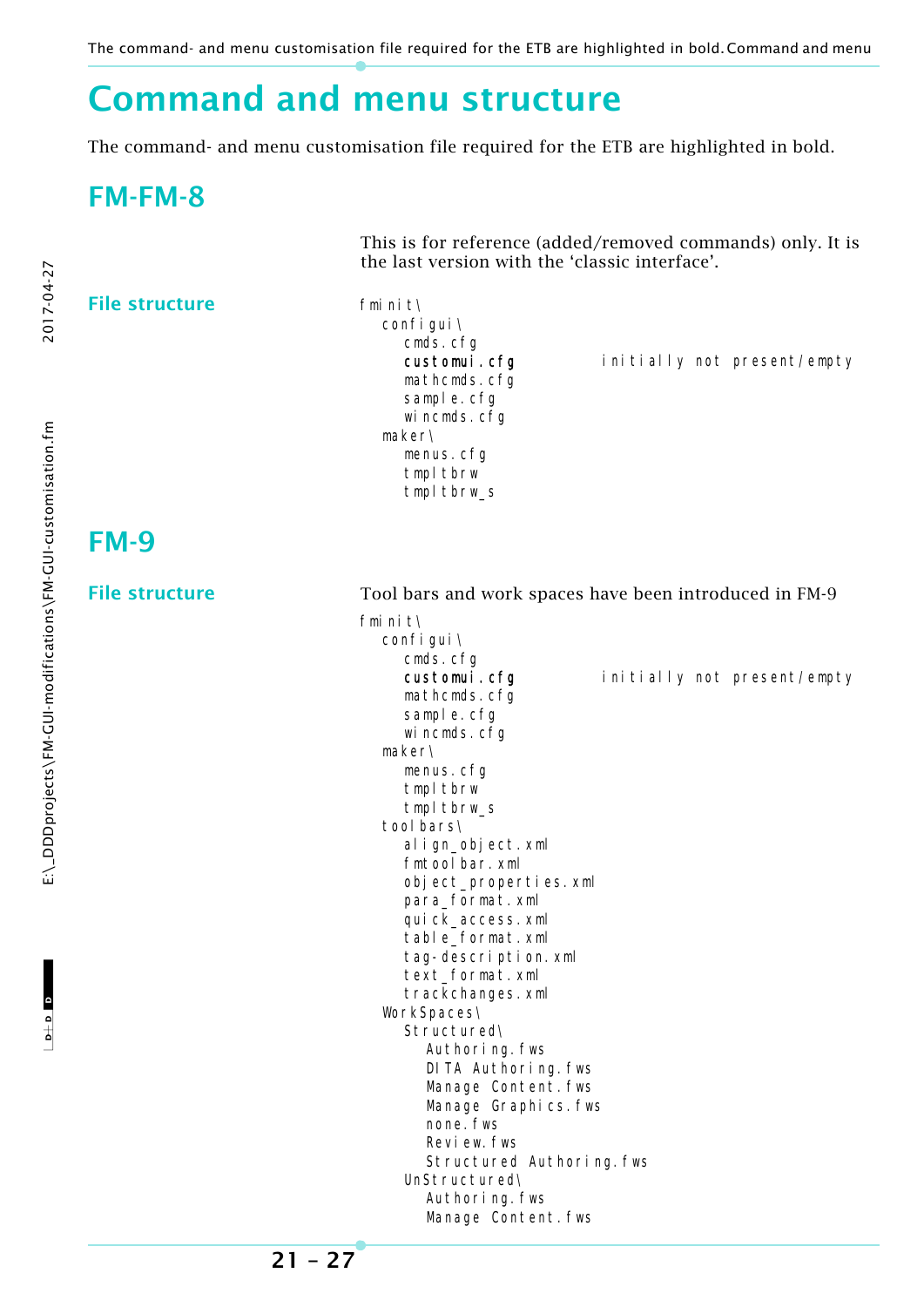Manage Graphics.fws none. fws Review.fws

| <b>Command structure</b><br>cmds.cfg |            | Compared with FM-8:                                                                                                                                                                                                                                                                                                                                                                                                                                                                                                                                                                                                                                                                                                                                                            |
|--------------------------------------|------------|--------------------------------------------------------------------------------------------------------------------------------------------------------------------------------------------------------------------------------------------------------------------------------------------------------------------------------------------------------------------------------------------------------------------------------------------------------------------------------------------------------------------------------------------------------------------------------------------------------------------------------------------------------------------------------------------------------------------------------------------------------------------------------|
|                                      | Renamed    | BookDeleteFile<br>$\rightarrow$ DeleteComponent<br>OpenSelectedFilesInBook<br>$\rightarrow$ OpenComponents<br>$\rightarrow$ SaveComponents<br>SaveSel ectedFilesInBook<br>PrintSelectedFilesInBook → PrintComponents<br>CloseSelectedFilesInBook → CloseComponents<br>$\rightarrow$ Vari bal e<br>Edi tVari able                                                                                                                                                                                                                                                                                                                                                                                                                                                               |
|                                      | <b>New</b> | Edi tVari able<br>PodsLocationCriteria, ResourceManager, DocumentView<br>Viewlnsets<br>BookAddFolder, BookAddGroup, ComponentProperties,<br>ExcludeBookComponent, MoveComponentUp,<br>MoveComponentDown, MoveComponentLeft,<br>MoveComponentRight<br>SelectAllExcludedItems, SelectAllNonExcludedItems,<br>CollapseAllComponents, ExpandAllComponents,<br>SelectChapterComponents, SelectSectionComponents,<br>Sel ectSubSecti onComponents<br>Di tamapOpen,<br>Some labels got new Access-character, for example:<br>Nongenerated Files → &Nongenerated Files<br>TrackTextEdit, ShowNextTrackTextEdit,<br>ShowPrevTrackTextEdit, AcceptTrackTextEdit,<br>RejectTrackTextEdit, AcceptAllTrackTextEdit,<br>RejectAllTrackTextEdit, PreviewFinal, PreviewOriginal,<br>Preview0ff |
|                                      | Changed    | • Some commands got new definition:<br>AdobeFrameCompleteHelp: Hypertext message $\rightarrow \Delta$<br>Many commands got additional ReservedLabel (for<br>DitaMap).<br>Quite a number got access characters.<br>Some got new escape sequences (e.g. BookMoveFileUp ! mu<br>$\rightarrow$ ! bu).                                                                                                                                                                                                                                                                                                                                                                                                                                                                              |
|                                      | Removed    | AMTActivation, CloseCommandPalette, ViewQuickAccessBar,<br><b>TCTool Bar</b>                                                                                                                                                                                                                                                                                                                                                                                                                                                                                                                                                                                                                                                                                                   |
| wincmds.cfg                          |            | Most of these are attributed to the interface change.                                                                                                                                                                                                                                                                                                                                                                                                                                                                                                                                                                                                                                                                                                                          |
|                                      | Renamed    | none.                                                                                                                                                                                                                                                                                                                                                                                                                                                                                                                                                                                                                                                                                                                                                                          |
|                                      | New        | SaveAsPdfRev, PodsMarkers, PodsXRefs, FontPod,<br>Di tamapOpen.<br><sup>4)</sup> ShowNextKit, ShowPrevKit, ThemeLoad, ThemeSave,<br>ToggleScreenMode, SceenModeStandard,<br>ScreenModeFul I WithUi, ScreenModeFul I Screen,<br>Ui Preferences, Tool BarShowAll, Tool BarHi deAll                                                                                                                                                                                                                                                                                                                                                                                                                                                                                               |
|                                      | Changed    | Some key sequences, e.g. for Qui t,                                                                                                                                                                                                                                                                                                                                                                                                                                                                                                                                                                                                                                                                                                                                            |
|                                      | Removed    | ViewTabBar, ViewQuickAccessBar, ViewFormattingBar,<br>Tool BarNextPage, Tool BarPrevPage, Arrangel cons                                                                                                                                                                                                                                                                                                                                                                                                                                                                                                                                                                                                                                                                        |
| mathcmds.cfg                         |            | No changes.                                                                                                                                                                                                                                                                                                                                                                                                                                                                                                                                                                                                                                                                                                                                                                    |
|                                      |            |                                                                                                                                                                                                                                                                                                                                                                                                                                                                                                                                                                                                                                                                                                                                                                                |

4 These are all OWL () commands.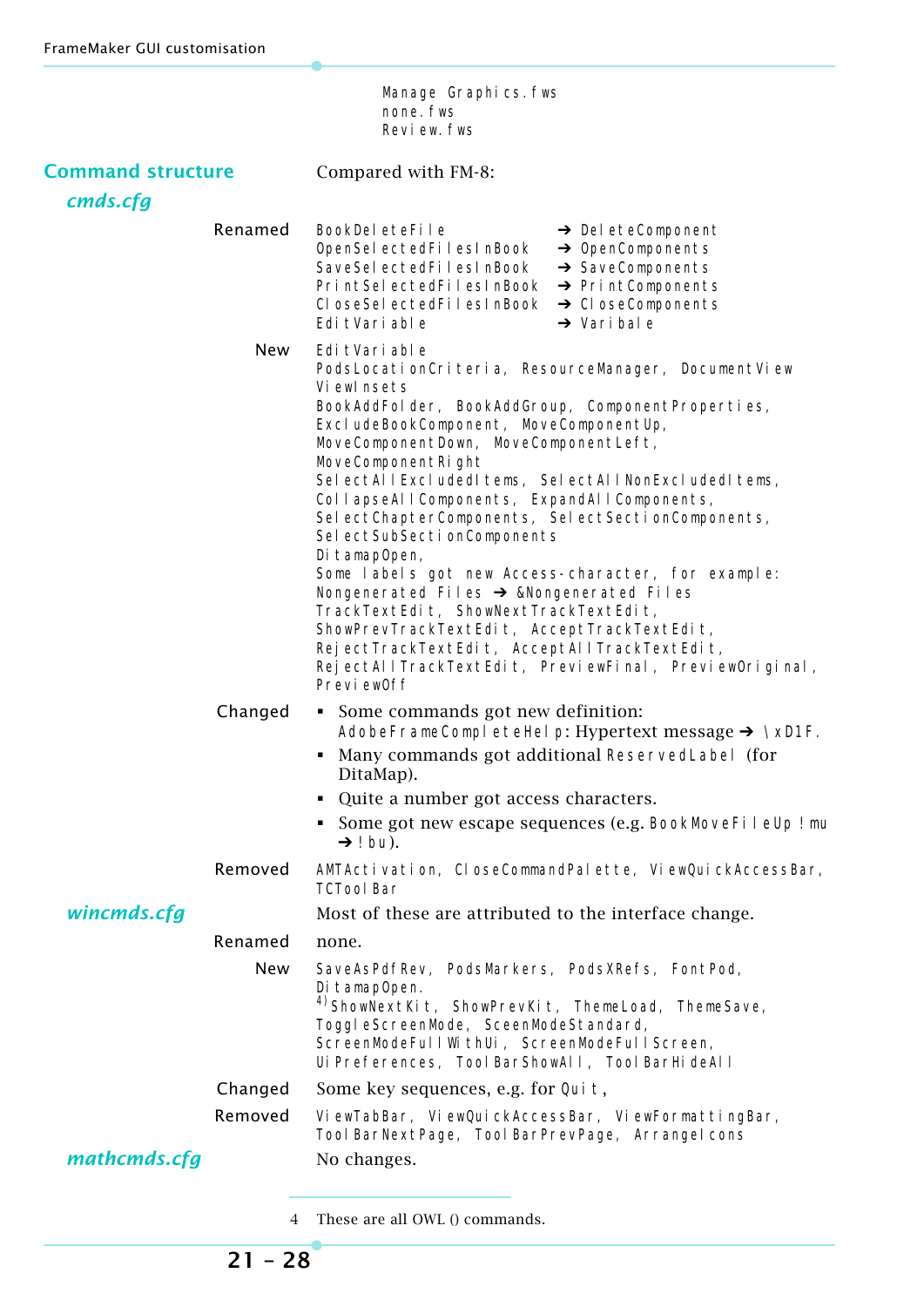### <span id="page-28-0"></span>**FM-10**

**File structure** 

|        | fminit\               |                           |                   |                             |  |
|--------|-----------------------|---------------------------|-------------------|-----------------------------|--|
|        | confi gui \           |                           |                   |                             |  |
|        | cmds.cfg              |                           |                   |                             |  |
|        | customui.cfg          |                           |                   | initially not present/empty |  |
|        | mathcmds.cfg          |                           |                   |                             |  |
|        | sample.cfg            |                           |                   |                             |  |
|        | wincmds.cfg           |                           |                   |                             |  |
|        | maker\                |                           |                   |                             |  |
|        | menus.cfg             |                           |                   |                             |  |
|        | tmpl tbrw             |                           |                   |                             |  |
|        | tmpl tbrw_s           |                           |                   |                             |  |
|        | tool bars\            |                           |                   |                             |  |
|        | align_object.xml      |                           |                   |                             |  |
|        | fmtool bar. xml       |                           |                   |                             |  |
|        | object_properties.xml |                           |                   |                             |  |
|        | para_format.xml       |                           |                   |                             |  |
|        | quick_access.xml      |                           |                   |                             |  |
|        | structured. xml       |                           |                   |                             |  |
|        | table_format.xml      |                           |                   |                             |  |
|        | tag-description.xml   |                           |                   |                             |  |
|        | text_format.xml       |                           |                   |                             |  |
|        | trackchanges.xml      |                           |                   |                             |  |
|        | WorkSpaces\           |                           |                   |                             |  |
|        | Structured\           |                           |                   |                             |  |
|        | Authoring. fws        |                           |                   |                             |  |
|        | BI ank. fws           |                           |                   |                             |  |
|        | Design. fws           |                           |                   |                             |  |
|        | Manage Graphics. fws  |                           |                   |                             |  |
|        | none. fws             |                           |                   |                             |  |
|        | Review. fws           |                           |                   |                             |  |
|        |                       | Structured Authoring. fws |                   |                             |  |
|        | Xml.fws               |                           |                   |                             |  |
|        | UnStructured\         |                           |                   |                             |  |
|        | Authoring. fws        |                           |                   |                             |  |
|        | BI ank. fws           |                           |                   |                             |  |
|        | Design. fws           |                           |                   |                             |  |
|        | Manage Graphics. fws  |                           |                   |                             |  |
|        | none. fws             |                           |                   |                             |  |
|        | Review, fws           |                           |                   |                             |  |
| ucture |                       |                           |                   |                             |  |
|        |                       |                           |                   |                             |  |
|        | Renamed TrackTextEdit |                           |                   |                             |  |
|        |                       |                           | → TrackTextEnable |                             |  |

**Command stru** 

*cmds.cfg*

|            | Renamed TrackTextEdit                                                                   | $\rightarrow$ TrackTextEnable                                                                                                                      |
|------------|-----------------------------------------------------------------------------------------|----------------------------------------------------------------------------------------------------------------------------------------------------|
| <b>New</b> | Repeat<br>SearchAllReferences<br>TrackTextDisable, ConfigureColor<br>! ShowReviewerName | ShowTCDocSeachable <sup>5)</sup> , ShowTCBookSeachable,<br>ShowTCDi taMapSeachable, ShowTCSel Seachable<br>GraphicsSetPoster, GraphicsRemovePoster |
|            |                                                                                         | A type for "Searchable" would be my guess. There have been                                                                                         |

5 A typo for "Searchable" would be my guess. There have been a number of places where the FrameMaker development team in India have introduced typos and misspellings since they took over the code base. The obvious ones (in dialogs and properties pages) get caught in beta testing, but nobody ever looks inside cmds.cfg, right? ;^) [Fred Ridder 2011-03]

2017-04-27

**21 – 29**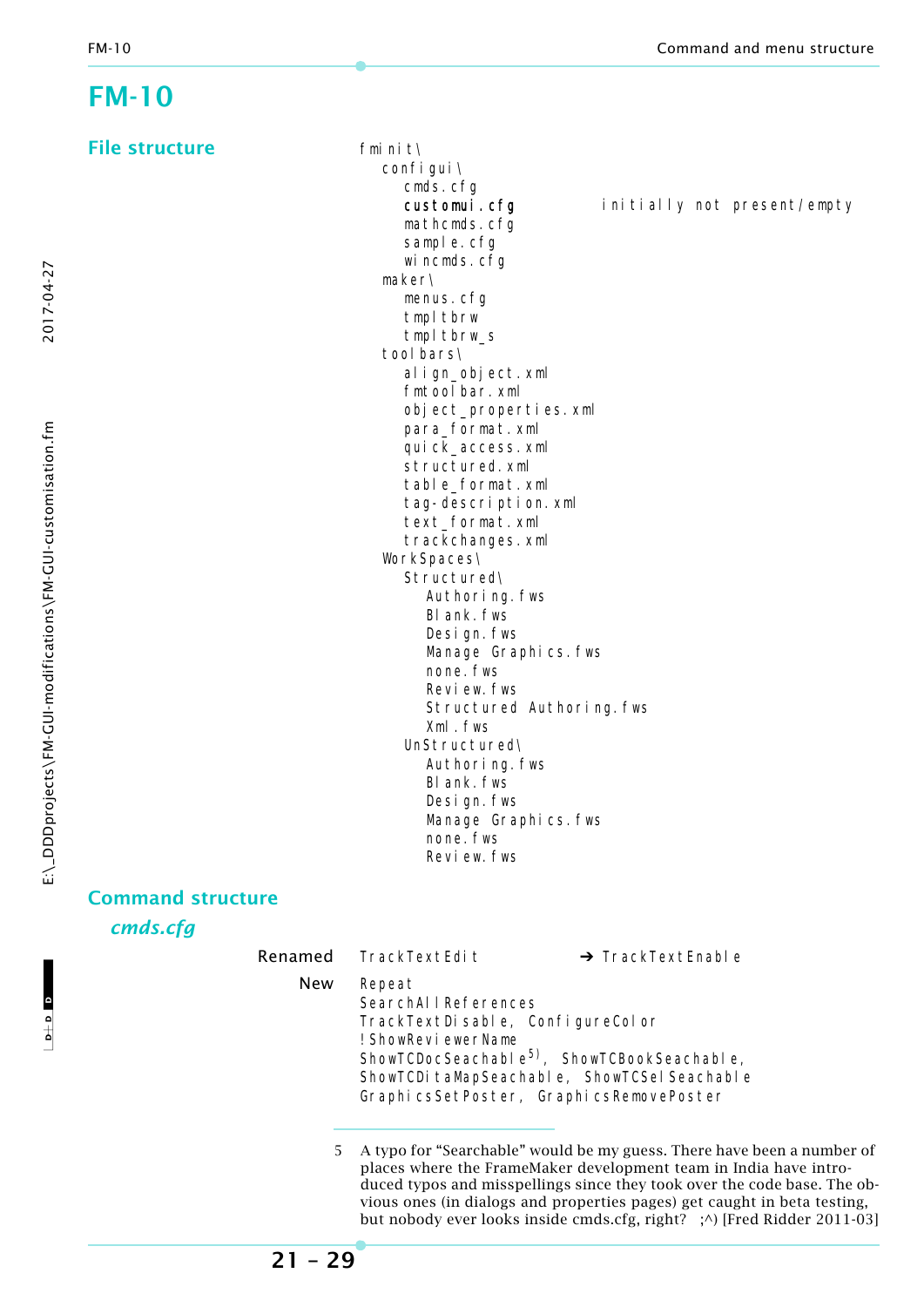|              |            | ! ASCShowCorrectionList, ASCLearnWord,<br>ASCAddWordToDocDict, ASCEnableAutoSpellCheck<br>! AttrConfigFileMaker<br>SCStructAppWiz, SCUpdateStructApp<br>ToggleElementCollapseAllChildren, PreviewFBA<br>TableCatalog, ! ShowTableTags<br><b>FMPIP</b><br>OpenCMSRepository, CMSConnectionMgr, NewXMLUI <sup>6)</sup> ,<br>CMSPreference, UploadActiveDoc, UploadActiveBook,<br>Upl oadActi veDi taMap |
|--------------|------------|-------------------------------------------------------------------------------------------------------------------------------------------------------------------------------------------------------------------------------------------------------------------------------------------------------------------------------------------------------------------------------------------------------|
|              | Changed    | • AMTRegistraton (new ResevedLabel)                                                                                                                                                                                                                                                                                                                                                                   |
|              |            | Some key sequences, e.g. for Movel PUpAndSel ectText,                                                                                                                                                                                                                                                                                                                                                 |
|              | Removed    | AdobeFrameCompleteHelp                                                                                                                                                                                                                                                                                                                                                                                |
| wincmds.cfg  |            |                                                                                                                                                                                                                                                                                                                                                                                                       |
|              | Renamed    |                                                                                                                                                                                                                                                                                                                                                                                                       |
|              | <b>New</b> | SaveAsPdfUbi qui tous, SaveAsPdfShare, Repeat,<br>Ui Al ertStri ngsPreferences                                                                                                                                                                                                                                                                                                                        |
|              | Changed    | SaveAsPdfRev label email $\rightarrow$ for review                                                                                                                                                                                                                                                                                                                                                     |
|              | Removed    |                                                                                                                                                                                                                                                                                                                                                                                                       |
| mathcmds.cfg |            | No changes.                                                                                                                                                                                                                                                                                                                                                                                           |

<sup>6</sup> NewXMLUI in FM-10 is full defined (Definition. KeySequence etc.).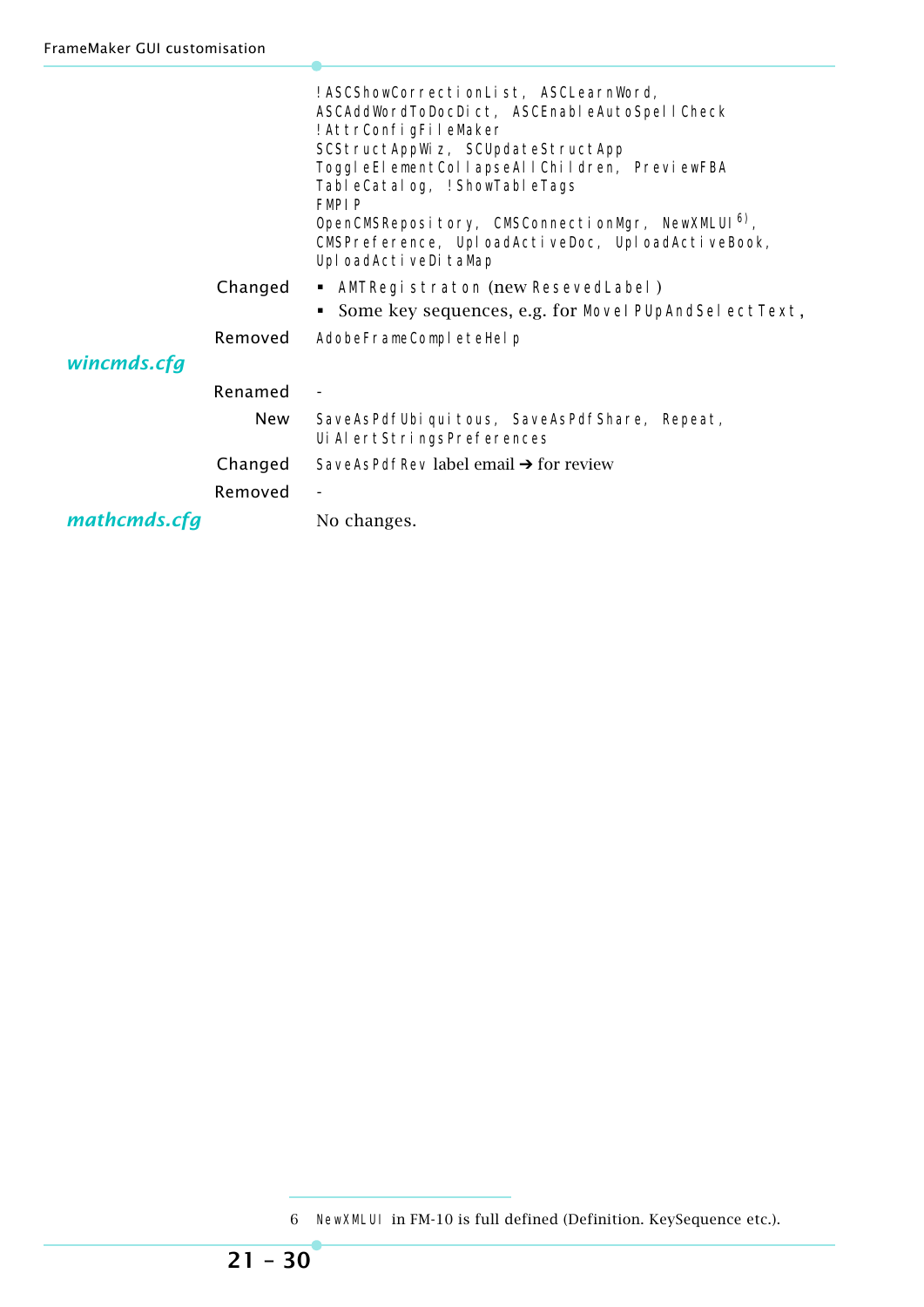<span id="page-30-0"></span>

| FM-11                 |                                                                                                                                                 |
|-----------------------|-------------------------------------------------------------------------------------------------------------------------------------------------|
|                       | To support the views introduced in FM-11 multiple command<br>files and menu files were established.                                             |
|                       | The customisation is done in the user area, where additional<br>workspaces may use customised menus. For details see etb-<br>customising-fm.pdf |
| <b>File structure</b> | fminit\                                                                                                                                         |
|                       | confi gui \                                                                                                                                     |
|                       | AuthorView\                                                                                                                                     |
|                       | reduced set<br>cmds.cfg                                                                                                                         |
|                       | reduced set<br>mathcmds.cfg<br>reduced set                                                                                                      |
|                       | wincmds.cfg<br>CodeVi ew\                                                                                                                       |
|                       | reduced set<br>cmds.cfg                                                                                                                         |
|                       | reduced set<br>wincmds.cfg                                                                                                                      |
|                       | cmds.cfg                                                                                                                                        |
|                       | customui.cfg<br>used only before open of doc                                                                                                    |
|                       | mathcmds.cfg                                                                                                                                    |
|                       | sample.cfg                                                                                                                                      |
|                       | wincmds.cfg                                                                                                                                     |
|                       | maker\                                                                                                                                          |
|                       | No more contains menus $\rightarrow$ Workpsaces<br>tmpl tbrw                                                                                    |
|                       | tmpl tbrw_s                                                                                                                                     |
|                       | WorkSpaces\                                                                                                                                     |
|                       | AuthorView\                                                                                                                                     |
|                       | $menus\$                                                                                                                                        |
|                       | menus.cfg                                                                                                                                       |
|                       | tool bars\                                                                                                                                      |
|                       | CodeVi ew\                                                                                                                                      |
|                       | $menus\$                                                                                                                                        |
|                       | very limited, structured<br>menus.cfg<br>tool bars\                                                                                             |
|                       | Structured\                                                                                                                                     |
|                       | menus\                                                                                                                                          |
|                       | menus.cfg                                                                                                                                       |
|                       | menus_review.cfg                                                                                                                                |
|                       | menus_structured.cfg                                                                                                                            |
|                       |                                                                                                                                                 |
|                       | tool bars\                                                                                                                                      |
|                       | Same items as in UnStructured<br>UnStructured\                                                                                                  |
|                       | Authoring. fws                                                                                                                                  |
|                       | BI ank. fws                                                                                                                                     |
|                       | Design. fws                                                                                                                                     |
|                       | Manage Graphics. fws                                                                                                                            |
|                       | none. fws                                                                                                                                       |
|                       | Review. fws                                                                                                                                     |
|                       | $menus\$                                                                                                                                        |
|                       | custom-menus.cfg                                                                                                                                |
|                       | menus. cfg<br>menus_review.cfg                                                                                                                  |
|                       | menus_ts. cfg some items removed, few added                                                                                                     |
|                       | tool bars\                                                                                                                                      |
|                       | align_object.xml                                                                                                                                |
|                       | fmtool bar. xml                                                                                                                                 |
|                       | fmtool bar_review.xml                                                                                                                           |
|                       | graphics. xml                                                                                                                                   |

 $D + D$   $D$ 

 $-1$ 

**21 – 31**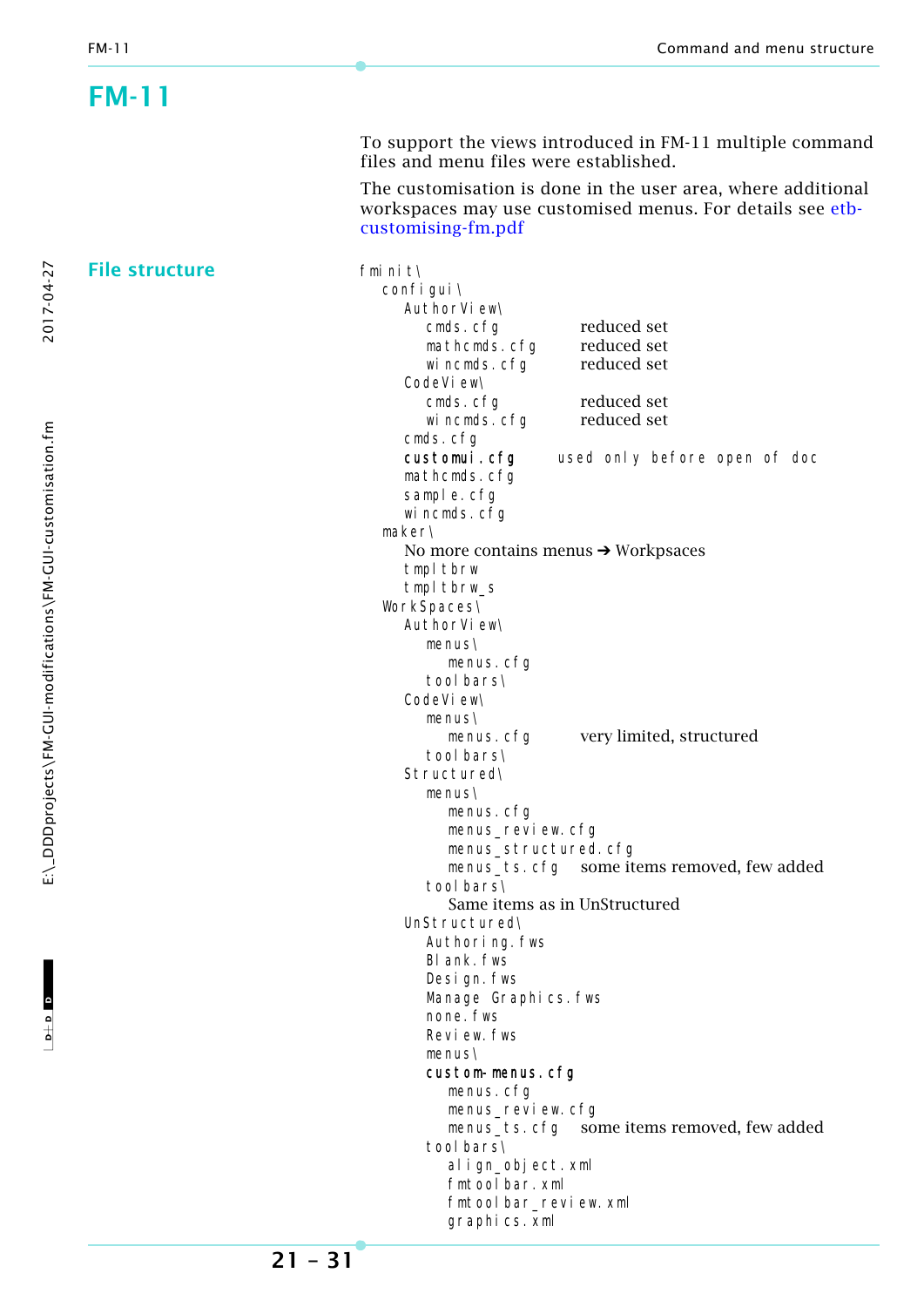object\_properties.xml para\_format.xml quick\_access.xml quick\_access\_review.xml structured.xml table\_format.xml tag-description.xml text\_format.xml trackchanges.xml

### **Command structure**

*cmds.cfg*

|              | Renamed | OpenAI I                                                                                                                                                                                                                                                                                                                                                                                                                                                                                                                          | → Book0penAll, |  |
|--------------|---------|-----------------------------------------------------------------------------------------------------------------------------------------------------------------------------------------------------------------------------------------------------------------------------------------------------------------------------------------------------------------------------------------------------------------------------------------------------------------------------------------------------------------------------------|----------------|--|
|              | New     | Di tamapOpenAl I<br>InlineTypeIn<br>ViewHotspotlndicators, HotspotsPod, HotspotMode<br>AcceptTrackTextEditAndShowNext,<br>Rej ectTrackTextEdi tAndShowNext<br>HotspotProps, DelinkHotspot<br>ActivatelnPDFByDefault, OpenGraphiclnPopUpWindowlnPDF,<br>GraphicsSetName, GraphicsCreateLink,<br>Graphi csCreateLi nkTable<br>ViewHotspotlndicatorsOn, ViewHotspotlndicatorsOff<br>InlineAttrEditor, ViewBannerText<br>SCOpenGI obal App<br>LineNumProps, ToggleLineNumbers<br>StyleCatalog, StyleDesigner<br>NewXMLUI <sup>7</sup> |                |  |
|              | Changed |                                                                                                                                                                                                                                                                                                                                                                                                                                                                                                                                   |                |  |
|              | Removed | FluidView, PageView<br>CMSPreference                                                                                                                                                                                                                                                                                                                                                                                                                                                                                              |                |  |
| wincmds.cfg  |         |                                                                                                                                                                                                                                                                                                                                                                                                                                                                                                                                   |                |  |
|              | Renamed | $\overline{\phantom{a}}$                                                                                                                                                                                                                                                                                                                                                                                                                                                                                                          |                |  |
|              | New     | Styl eDesigner                                                                                                                                                                                                                                                                                                                                                                                                                                                                                                                    |                |  |
|              | Changed | Some key sequences, e.g. for Styl eUnderline,<br>FindPrevious, FindNext,                                                                                                                                                                                                                                                                                                                                                                                                                                                          |                |  |
|              | Removed | Preferences, Style0verline,                                                                                                                                                                                                                                                                                                                                                                                                                                                                                                       |                |  |
| mathcmds.cfg |         | No changes.                                                                                                                                                                                                                                                                                                                                                                                                                                                                                                                       |                |  |

<sup>7</sup> NewXMLUI in FM-10 is full defined (Definition. KeySequence etc.).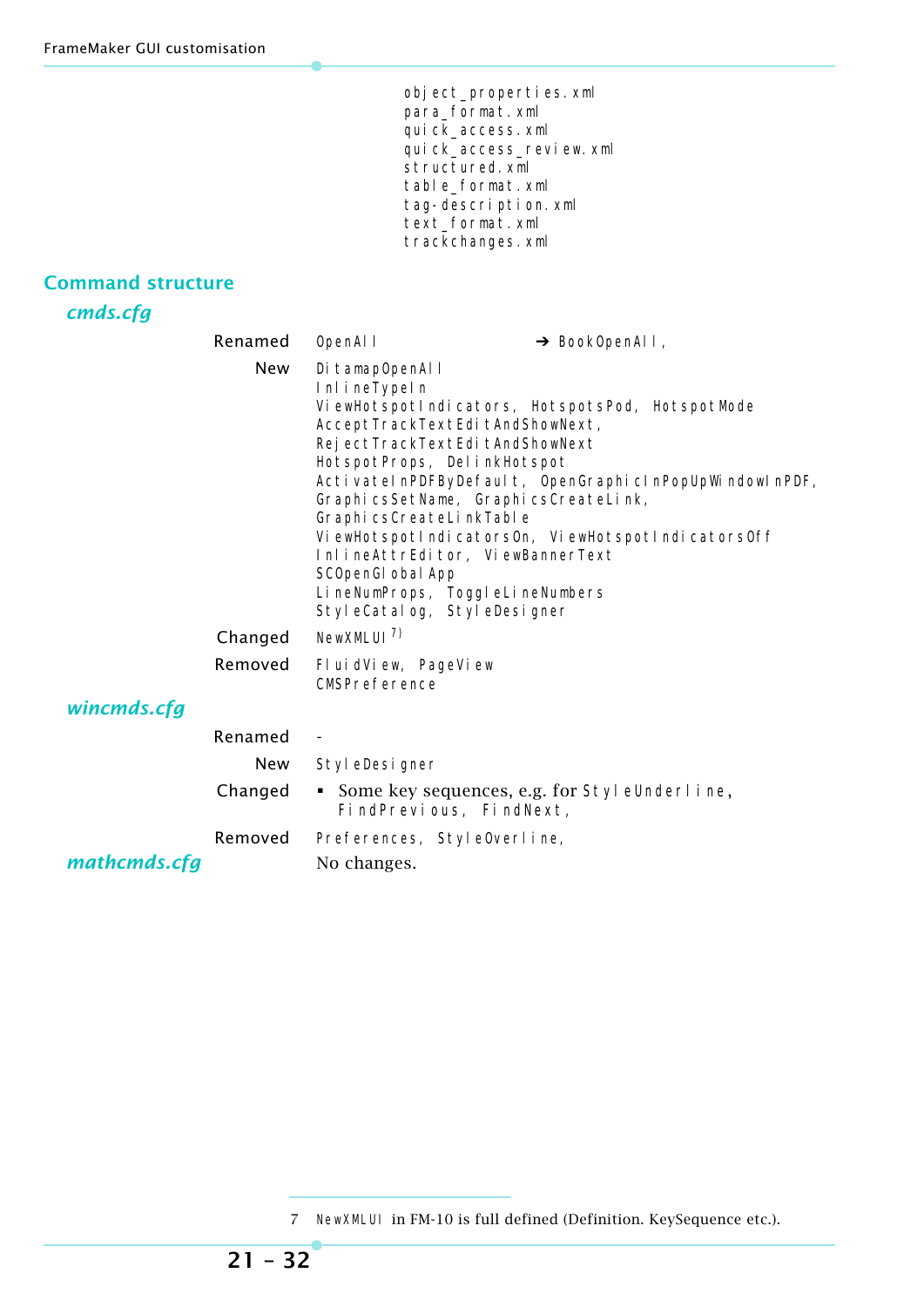2017-04-27

### <span id="page-32-0"></span>**FM-12**

| <b>File structure</b> | duction of the XML Author application.      | The structure became even more sophisticated with the intro- |
|-----------------------|---------------------------------------------|--------------------------------------------------------------|
|                       | fmi ni t\                                   |                                                              |
|                       | confi gui \                                 |                                                              |
|                       | cmds.cfg                                    |                                                              |
|                       | customui.cfg                                | used only before open of doc                                 |
|                       | sample.cfg                                  |                                                              |
|                       | Structured\                                 |                                                              |
|                       | AuthorView\                                 |                                                              |
|                       | mathcmds.cfg                                | reduced set                                                  |
|                       | wincmds.cfg                                 | reduced set                                                  |
|                       | CodeVi ew                                   |                                                              |
|                       | wincmds.cfg<br>WYSI WYGVi ew                | reduced set                                                  |
|                       | mathcmds.cfg                                | complete set                                                 |
|                       | wincmds.cfg                                 | nearly complete set                                          |
|                       | UnStructured\                               |                                                              |
|                       | WYSI WYGVi ew                               |                                                              |
|                       | mathcmds.cfg                                | complete set                                                 |
|                       | wcminds.cfg                                 | complete set                                                 |
|                       | XMLAuthor                                   |                                                              |
|                       | AuthorView\                                 |                                                              |
|                       | mathcmds.cfg                                | reduced set                                                  |
|                       | wincmds.cfg<br>CodeVi ew                    | reduced set                                                  |
|                       | wincmds.cfg                                 | reduced set                                                  |
|                       | WYSI WYGVi ew                               |                                                              |
|                       | mathcmds.cfg                                | complete set                                                 |
|                       | wincmds.cfg                                 | complete set                                                 |
|                       | maker\                                      |                                                              |
|                       | Since FM-11: menus $\rightarrow$ Workpsaces |                                                              |
|                       | tmpl tbrw                                   |                                                              |
|                       | tmpl tbrw_s                                 |                                                              |
|                       | WorkSpaces                                  |                                                              |
|                       | Structured\                                 |                                                              |
|                       | AuthorView\                                 |                                                              |
|                       | Authoring. fws                              |                                                              |
|                       | menus\                                      |                                                              |
|                       | menus. cfg                                  |                                                              |
|                       | tool bars                                   |                                                              |
|                       | element_insert.xml<br>fmtool bar. xml       |                                                              |
|                       | graphics.xml                                |                                                              |
|                       | qui ck_access. xml                          |                                                              |
|                       | structured.xml                              |                                                              |
|                       | trackchanges.xml                            |                                                              |
|                       | CodeVi ew\                                  |                                                              |
|                       | Defaul t. fws                               |                                                              |
|                       | menus\                                      |                                                              |
|                       | menus. cfg                                  |                                                              |
|                       | tool bars                                   |                                                              |
|                       | fmtool bar. xml                             |                                                              |
|                       | qui ck_access. xml                          |                                                              |
|                       | xpathtool bar. xml                          |                                                              |
|                       | xsl ttool bar. xml                          |                                                              |
|                       | WYSI WYGVi ew\                              |                                                              |
|                       | Authoring. fws<br>BI ank. fws               |                                                              |
|                       |                                             |                                                              |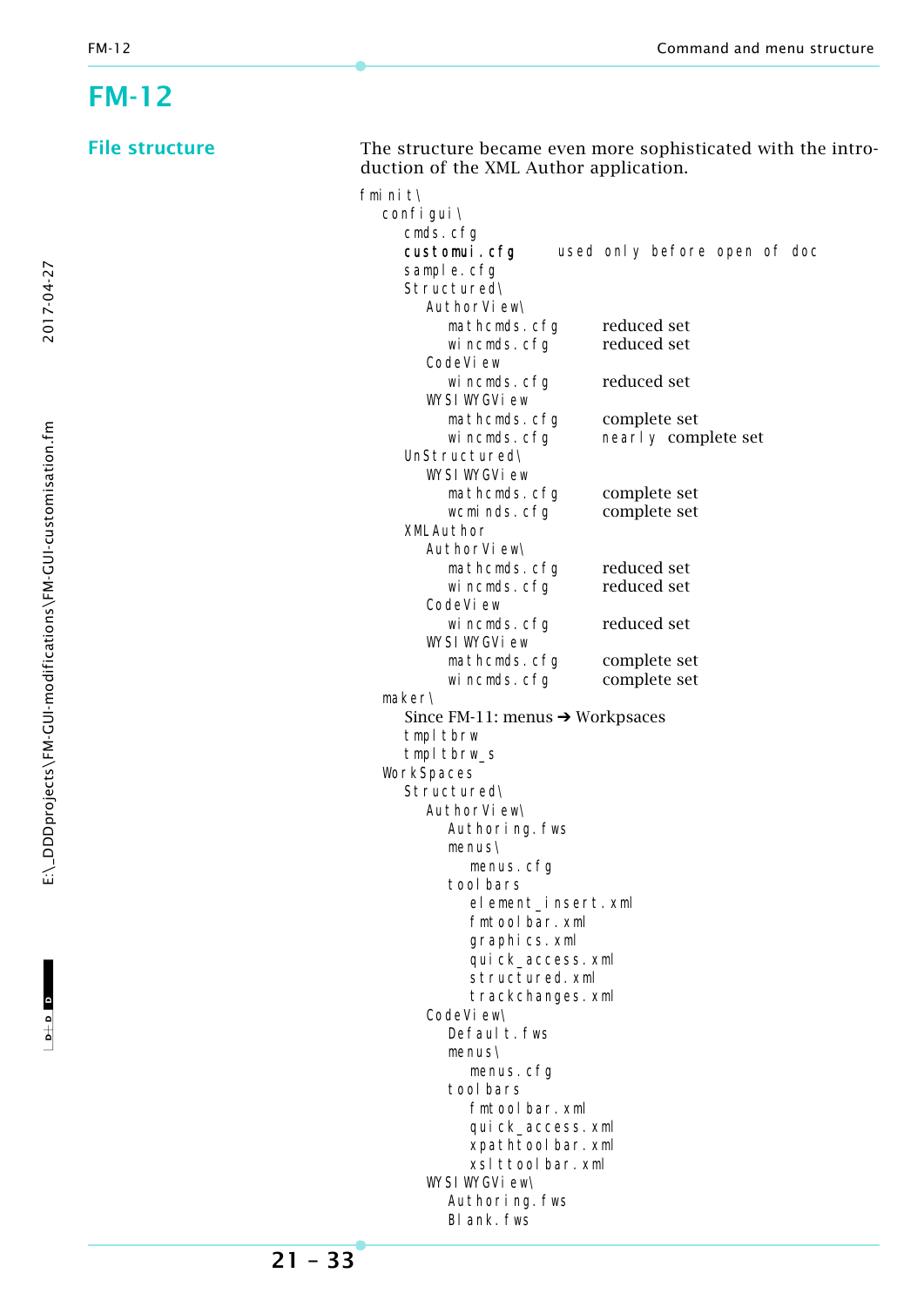Design.fws Manage Graphics.fws Review.fws Structured Authoring.fws menus\ menus.cfg menus\_review.cfg menus\_structured\_authoring.cfg tool bars align\_object.xml quick\_element.xml fmtoolbar.xml fmtoolbar\_review.xml graphics.xml object\_properties.xml para\_format.xml quick\_access.xml quick\_access\_review.xml structured.xml table\_format.xml tag-description.xml text\_format.xml trackchanges.xml UnStructured\ WYSIWYGView\ Authoring.fws Blank.fws Design.fws Manage Graphics.fws Review. fws menus\ menus.cfg menus\_review.cfg tool bars\ align\_object.xml fmtoolbar.xml fmtoolbar\_review.xml graphics.xml object\_properties.xml para\_format.xml quick\_access.xml quick\_access\_review.xml structured.xml table\_format.xml tag-description.xml text\_format.xml trackchanges.xml XMLAuthor AuthorView\ Authoring.fws menus\ menus.cfg tool bars\ quick\_element.xml fmtoolbar.xml graphics.xml quick\_access.xml structured.xml trackchanges.xml CodeView\ Defaul t. fws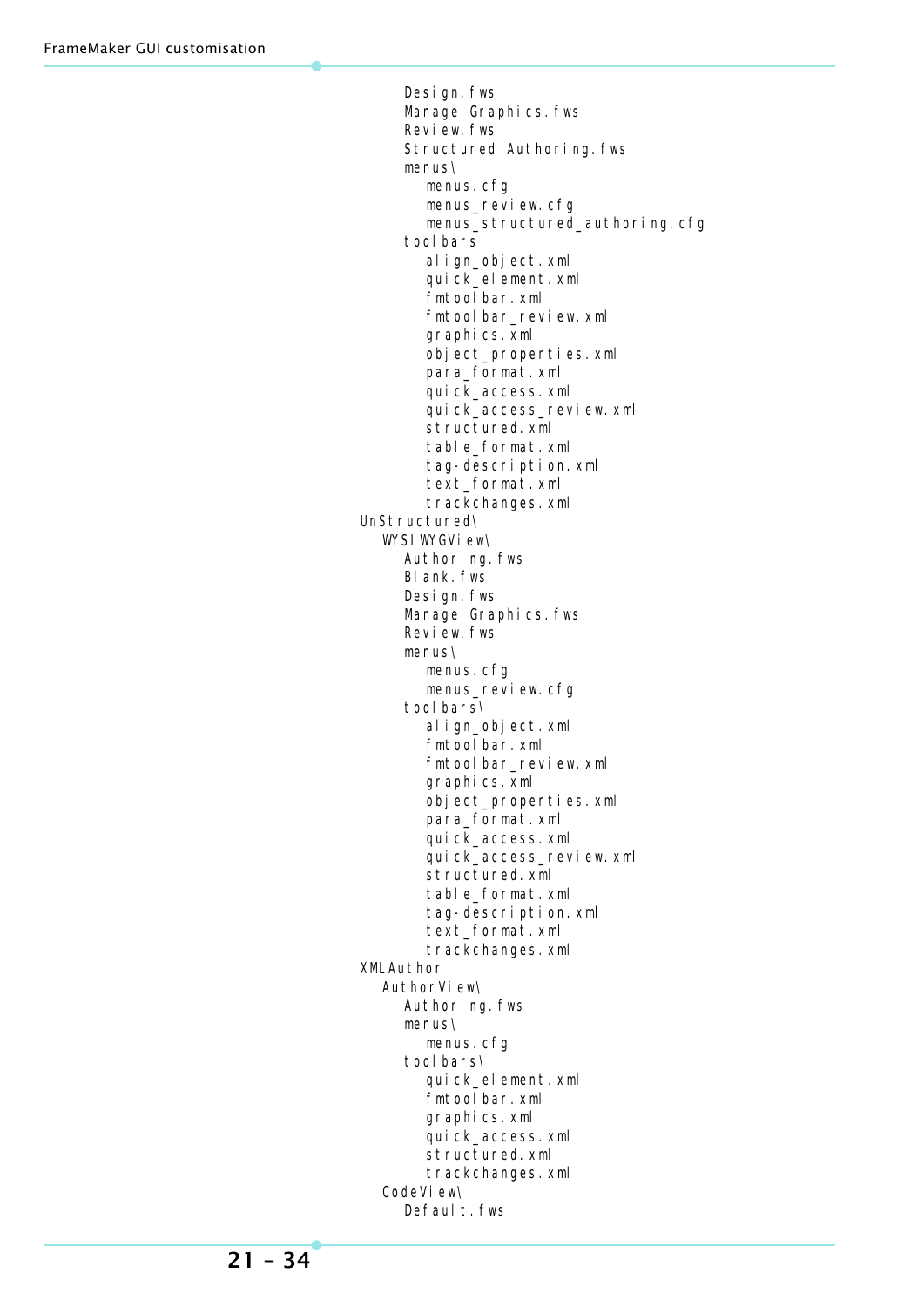|                          | $menus\$                                                                                                                         |  |  |
|--------------------------|----------------------------------------------------------------------------------------------------------------------------------|--|--|
|                          | menus.cfg                                                                                                                        |  |  |
| tool bars\               |                                                                                                                                  |  |  |
|                          | fmtool bar. xml                                                                                                                  |  |  |
|                          | qui ck_access. xml                                                                                                               |  |  |
|                          | xpathtool bar. xml                                                                                                               |  |  |
|                          | xsl ttool bar. xml                                                                                                               |  |  |
|                          | WYSI WYGVi ew\                                                                                                                   |  |  |
|                          | Authoring. fws                                                                                                                   |  |  |
|                          | $menus\$                                                                                                                         |  |  |
|                          | menus.cfg                                                                                                                        |  |  |
|                          | tool bars\                                                                                                                       |  |  |
|                          | quick_element.xml                                                                                                                |  |  |
|                          | fmtool bar. xml                                                                                                                  |  |  |
|                          | graphics.xml                                                                                                                     |  |  |
|                          | quick_access.xml                                                                                                                 |  |  |
|                          | structured. xml                                                                                                                  |  |  |
|                          | trackchanges.xml                                                                                                                 |  |  |
| <b>Command structure</b> | Both XML Author and DropBox support introduced a large<br>number of commands.                                                    |  |  |
| cmds.cfg                 |                                                                                                                                  |  |  |
|                          |                                                                                                                                  |  |  |
| New                      | Internal ValidateFile<br>$\rightarrow$ beta testing only                                                                         |  |  |
|                          | SelectAllFMXMLAuthorFiles                                                                                                        |  |  |
|                          | MathMLEquation, EditMathML                                                                                                       |  |  |
|                          | TableVariables, QuickStyles                                                                                                      |  |  |
|                          | AssignIdToElements                                                                                                               |  |  |
|                          | OpenAllMRUFiles, RestoreSession                                                                                                  |  |  |
|                          | <sup>8)</sup> Xml Save, Xml Quit, Xml Undo, Xml Redo, Xml Cut, Xml Copy,<br>Xml Paste, Xml Clear, Xml FindChange, Xml FindNext,  |  |  |
|                          | Xml FindPrevious, Xml GoToLine, Xml Zoomln, Xml ZoomOut,                                                                         |  |  |
|                          |                                                                                                                                  |  |  |
|                          | Xml LineNumbers, Xml TagMarkers, Xml XPath, XPathToolbar,                                                                        |  |  |
|                          | Xml Errors, Xml TreeOutline, XSLTManageTransformation,                                                                           |  |  |
|                          | XSLTAdvanceRun, XSLTRun, Xml PrettyPrinting<br><sup>9)</sup> ShowFileListUI                                                      |  |  |
|                          | <sup>10)</sup> DependencyFinder, OpenDropBox, Upload, UploadAll,                                                                 |  |  |
|                          | SaveLocally, Share, Explore, ExpandToStructView,                                                                                 |  |  |
|                          |                                                                                                                                  |  |  |
|                          | ChildElementsExpand, SiblingElementsExpand,                                                                                      |  |  |
|                          | ChildAttributesExpand, SiblingAttributesExpand,                                                                                  |  |  |
|                          | ChildElementsCollapse, SiblingElementsCollapse,                                                                                  |  |  |
|                          | ChildAttributesCollapse, SiblingAttributesCollapse                                                                               |  |  |
| Changed                  | • Some labels, such as SCReadAppFromDi sk: Read Applica-<br>tion Definitions From File                                           |  |  |
|                          | NewXMLUI has only Label, KeySequence, but no Defintion<br>$(\x803)$ . KeySeqLabel is in wi ncmds. cfg                            |  |  |
| Removed                  | Fi ndSetFi ndStri ng                                                                                                             |  |  |
| wincmds.cfg              | Nearly full set only in UnStructured\WYSIWYGVi ew. The fol-                                                                      |  |  |
|                          | lowing commands are in other mode/view sets:                                                                                     |  |  |
| New                      | ExpandToStructView, NewXMLUI, Xml Undo, Xml Redo, Xml Cut,<br>Xml Copy, Xml Paste, Xml FindChange, Xml FindNext,<br>Xml GoToLine |  |  |
| mathcmds.cfg             | No changes.                                                                                                                      |  |  |
|                          |                                                                                                                                  |  |  |
| 8                        | These XV Commands are located after the comment End of Commands.                                                                 |  |  |
|                          | They do not contain a Defintions, some not even an ESC sequence.                                                                 |  |  |
| 9                        | These Open file Enhancement Commands are located after the XV cmds.                                                              |  |  |
|                          | 10 The DropBox supporting commands are at the very end of the file.                                                              |  |  |

2017-04-27

**21 – 35**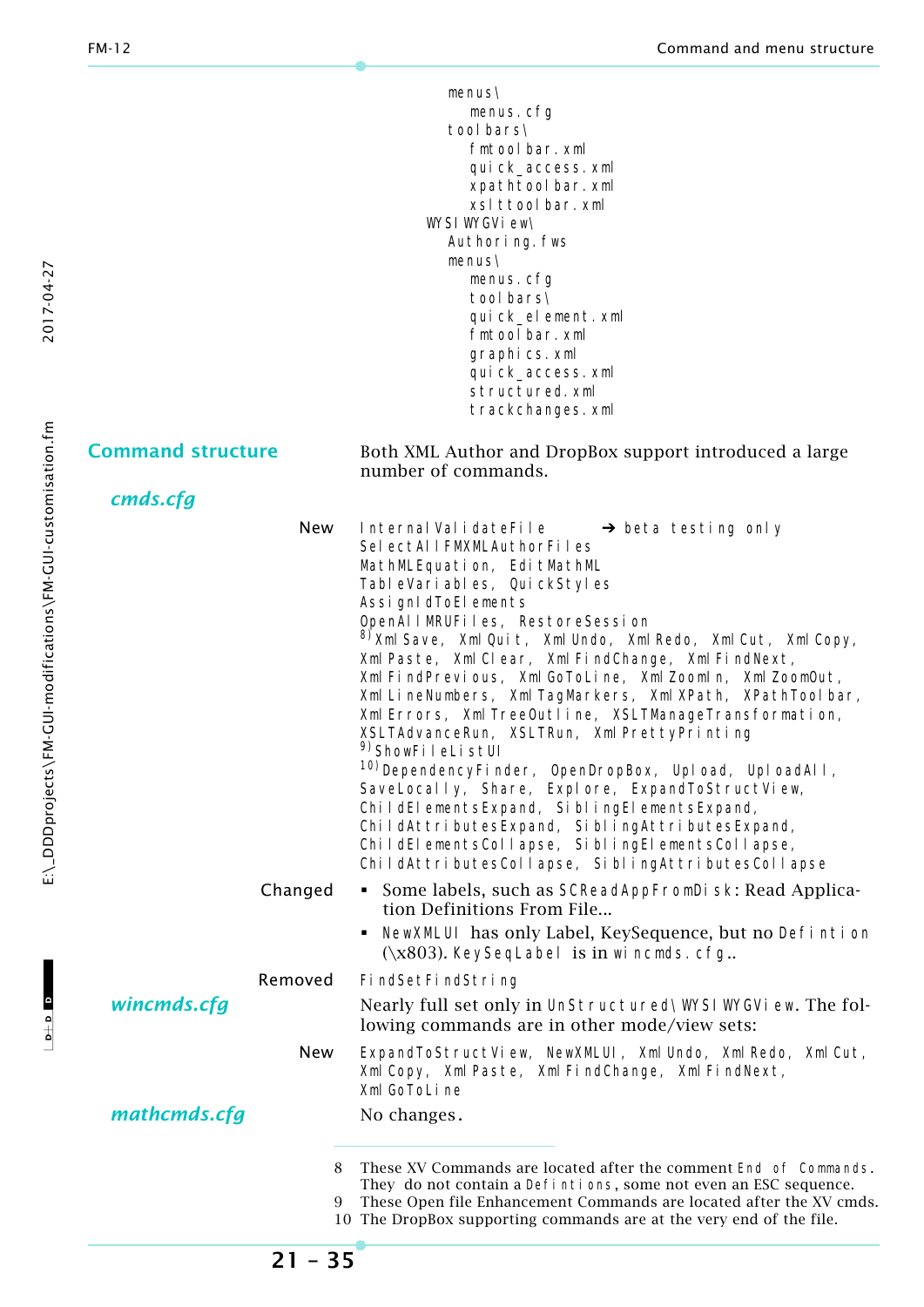#### <span id="page-35-0"></span>FrameMaker GUI customisation **FM-13 File structure** A new view (FormVi ew) for simplified handling of XML enlarges the Workspace structure again. Also two new toolbars (direction. xml, quick\_element) are introduced. fminit\ configui\ cmds.cfg sample.cfg Structured\ AuthorView\ mathcmds.cfg reduced set wincmds.cfg reduced set CodeV<sub>i</sub> ew wincmds.cfg reduced set WYSI WYGView mathcmds.cfg complete set wincmds.cfg nearly complete set UnStructured\ WYSI WYGView mathcmds.cfg complete set<br>wincmds.cfg complete set wincmds.cfg XMLAuthor AuthorView\ mathcmds.cfg reduced set<br>wincmds.cfa reduced set wincmds.cfg CodeV<sub>iew</sub> wincmds.cfa reduced set WYSI WYGView mathcmds.cfg complete set wincmds.cfg complete set maker\ Since FM-11: menus  $\rightarrow$  Workpsaces tmpl tbrw tmpl tbrw\_s **WorkSpaces** Structured\ AuthorView\ Authoring.fws menus\ menus.cfg tool bars direction.xml fmtoolbar.xml graphics.xml quick\_access.xml quick\_element.xml structured.xml trackchanges.xml CodeView\ Defaul t. fws menus\ menus.cfg tool bars

fmtoolbar.xml quick\_access.xml xpathtoolbar.xml xslttoolbar.xml

Authoring.fws

FormV<sub>i</sub>ew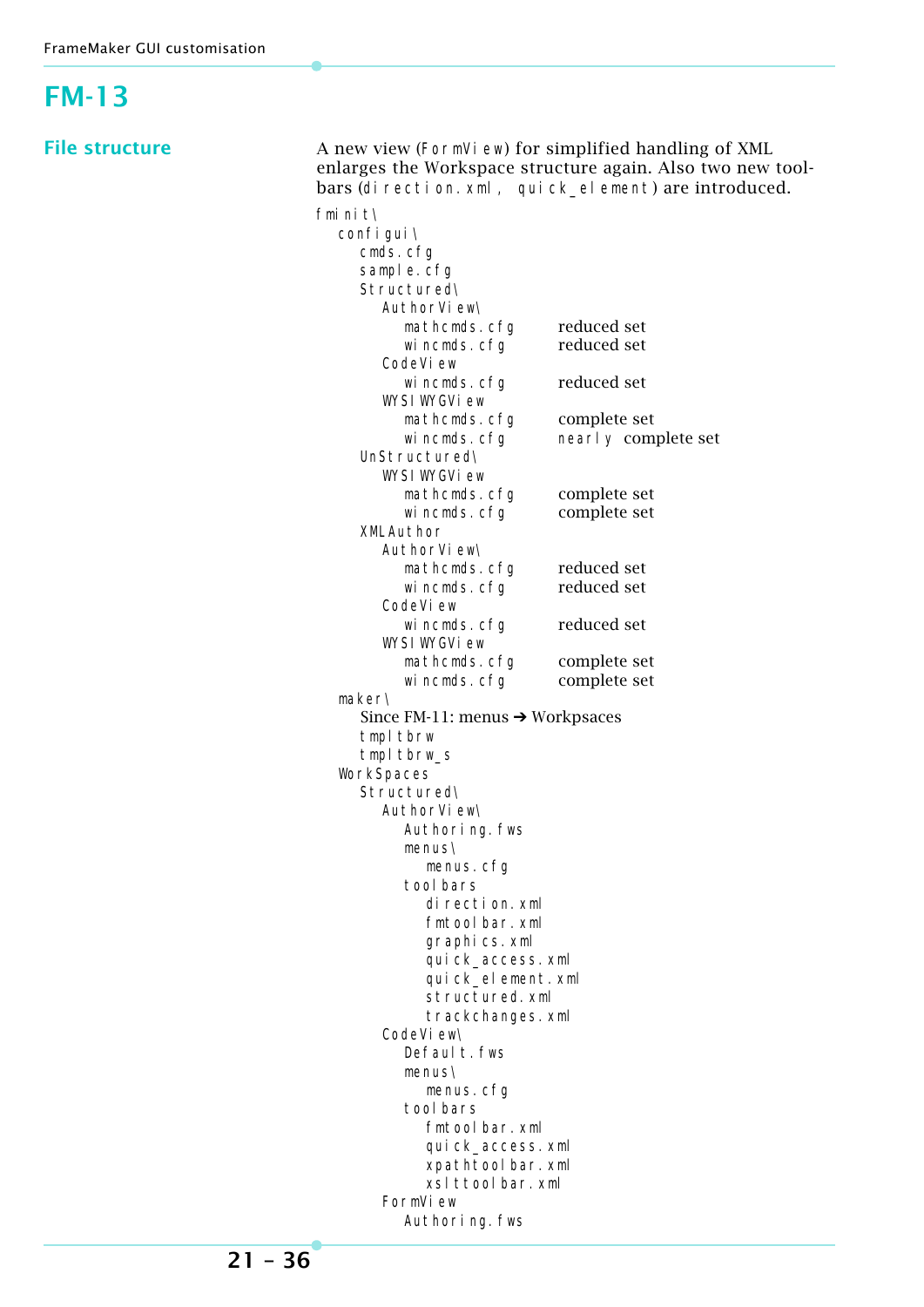menus\ menus.cfg tool bars fmtool bar. xml quick\_access.xml quick\_element.xml trackchanges.xml WYSI WYGView\ Authoring.fws Blank.fws Design.fws Manage Graphics. fws Review. fws Structured Authoring.fws menus\ menus.cfg menus\_review.cfg menus\_structured\_authoring.cfg tool bars align\_object.xml direction.xml fmtoolbar.xml fmtool bar\_review.xml graphics.xml object\_properties.xml para\_format.xml quick\_access.xml quick\_access\_review.xml quick\_element.xml structured.xml table\_format.xml tag-description.xml text\_format.xml trackchanges.xml UnStructured\ WYSI WYGView\ Authoring.fws Blank.fws Design.fws Manage Graphics.fws none.fws Review. fws menus\ menus.cfg menus\_review.cfg tool bars\ align\_object.xml direction.xml fmtool bar. xml fmtool bar\_review.xml graphics.xml object\_properties.xml para\_format.xml quick\_access.xml quick\_access\_review.xml structured.xml table\_format.xml tag-description.xml text\_format.xml trackchanges.xml XMLAuthor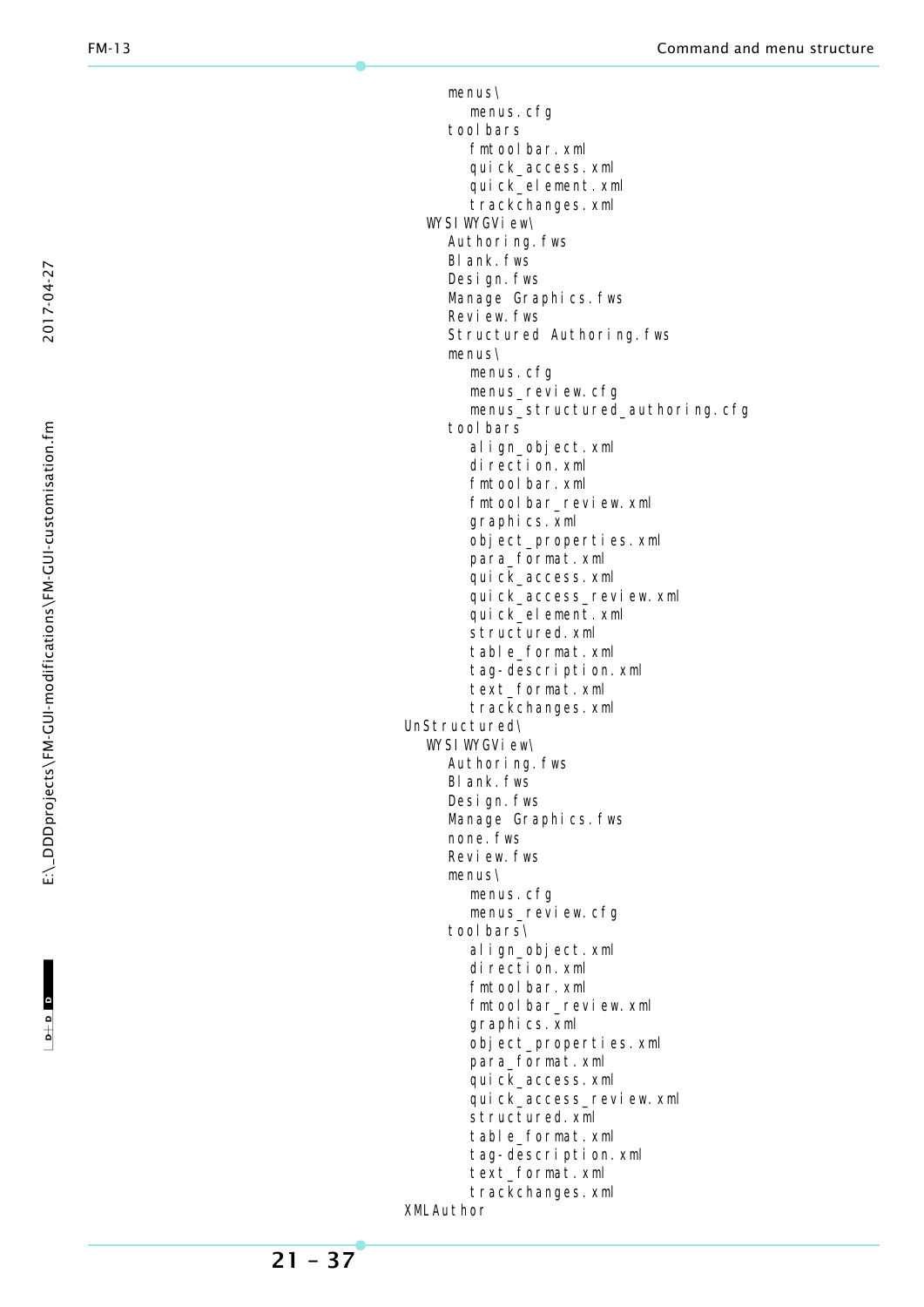AuthorView\ Authoring.fws menus\ menus.cfg tool bars\ direction.xml fmtoolbar.xml graphics.xml quick\_access.xml quick\_element.xml structured.xml trackchanges.xml CodeView\ Defaul t. fws menus\ menus.cfg tool bars\ fmtoolbar.xml quick\_access.xml xpathtool bar. xml xslttoolbar.xml FormView Authoring.fws menus\ menus.cfg tool bars fmtoolbar.xml quick\_access.xml quick\_element.xml trackchanges.xml WYSI WYGView\ Authoring.fws menus\ menus.cfg tool bars\ direction.xml fmtoolbar.xml graphics.xml quick\_access.xml quick\_element.xml structured.xml trackchanges.xml

#### **Command structure**

*cmds.cfg*

| Renamed |                                                                                                                                                                                                                                     |
|---------|-------------------------------------------------------------------------------------------------------------------------------------------------------------------------------------------------------------------------------------|
| New     | DocDirectionLTR, DocDirectionRTL, NumberUtilityNTI,<br>NumberUtilityITN<br>MiniTableOfContents, DeleteMiniTableOfContents<br>Graphi csEdi tMathML<br>CharLRM, CharRLM, CharLRE, CharLRO, CharRLE, CharRLO,<br>CharPDF<br>Wordlmport |
| Changed | $\bullet$ Table Of Contents: label Create Standal one TOC<br>AssignIdToElements: KeySequence \!ide<br>п.<br>AMTRegi strati on: Label Regi strati on (ReservedLa-<br>٠<br>bels removed)                                              |
| Removed | DependencyFinder                                                                                                                                                                                                                    |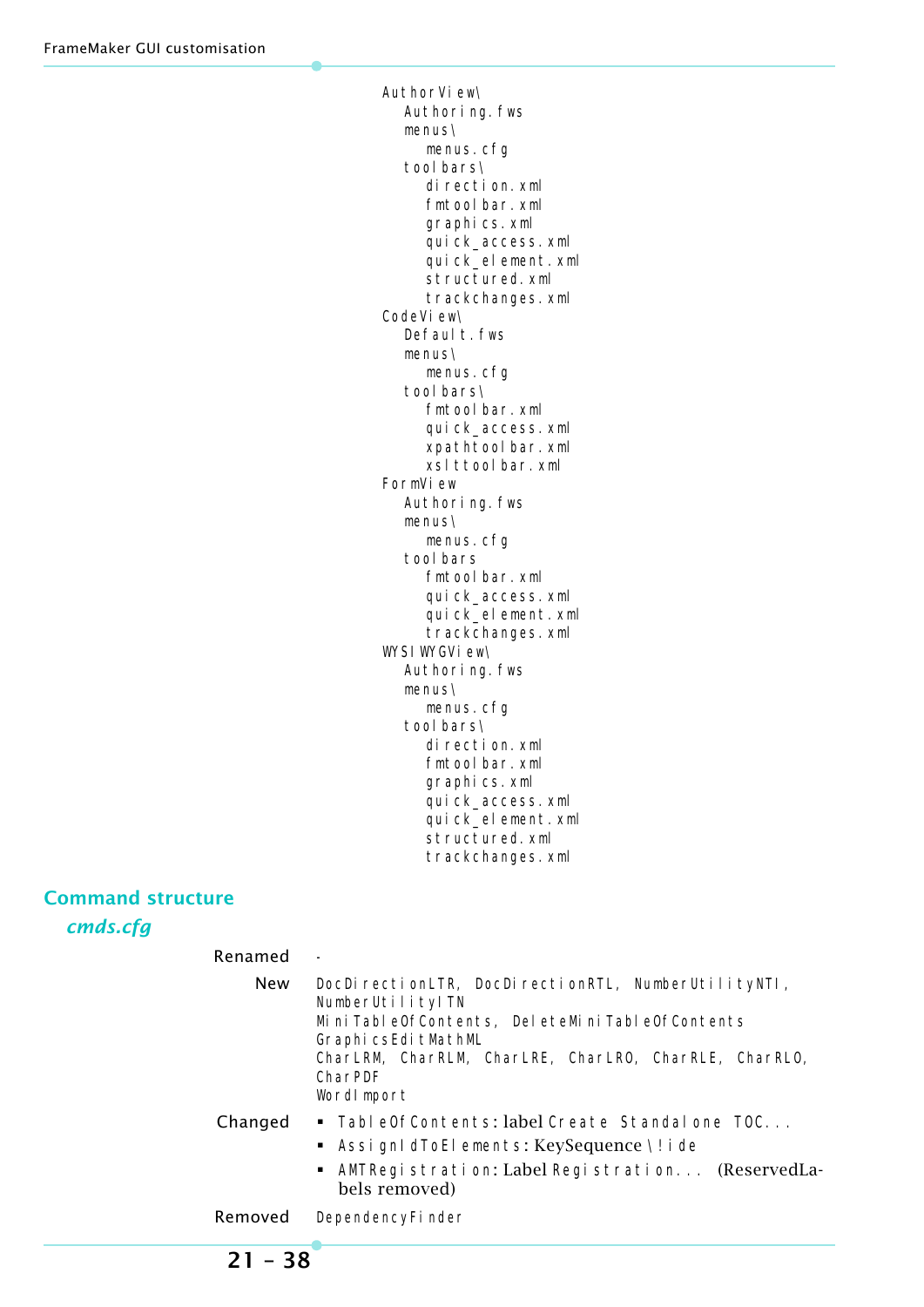| wincmds.cfg                           |  | Nearly full set only in UnStructured\WYSIWYGVi ew. The fol-<br>lowing commands are in other mode/view sets:                                                                                                        |
|---------------------------------------|--|--------------------------------------------------------------------------------------------------------------------------------------------------------------------------------------------------------------------|
| <b>New</b><br>Xml GoToLine<br>Changed |  | ExpandToStructView, NewXMLUI, Xml Undo, Xml Redo, Xml Cut,<br>Xml Copy, Xml Paste, Xml FindChange, Xml FindNext,                                                                                                   |
|                                       |  | • SelectAll got a large number of ReservedLabel, e.g.<br>Flow Select &All in Flow.<br>$\bullet$ <sup>11)</sup> NewXMLUI has only Label, KeySequence, but no<br>Defintion $(\x03)$ . KeySeqLabel is in wincmds. cfg |
| mathcmds.cfg                          |  | No changes.                                                                                                                                                                                                        |

2017-04-27

<sup>11</sup> This is the same as in FM-12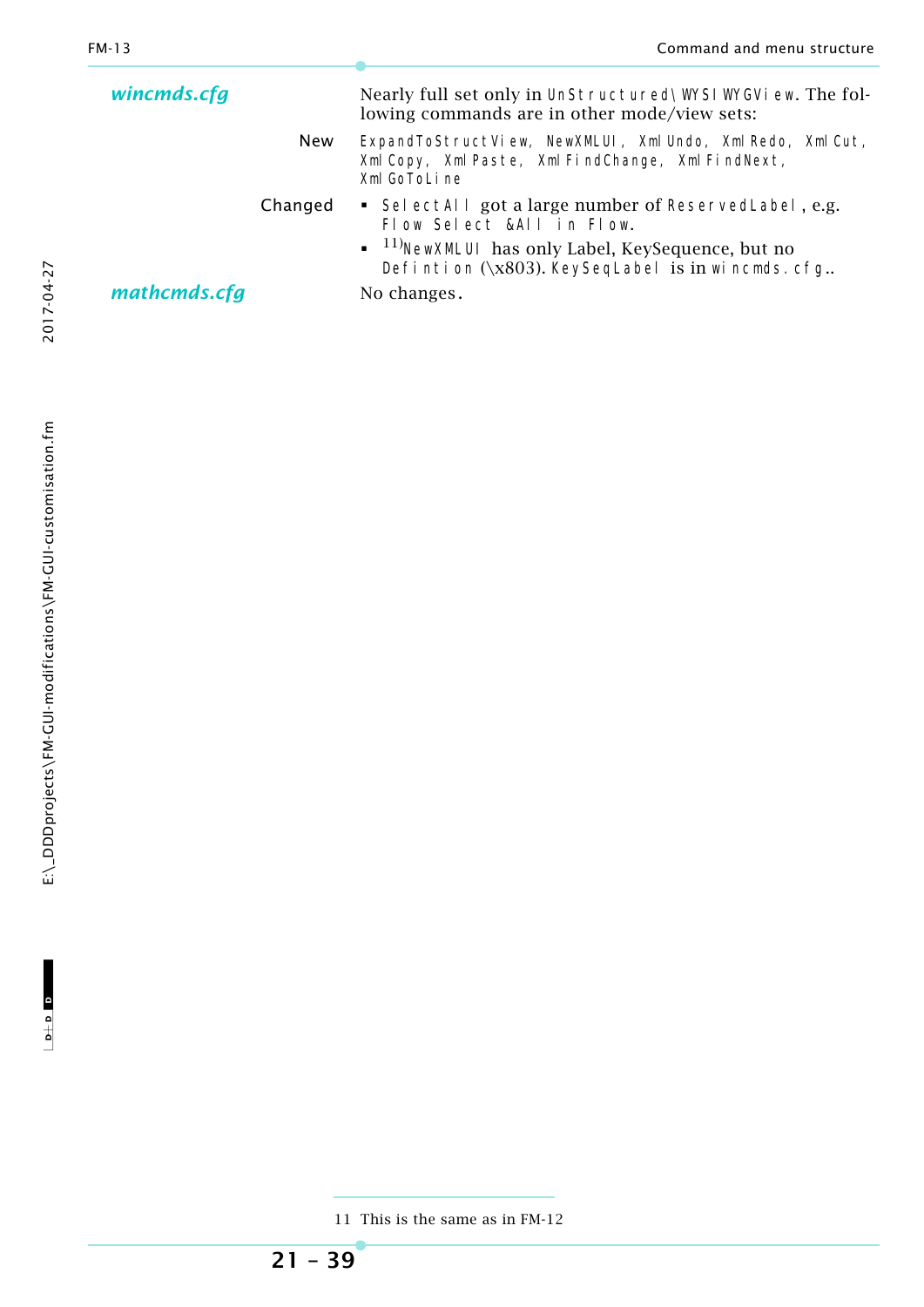### <span id="page-39-0"></span>**Special commands**

| OWL commands                                      | The new interface requires special commands:                                                                                                                                                                                               |
|---------------------------------------------------|--------------------------------------------------------------------------------------------------------------------------------------------------------------------------------------------------------------------------------------------|
| Show next tab in panel<br>group                   | <command shownextkit<br=""/> <label next="" show=""><br/><keysequence ^="" f6=""><br/><definition \x971=""><br/><mode all="">&gt;</mode></definition></keysequence></label>                                                                |
| Show previous tab in<br>panel group               | <command showprevkit<br=""/> <label previous="" show=""><br/><keysequence +="" ^="" f6=""><br/><definition \x972=""><br/><mode all="">&gt;</mode></definition></keysequence></label>                                                       |
| ???                                               | <command themeload<br=""/> <label loadtheme=""><br/><keysequence \!lt=""><br/><definition \x974=""><br/><mode all="">&gt;</mode></definition></keysequence></label>                                                                        |
| ???                                               | <command themesave<br=""/> <label savetheme=""><br/><keysequence \!st=""><br/><definition \x975=""><br/><mode all="">&gt;</mode></definition></keysequence></label>                                                                        |
| Toggle between the<br>following 3 screen<br>modes | <command togglescreenmode<br=""/> <label mode="" screen="" toggle=""><br/><keysequence return="" ~+=""><br/><keysequence \!smt=""><br/><definition \x978=""><br/><mode all="">&gt;</mode></definition></keysequence></keysequence></label> |
| Standard mode (UI,<br>normal size)                | <command sceenmodestandard<br=""/> <label mode="" screen="" standard=""><br/><keysequence \!sms=""><br/><definition \x979=""><br/><mode all="">&gt;</mode></definition></keysequence></label>                                              |
| Full width with UI                                | <command screenmodefullwithui<br=""/> <label full="" mode="" screen="" ui="" with=""><br/><keysequence \!smu=""><br/><definition \x97a=""><br/><mode all="">&gt;</mode></definition></keysequence></label>                                 |
| Full screen, no UI                                | <command screenmodefullscreen<br=""/> <label full="" mode="" screen=""><br/><keysequence \!smf=""><br/><definition \x97b=""><br/><mode all="">&gt;</mode></definition></keysequence></label>                                               |
| Peferences > Interface                            | <command uipreferences<br=""/> <label interface=""><br/><keysequence \!ip=""><br/><definition \x980=""><br/><mode all="">&gt;</mode></definition></keysequence></label>                                                                    |
| Preferences > Alert<br><b>Strings</b>             | <command uialertstringspreferences<br=""/> <label alert="" strings=""><br/><keysequence \!asp=""><br/><definition \x981=""><br/><mode all="">&gt;</mode></definition></keysequence></label>                                                |
| Show all tool bars                                | <command toolbarshowall<br=""/> <label all="" show=""><br/><keysequence \!tsa=""><br/><definition \x989=""><br/><mode all="">&gt;</mode></definition></keysequence></label>                                                                |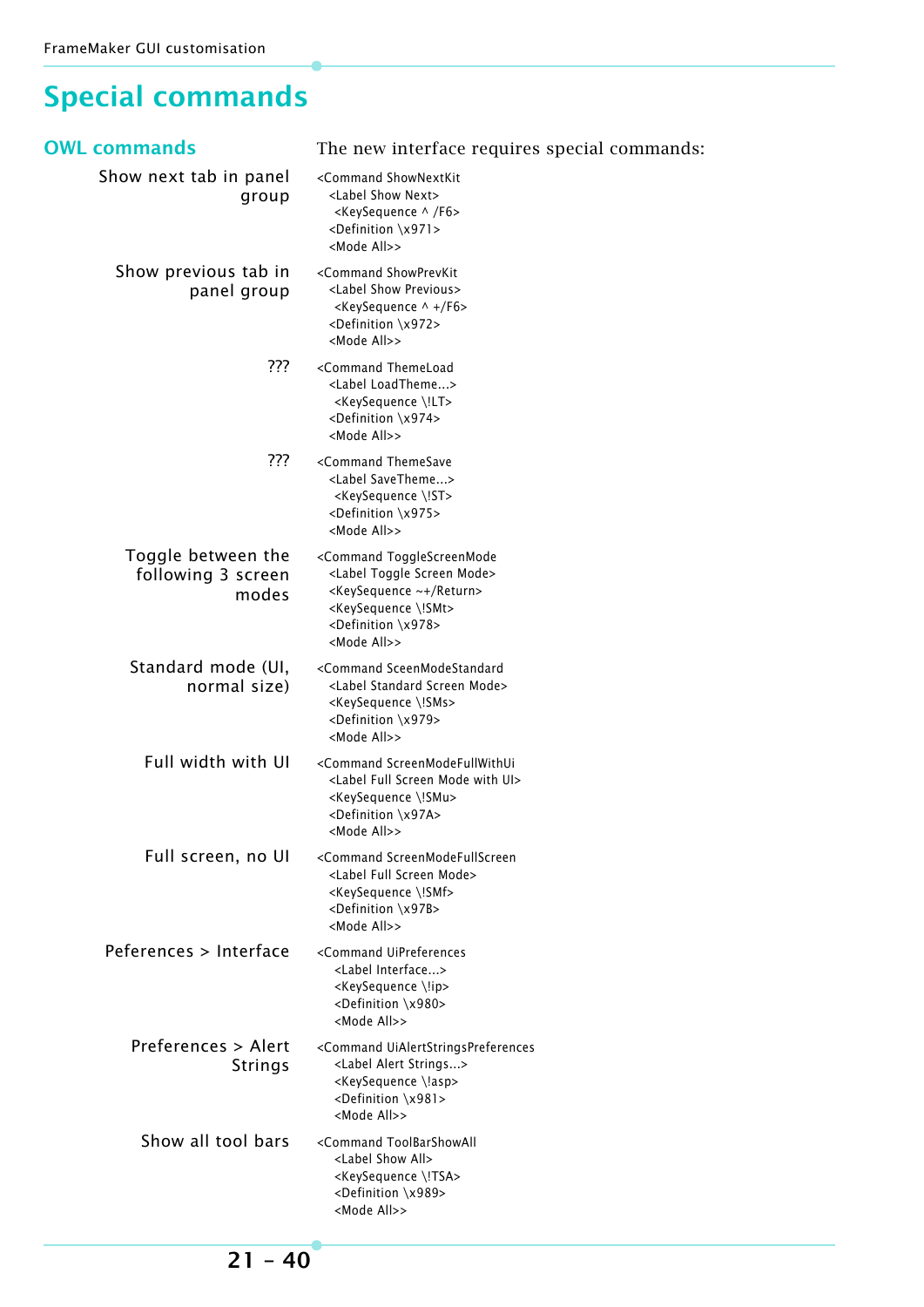| Hide all tool bars                         | <command toolbarhideall<br=""/> <label all="" hide=""><br/><keysequence \!tha=""><br/><definition \x98a=""><br/><mode all="">&gt;</mode></definition></keysequence></label>                                                                                                                                                                                                                                                                                   |
|--------------------------------------------|---------------------------------------------------------------------------------------------------------------------------------------------------------------------------------------------------------------------------------------------------------------------------------------------------------------------------------------------------------------------------------------------------------------------------------------------------------------|
| <b>Specials in cmds.cfg</b>                | Checked in FM-12-M4                                                                                                                                                                                                                                                                                                                                                                                                                                           |
|                                            | <command setfirstpenpattern<br=""/> <label (black)="" first="" pattern="" pen="" set=""><br/><keysequence 0p="" \!=""></keysequence></label>                                                                                                                                                                                                                                                                                                                  |
|                                            | $\rightarrow$ Works on selected graphic object                                                                                                                                                                                                                                                                                                                                                                                                                |
|                                            | <command incrementpenpattern<br=""/> <label increment="" pattern="" pen=""><br/><keysequence \!\+p=""></keysequence></label>                                                                                                                                                                                                                                                                                                                                  |
|                                            | $\rightarrow$ Works on selected graphic object                                                                                                                                                                                                                                                                                                                                                                                                                |
|                                            | <command graphicskeeptool<br=""/> <label keep="" tool=""><br/><keysequence \!="" gk=""></keysequence></label>                                                                                                                                                                                                                                                                                                                                                 |
|                                            | $\rightarrow$ Keeps the next selected graphic tool active until<br>Select\Smart Select is activated.                                                                                                                                                                                                                                                                                                                                                          |
|                                            | <command graphicscreatelink<br=""/> <label create="" graphic="" link="" to=""><br/><keysequence \!="" gcl=""></keysequence></label>                                                                                                                                                                                                                                                                                                                           |
|                                            | $\rightarrow$ New command for Hotspot                                                                                                                                                                                                                                                                                                                                                                                                                         |
|                                            | <command graphicscreatelinktable<br=""/> <label create="" for="" graphic="" link="" table=""><br/><keysequence \!gct=""></keysequence></label>                                                                                                                                                                                                                                                                                                                |
|                                            | $\rightarrow$ New command, for Hotspots                                                                                                                                                                                                                                                                                                                                                                                                                       |
| Following commands do<br>nothing $(Fm912)$ | <command !="" **<br="" all="" not="" on="" platforms="" supported="" windowopen**=""/> <label open=""><br/><keysequence \!="" wo=""><br/><command viewpublisherboundaries<br=""/><label boundaries="" publisher=""><br/><keysequence \!="" vl=""> (l owercase L)<br/><command reportcmds_byshortcut<br=""/><label by="" commands="" report="" shortcuts=""><br/><keysequence \!="" scr2=""></keysequence></label></keysequence></label></keysequence></label> |
| <b>Viewer popup command</b>                | The commands for the viewer also work in the ordinary edit                                                                                                                                                                                                                                                                                                                                                                                                    |

window:

| Command            | <b>KeySequence</b> | <b>Definiiton</b> |
|--------------------|--------------------|-------------------|
| GotoNextPage       | \! pn              | $\x34D$           |
| GotoPrevi ousPage  | \! pp              | $\x34C$           |
| GotoFirstPage      | $\iota$ ! pf       | $\x340$           |
| GotoLastPage       | $\setminus$ ! pl   | $\x341$           |
| GotoPreviousScreen | \! vsp             | $\chi$ D40        |
| GotoNextScreen     | \! vsn             | \xD41             |

2017-04-27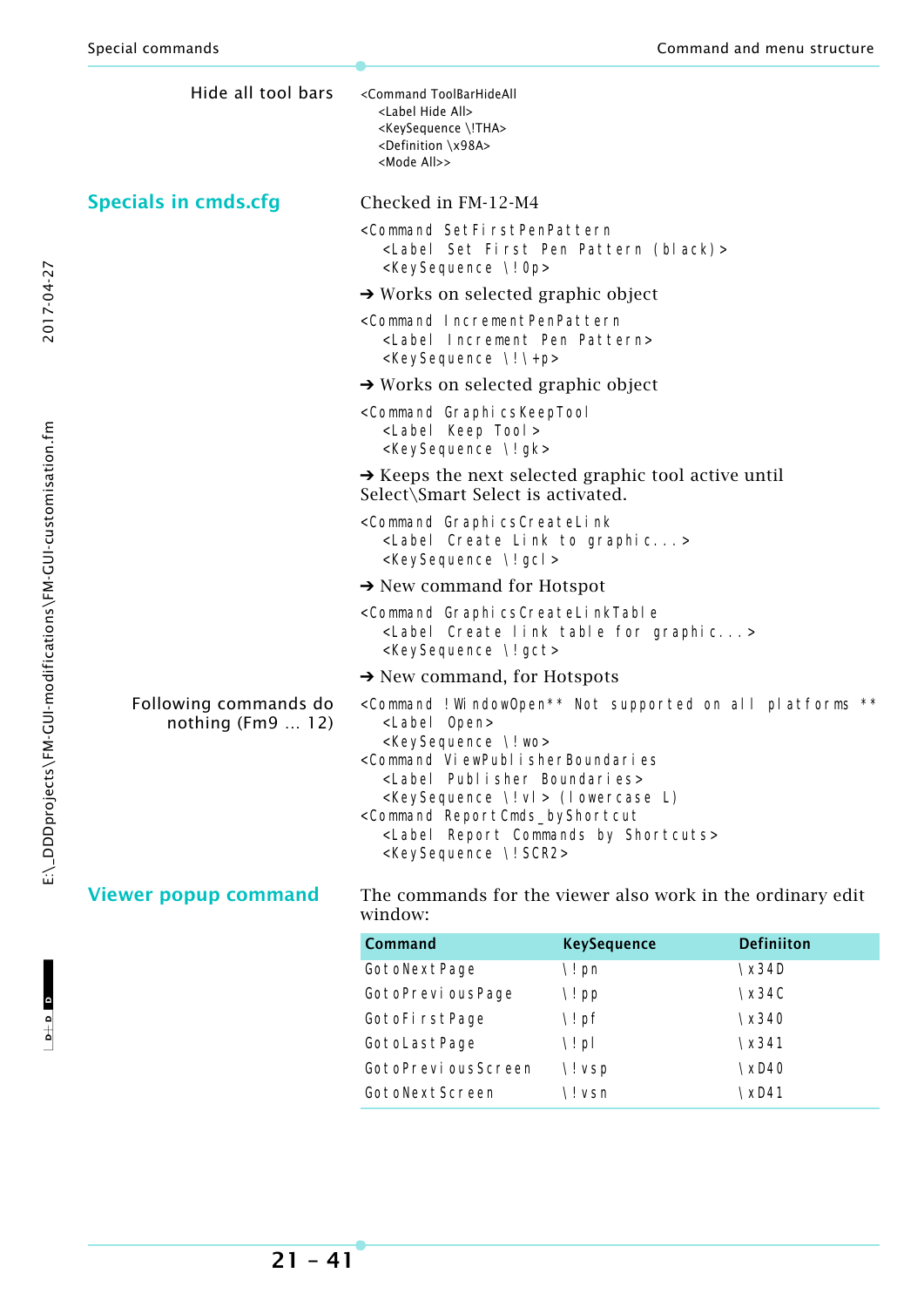# <span id="page-41-0"></span>**Work on Enhanced Tool Bars (ETB)**

### <span id="page-41-1"></span>**General work**

| <b>Workspaces</b>                                                                                                                                           | XML comments are not allowed in workspace files!.                                                                         |                                                                                                                                                                              |                |
|-------------------------------------------------------------------------------------------------------------------------------------------------------------|---------------------------------------------------------------------------------------------------------------------------|------------------------------------------------------------------------------------------------------------------------------------------------------------------------------|----------------|
| <b>FM-version specifics</b>                                                                                                                                 |                                                                                                                           |                                                                                                                                                                              |                |
| <b>FM 9  11</b>                                                                                                                                             | <b>Exchanging the colours.</b> With the following regex in EditPad<br>the colours can be exchanged (apply to allTB files) |                                                                                                                                                                              |                |
| Search                                                                                                                                                      | $(.+)$ (_N. png) $(.+)$ (_R. png) $(.+)$ (_N_D. png) $(.+)$ (_R_D. png) $(.+)$<br>$\mathcal{Y}$                           |                                                                                                                                                                              |                |
| Replace                                                                                                                                                     | \1\4\3\2\5\8\7\6\9                                                                                                        |                                                                                                                                                                              |                |
| $FM-11$                                                                                                                                                     |                                                                                                                           | Custom toolbars/menus allowed, eg. etb-tool bar. xml                                                                                                                         |                |
| $FM-12$                                                                                                                                                     | etc (tested):                                                                                                             | To have ETB menus also after closing the last book/document<br>available would require to modify the none. Fws files in<br>\$HOME\fminit\WorkSpaces\UnStructured\WYSIWYGView |                |
| from                                                                                                                                                        | <data <br="" menufile="menus.cfg" type="all">tool barFile="fmtool bar. xml"/&gt;</data>                                   |                                                                                                                                                                              |                |
| to                                                                                                                                                          | <data <br="" menufile="etb-menus.cfg" type="all">tool barFile="fmtool bar. xml"/&gt;</data>                               |                                                                                                                                                                              |                |
|                                                                                                                                                             |                                                                                                                           | I have not implemented this - as it further complicates things.                                                                                                              |                |
| $FM-12 ETB 4 $<br>• Exchange Help button by Save button in Quick-WS (Request<br>from Lori Shaffer). The save button indicates 'dirty' state of<br>document. |                                                                                                                           |                                                                                                                                                                              |                |
|                                                                                                                                                             | dialogue Insert Table)                                                                                                    | No mod to fmdl g. dl l is required for F-12.0.3.424 (new                                                                                                                     |                |
| <b>Commands modified for</b><br>The following command is not correct and is changed in ETB.<br>ETB (cmds.cfg)                                               |                                                                                                                           |                                                                                                                                                                              |                |
| *** CharDegree is \xa1, not \xb0 - hence has to be redefined - it exists in all fonts,<br>not just Symbol                                                   |                                                                                                                           |                                                                                                                                                                              |                |
| <command <label="" chardegree="" degree=""/> <definition \xa1="">&gt;</definition>                                                                          |                                                                                                                           |                                                                                                                                                                              |                |
| Note:                                                                                                                                                       | The $\lambda$ xnn refer to the Frame Roman code page, $\lambda$ unnnn would<br>refer to Unicode.                          |                                                                                                                                                                              |                |
| <b>Conflicting commands</b><br>and short cuts                                                                                                               | For the following command the MT definition had to be<br>removed due to conflicts with FM-commands                        |                                                                                                                                                                              |                |
|                                                                                                                                                             | <b>MT-command</b>                                                                                                         | <b>FM-command</b>                                                                                                                                                            |                |
|                                                                                                                                                             | QuickVariables                                                                                                            | Repeat (last history command)                                                                                                                                                | F <sub>6</sub> |
|                                                                                                                                                             | <b>GraphicsObjProps</b>                                                                                                   | TableCustRuleAndShade <sup>a</sup>                                                                                                                                           | +F6            |
|                                                                                                                                                             |                                                                                                                           | a. is opened only, if object is multimedia. For graphics object all is OK.                                                                                                   |                |
| Note:                                                                                                                                                       | These MT commands have been left out                                                                                      |                                                                                                                                                                              |                |
| <b>Changes in behaviour of</b><br><b>FM</b>                                                                                                                 |                                                                                                                           |                                                                                                                                                                              |                |
| fminit\maker<br>In FM-9 and FM-10 the file menus. cfg is located here.                                                                                      |                                                                                                                           |                                                                                                                                                                              |                |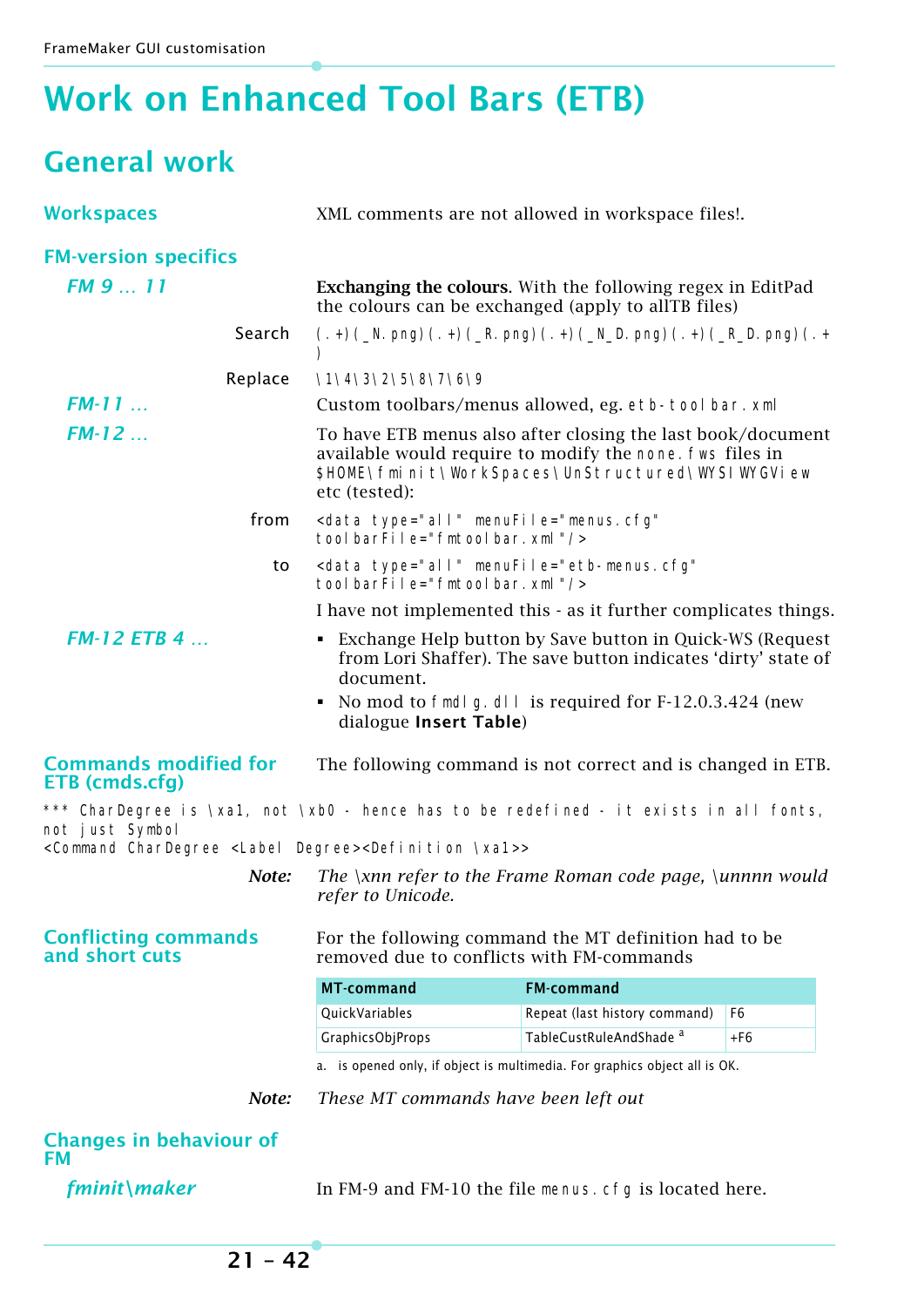|                                                                                                                                                                                                                                                              | From FM-11 onwards menus are locted in the workspaces. See<br>$FM-11$ on page 31                                                                                                                                                       |  |  |
|--------------------------------------------------------------------------------------------------------------------------------------------------------------------------------------------------------------------------------------------------------------|----------------------------------------------------------------------------------------------------------------------------------------------------------------------------------------------------------------------------------------|--|--|
| customui.cfg                                                                                                                                                                                                                                                 | FM 11 introduced the concept of views, which led to a very<br>different structure in the user area.                                                                                                                                    |  |  |
|                                                                                                                                                                                                                                                              | Starting with FM-11 the content of cofi gui . cfg must be<br>appended to a menu, preferably a menu with a new name.                                                                                                                    |  |  |
|                                                                                                                                                                                                                                                              | The stand-along config file in / fmi ni t/cofi gui / is only<br>active as no doc is open. As soon as a doc has been opened<br>the menus are gone $\rightarrow$ customui. cfg must reside in the user<br>area, not in the program-area. |  |  |
| <b>Commands</b>                                                                                                                                                                                                                                              | Obviously since FM-9, but not researched before FM-11:                                                                                                                                                                                 |  |  |
| maker: While reading menu customization file<br>h: \adobe\framemaker. 11en\adobeframemaker11\fmi ni t\confi gui \customui.cfg,<br>maker: (428) Cannot order the menu item named GraphicsPickObjProps because it is not<br>in the ! GraphicsContextMenu menu. |                                                                                                                                                                                                                                        |  |  |
| customui.cfg                                                                                                                                                                                                                                                 | $\rightarrow$ It turns out that commands defined by Shi ft Command can<br>not be placed in context menus. See etb-customising-fm.pdf                                                                                                   |  |  |
|                                                                                                                                                                                                                                                              | And hence the Order command is not accepted and left out in<br>ETB. Search for { } which 'out comment' these commands.                                                                                                                 |  |  |
| <b>Where is the FM version</b><br>defined?                                                                                                                                                                                                                   | Although the registry does not show all items in HKLM/<br>SOFTWARE/Adobe/FrameMaker/, AHK finds all items via this<br>route. It seems to look also into HKLM/SW/Wow6432Node/<br>Adobe/FrameMaker/.                                     |  |  |
|                                                                                                                                                                                                                                                              | The entries offer the key FMHome.                                                                                                                                                                                                      |  |  |
|                                                                                                                                                                                                                                                              | On my system there are all en FM's registered : 7.2, 8, 9, 10,<br>11, 12. It seems that only the last installed language can be<br>registed.                                                                                           |  |  |

2017-04-27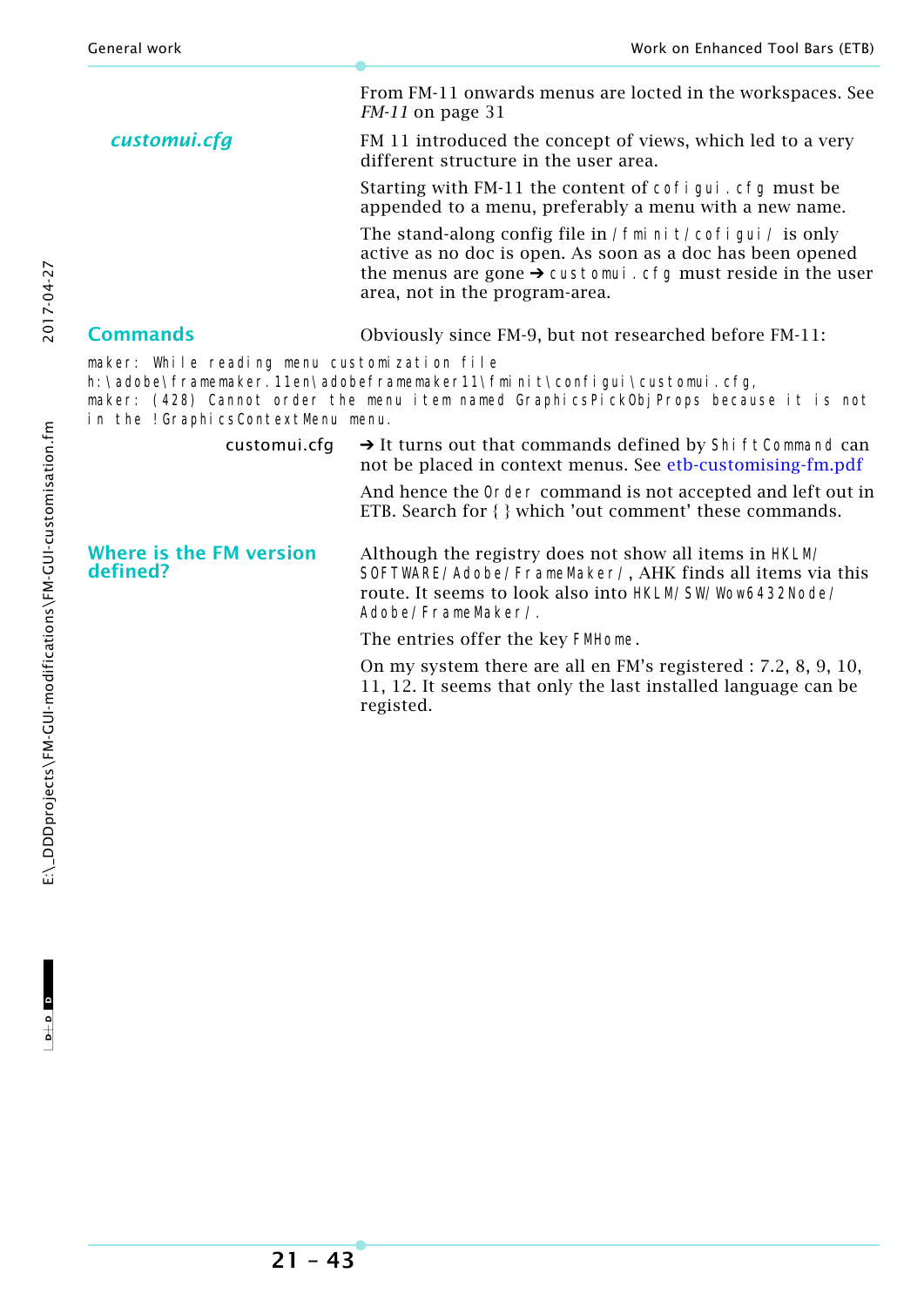### <span id="page-43-0"></span>**Harmonise the ETB for FM-9 … 12**

|                                |                                                                                                                                                                               | After FM-12 the ETB file structure has settled. For a new ver-<br>sion the files are copied and then modified. For FM-14, how-<br>ever, the structure of the icon files has changed again! |  |  |
|--------------------------------|-------------------------------------------------------------------------------------------------------------------------------------------------------------------------------|--------------------------------------------------------------------------------------------------------------------------------------------------------------------------------------------|--|--|
| <b>Rationale</b>               | This does not touch the tool bars for up to FM-8 with the old<br>interface.                                                                                                   |                                                                                                                                                                                            |  |  |
|                                | Perets' work:                                                                                                                                                                 | I decided to make the ETB work independent form Shlomo                                                                                                                                     |  |  |
|                                | MT-zip file                                                                                                                                                                   | • No more depend the installation on the existence of the                                                                                                                                  |  |  |
|                                | ٠<br>names.                                                                                                                                                                   | Rename and re-arrange items in customui. cfg to ETB-                                                                                                                                       |  |  |
|                                | Abandon the MT-pdfs for short cuts etc.<br>٠                                                                                                                                  |                                                                                                                                                                                            |  |  |
|                                | • Reformat the start-document for Templates and Clipart                                                                                                                       |                                                                                                                                                                                            |  |  |
| <b>Procdure</b>                | Although the various FM versions exhibit differences in the<br>file structure for work spaces, tool bars and menus, it ispossi-<br>ble to harmonise the look and feel of ETB: |                                                                                                                                                                                            |  |  |
|                                |                                                                                                                                                                               | • Have the same structure in the Help files                                                                                                                                                |  |  |
|                                | Have the same buttons in all FM-versions.                                                                                                                                     |                                                                                                                                                                                            |  |  |
|                                | Provide the enlarged Equations palette.<br>٠                                                                                                                                  |                                                                                                                                                                                            |  |  |
|                                | Provide the vertical tool bar (enhanced version).                                                                                                                             |                                                                                                                                                                                            |  |  |
|                                | Provide the option for coloured cursors and indicators in<br>٠<br>the ruler area.                                                                                             |                                                                                                                                                                                            |  |  |
|                                | The installation program differs only in the handling of the<br>٠<br>different file structure for menu, tool bars and work<br>spaces.                                         |                                                                                                                                                                                            |  |  |
|                                | The description of ETB to become generic based on $11/12$<br>٠                                                                                                                |                                                                                                                                                                                            |  |  |
|                                |                                                                                                                                                                               | • The website fmaker 55.html makes 63 and 66 obsolete. For<br>a given time let them contain a link to this page.                                                                           |  |  |
| <b>Version dependent files</b> |                                                                                                                                                                               | The following files must be adapted to the FM version:                                                                                                                                     |  |  |
|                                | File                                                                                                                                                                          | <b>Adaptation</b>                                                                                                                                                                          |  |  |
|                                | Install-FMxx-etb.ahk/<br>$ex$ e $/z$ ip                                                                                                                                       | Handling the file structure in the target system which is<br>reflected in the installation-directory.                                                                                      |  |  |
|                                | checkFile.txt                                                                                                                                                                 | The figure inside will differ                                                                                                                                                              |  |  |
|                                | etb-GetLogFile.ahk/exe                                                                                                                                                        | Location of searched file                                                                                                                                                                  |  |  |
|                                | etb-GetUserIni.ahk/exe                                                                                                                                                        | Location of searched file                                                                                                                                                                  |  |  |
|                                | etb-fmxx-com-<br>mands.pdf                                                                                                                                                    | Must be created for each version                                                                                                                                                           |  |  |
|                                | etb-fmxx-help.pdf                                                                                                                                                             | Must be downloaded for each version                                                                                                                                                        |  |  |
|                                | etb-toolbar.xml                                                                                                                                                               | For FM-10 onwards. This is mentioned in the work spaces                                                                                                                                    |  |  |
|                                | etb-menus.xml                                                                                                                                                                 | For fm-10 onwards. This is mentioned in the work spaces                                                                                                                                    |  |  |
|                                | etb-equation                                                                                                                                                                  | Must be of the proper FM-version                                                                                                                                                           |  |  |
|                                | etb-customui.cfg                                                                                                                                                              | FM-9: no "Repeat last action from History - F6"                                                                                                                                            |  |  |
|                                |                                                                                                                                                                               |                                                                                                                                                                                            |  |  |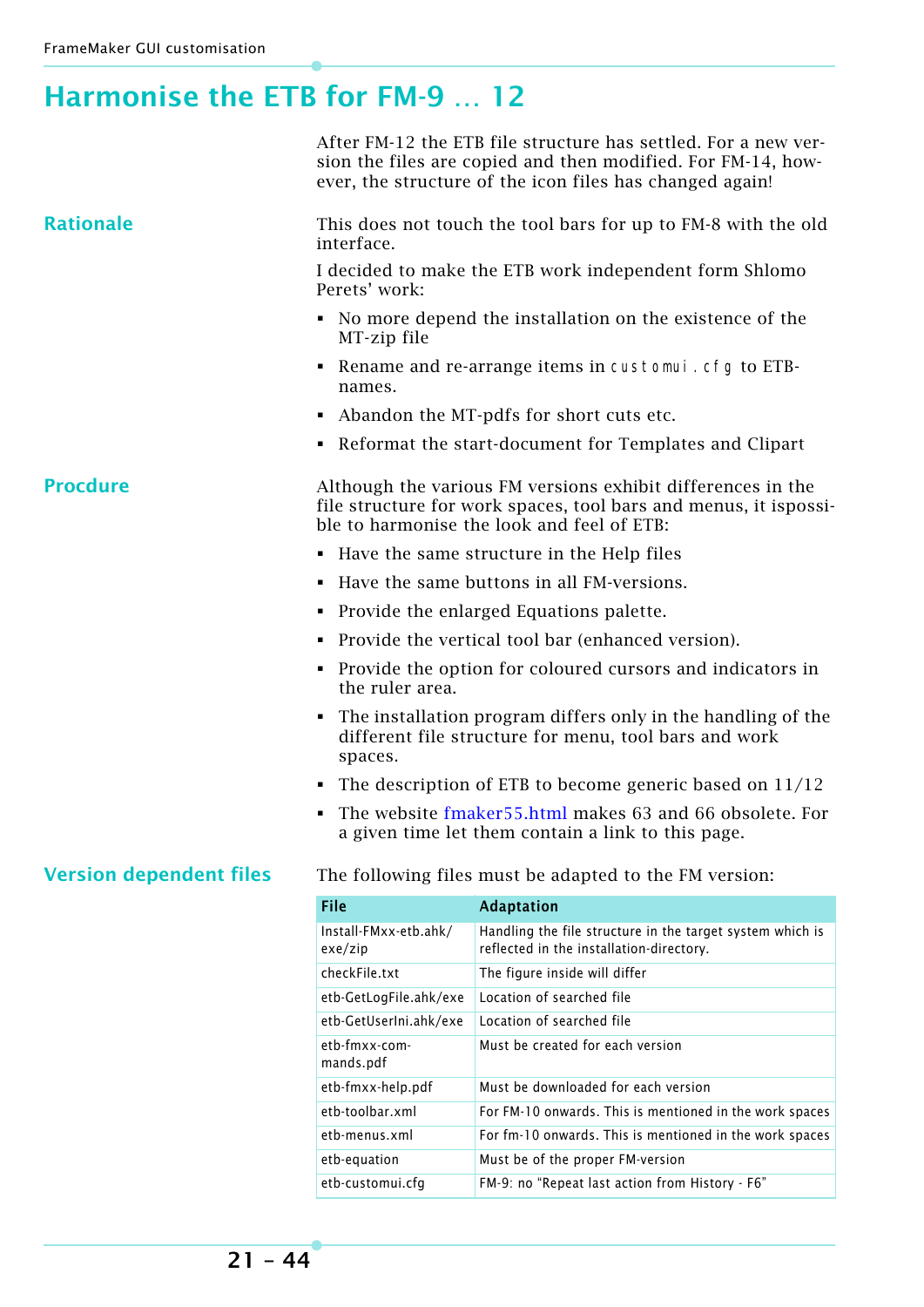| File           | <b>Adaptation</b>                |
|----------------|----------------------------------|
| etb-vertgab-xx | Must be of the proper FM-version |
| fmres.dll      | Version dependency to be checked |

#### **Create German version of ETB**

For the tool bars for FM-10 the following method was performed (checklist):

| <b>Task</b>                                                                                                                                     | de |
|-------------------------------------------------------------------------------------------------------------------------------------------------|----|
| German version:<br>Install a German FM test version on Inges PC and copy all files to an ex-<br>ternal HD for ease of access on the workstation |    |
| Build new German version from previous German ETB and new English<br>FTB.                                                                       | ÷, |
| Check the names of directories involved.                                                                                                        |    |
| Define the name of the pertinent web-page $\rightarrow$ about, doc.                                                                             |    |
| Change colour scheme of standard tool bars.                                                                                                     |    |
| Create the ETB German tool bars using:<br>FTB toolbars en<br>previous ETB de versions                                                           |    |
| Since the Work Space files do not contain language information, use the<br>en version                                                           |    |
| Sort out the additional documentation and offline help.                                                                                         |    |
| Build etb-customui.cfg from this input:<br>etb-customui.cfg en<br>$\frac{1}{2}$<br>previous etb-customui.cfg de                                 |    |
| Update and test install.ahk                                                                                                                     |    |
| Update the documentation and create PDF.                                                                                                        |    |
| Check\update GetLogFile, GetUserIni, clipart. book,<br>Samples. fm, vertqab, equation                                                           |    |
| Create EXE from AHK; create the self extracting i nstal I - XXX. exe<br>and from that the inst-xxx. zip.                                        |    |
| Update\create the web page with images also used in the documentation<br>and the pdf and zip files.                                             |    |
| Test the whole installation\deinstallation process again before releasing<br>the web page.                                                      |    |

### **Tasks for harmonising**

| <b>Task</b>                                              | <b>FM-9</b> | <b>FM-10</b>            | <b>FM-11</b> | <b>FM-12</b>               |  |
|----------------------------------------------------------|-------------|-------------------------|--------------|----------------------------|--|
| Customising FM FM/pdf                                    |             | all the same            |              | 0K                         |  |
| Shortcut to etb_quick_ws in workspaces: \!Vws            |             | all the same            |              | 0K                         |  |
| Install-FM12-etb.ahk: correct check for FM-version       |             | Propagate FM-12 version |              | 0K                         |  |
| etb-customui.cfg                                         | 0K          |                         |              | same for all but FM-9 ? OK |  |
| etb-fmxx-en.pdf User Guide ETB → to become only 1        |             |                         |              | create from y 12           |  |
| Toolbar files                                            | mod         |                         |              | 0K                         |  |
| etb-toolbar.xml                                          |             | Not to be used          |              | 0K                         |  |
| combine web-page fmaker55, links from fmaker 63 and 66   |             |                         |              |                            |  |
| create modified fmres.dll - seems to be lang independent |             |                         |              | OK.                        |  |
| Create German version                                    |             |                         |              |                            |  |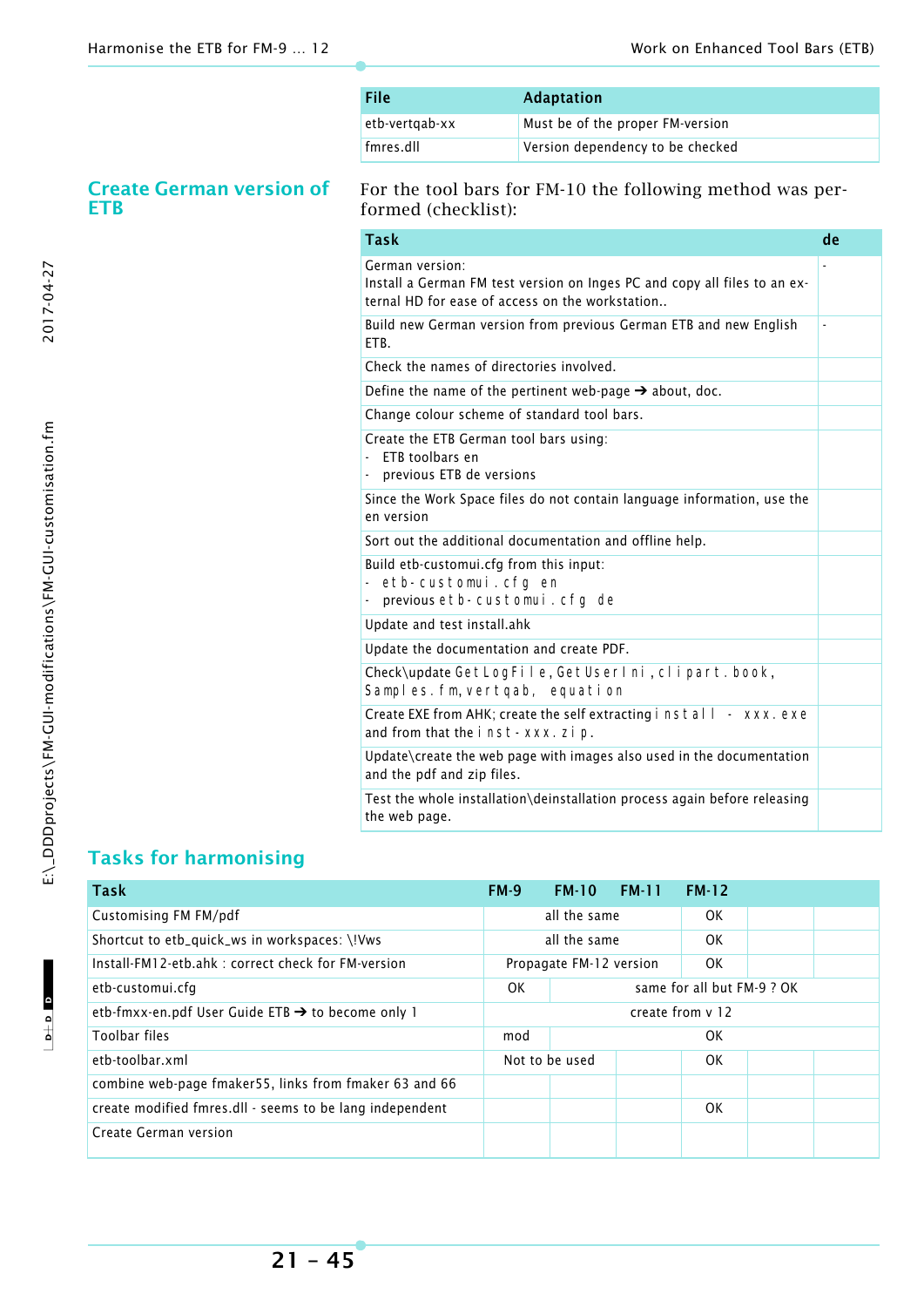### <span id="page-45-0"></span>**Create a new version of ETB**

|                |                                                                                                                          | See also E: \_DDDproj ects\FM-tool bar00\AllETB\                                                                                                                                                                                         |
|----------------|--------------------------------------------------------------------------------------------------------------------------|------------------------------------------------------------------------------------------------------------------------------------------------------------------------------------------------------------------------------------------|
| Text variables | LI.                                                                                                                      | language: $en   de$ ,                                                                                                                                                                                                                    |
|                | X X                                                                                                                      | FM and also tool bar version (13 ).                                                                                                                                                                                                      |
|                | bbb                                                                                                                      | Build-number to identify the dlls.                                                                                                                                                                                                       |
|                |                                                                                                                          | Thus a <i>project-folder</i> is E: \_DDDproj ects\FM-tool barxx- <i>LL</i> .                                                                                                                                                             |
|                | All ETB-relevant files in the user area start with the prefix etb<br>(icons, menus, work spaces, files in configui etc). |                                                                                                                                                                                                                                          |
| Procedure      |                                                                                                                          | 1 Copy the latest project folder, e.g.                                                                                                                                                                                                   |
|                |                                                                                                                          | E: \_DDDproj ects\FM-tool bar12-en<br>→ E: \_DDDproj ects\FM-tool bar13-en                                                                                                                                                               |
|                |                                                                                                                          | Update config. ini (be aware that mi fref and customise<br>can not be updated early).                                                                                                                                                    |
|                |                                                                                                                          | 2 Define web-pages for the new versions. Their name will be<br>used in <i>project-folder</i> \InstallETB\config.ini.                                                                                                                     |
|                |                                                                                                                          | 3 Major changes in menu-structure or installation procedure<br>cause changes in the ETB documentation: etb-<br>fmww. LL. fm/pdf. It may become necessary to set up etb-<br>fmxx as a new version.                                        |
|                |                                                                                                                          | Such changes may also require to set up a new version<br>etb-customui xx-LL.cfg.                                                                                                                                                         |
|                |                                                                                                                          | 4 Check which files have to be updated to new FM version. At<br>the time of development some can not be updated, just<br>rename them: help, etc.                                                                                         |
|                |                                                                                                                          | - Compare the cmds.cfg, wincmnds.cfg with the previous<br>FM version to verify etb-configi.cfg                                                                                                                                           |
|                |                                                                                                                          | Compare the tool bars with the previous FM version<br>$\rightarrow$ changes in etb-tool bars, new icons,                                                                                                                                 |
|                |                                                                                                                          | Has structure of workspaces changed?<br>$\rightarrow$ update install-etb. ahk                                                                                                                                                            |
|                |                                                                                                                          | Save the dlls fmcustom, fmdl g, fmres, owl res to \FM-<br>toolbarsxx-LL for every FM-update and derive the modi-<br>fied version fmres- <i>bbb</i> -mod. dll. This is also refelcted<br>in <i>project-folder</i> \lnstallETB\config.ini. |
|                |                                                                                                                          | 5 Check ! _Make-di stri buti on. ahk for necessary changes.                                                                                                                                                                              |
|                | Make. i ni                                                                                                               | 6 Add the new ETB version to the list in ! Di stribute-                                                                                                                                                                                  |
|                |                                                                                                                          | 7 Check Install-etb-LL ahk and modify if necessary.                                                                                                                                                                                      |
|                |                                                                                                                          | 8 Run ! _Distribute-Make.ahk. This compiles ! _Make-<br>di stri buti on. ahk and distributes it to all project folders<br>according to ! _Di srti bute-Make. i ni                                                                        |
|                |                                                                                                                          | 9 In the new project folder run ! _Make-distribution. exe.<br>This compiles Install-etb-LL. ahk to Install-FM-<br>etb. exe and puts it into the <i>project</i> -<br>folder\InstallETB                                                    |
|                |                                                                                                                          | Also many other items are collected and put here.                                                                                                                                                                                        |